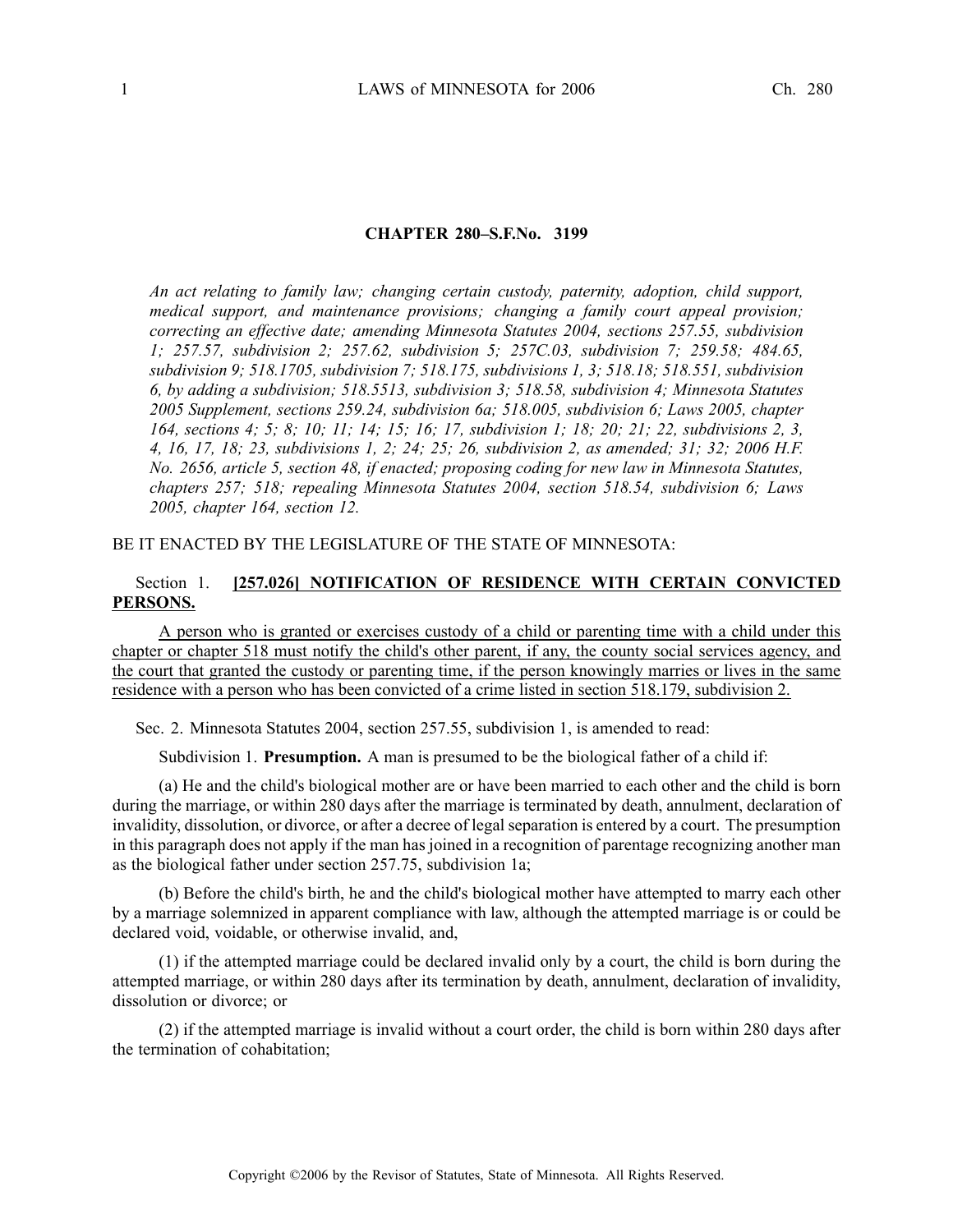(c) After the child's birth, he and the child's biological mother have married, or attempted to marry, each other by <sup>a</sup> marriage solemnized in apparen<sup>t</sup> compliance with law, although the attempted marriage is or could be declared void, voidable, or otherwise invalid, and,

(1) he has acknowledged his paternity of the child in writing filed with the state registrar of vital statistics;

(2) with his consent, he is named as the child's father on the child's birth record; or

(3) he is obligated to suppor<sup>t</sup> the child under <sup>a</sup> written voluntary promise or by court order;

(d) While the child is under the age of majority, he receives the child into his home and openly holds out the child as his biological child;

(e) He and the child's biological mother acknowledge his paternity of the child in <sup>a</sup> writing signed by both of them under section 257.34 and filed with the state registrar of vital statistics. If another man is presumed under this paragraph to be the child's father, acknowledgment may be effected only with the written consent of the presumed father or after the presumption has been rebutted;

(f) Evidence of statistical probability of paternity based on blood or genetic testing establishes the likelihood that he is the father of the child, calculated with a prior probability of no more than 0.5 (50 percent), is 99 percen<sup>t</sup> or greater;

 $\overline{f}$ He and the child's biological mother have executed a recognition of parentage in accordance with section 257.75 and another man is presumed to be the father under this subdivision;

 $\left(\frac{\hbar}{\hbar}\right)$  (g) He and the child's biological mother have executed a recognition of parentage in accordance with section 257.75 and another man and the child's mother have executed <sup>a</sup> recognition of parentage in accordance with section 257.75; or

 $(ii)$  He and the child's biological mother executed a recognition of parentage in accordance with section 257.75 when either or both of the signatories were less than 18 years of age.

Sec. 3. Minnesota Statutes 2004, section 257.57, subdivision 2, is amended to read:

Subd. 2. **Actions under other paragraphs of section 257.55, subdivision 1.** The child, the mother, or personal representative of the child, the public authority chargeable by law with the suppor<sup>t</sup> of the child, the personal representative or <sup>a</sup> paren<sup>t</sup> of the mother if the mother has died or is <sup>a</sup> minor, <sup>a</sup> man alleged or alleging himself to be the father, or the personal representative or <sup>a</sup> paren<sup>t</sup> of the alleged father if the alleged father has died or is <sup>a</sup> minor may bring an action:

(1) at any time for the purpose of declaring the existence of the father and child relationship presumed under sections sections 257.55, subdivision 1, paragraph (d), (e),  $(f)$ , (g), or (h), and 257.62, subdivision 5, paragraph (b), or the nonexistence of the father and child relationship presumed under section 257.55, subdivision 1, clause (d)  $\sigma f$  that subdivision;

(2) for the purpose of declaring the nonexistence of the father and child relationship presumed under section 257.55, subdivision 1, paragraph (e) or (g), only if the action is brought within six months after the person bringing the action obtains the results of blood or genetic tests that indicate that the presumed father is not the father of the child;

(3) for the purpose of declaring the nonexistence of the father and child relationship presumed under section  $257.55$ , subdivision 1, paragraph (f) 257.62, subdivision 5, paragraph (b), only if the action is brought within three years after the party bringing the action, or the party's attorney of record, has been provided the blood or genetic test results; or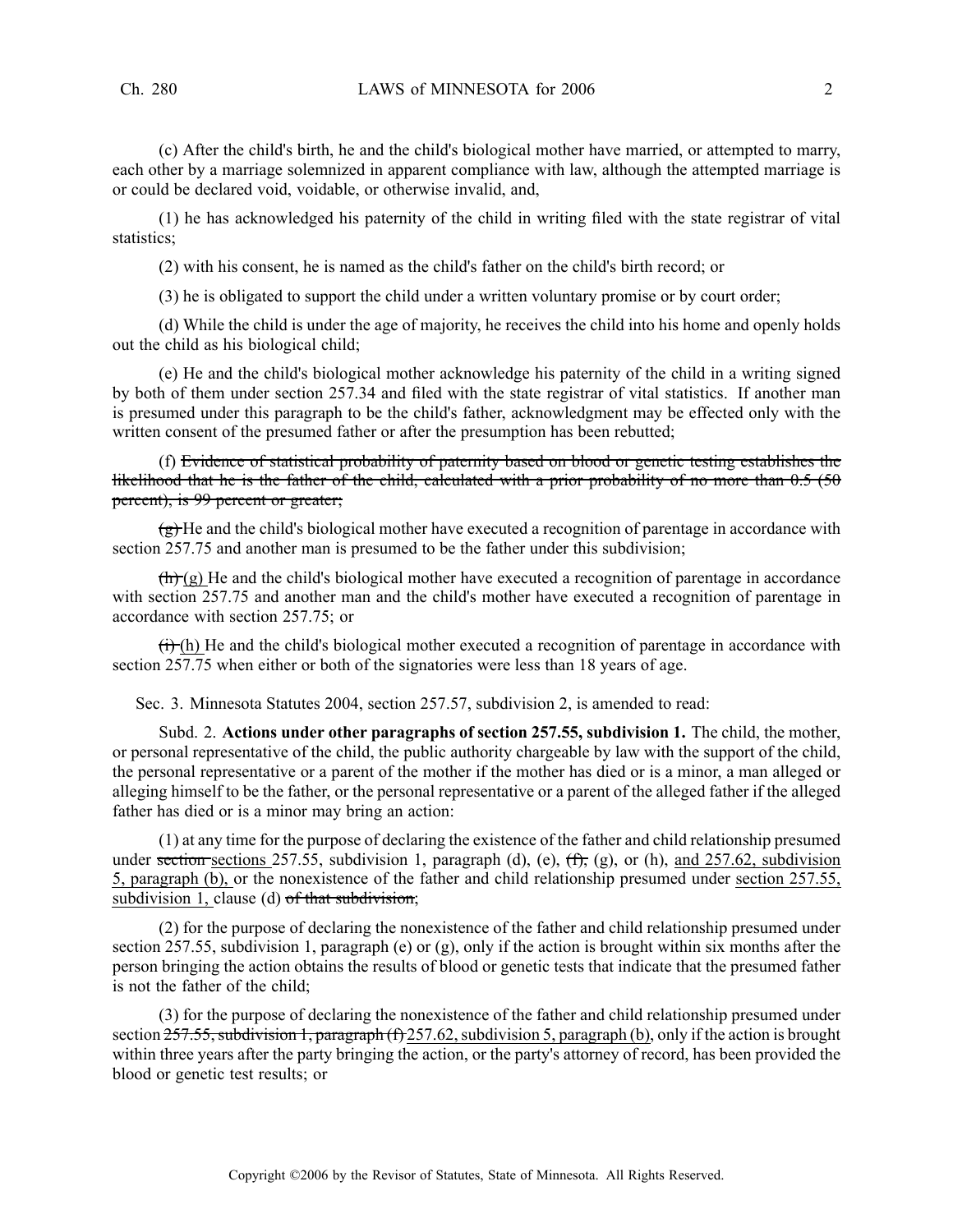(4) for the purpose of declaring the nonexistence of the father and child relationship presumed under section 257.75, subdivision 9, only if the action is brought by the minor signatory within six months after the minor signatory reaches the age of 18. In the case of <sup>a</sup> recognition of parentage executed by two minor signatories, the action to declare the nonexistence of the father and child relationship must be brought within six months after the younges<sup>t</sup> signatory reaches the age of 18.

Sec. 4. Minnesota Statutes 2004, section 257.62, subdivision 5, is amended to read:

Subd. 5. **Positive test results.** (a) If the results of blood or genetic tests completed in <sup>a</sup> laboratory accredited by the American Association of Blood Banks indicate that the likelihood of the alleged father's paternity, calculated with <sup>a</sup> prior probability of no more than 0.5 (50 percent), is 92 percen<sup>t</sup> or greater, upon motion the court shall order the alleged father to pay temporary child suppor<sup>t</sup> determined according to chapter 518. The alleged father shall pay the suppor<sup>t</sup> money to the public authority if the public authority is <sup>a</sup> party and is providing services to the parties or, if not, into court pursuan<sup>t</sup> to the Rules of Civil Procedure to await the results of the paternity proceedings.

(b) If the results of blood or genetic tests completed in <sup>a</sup> laboratory accredited by the American Association of Blood Banks indicate that likelihood of the alleged father's paternity, calculated with <sup>a</sup> prior probability of no more than 0.5 (50 percent), is 99 percen<sup>t</sup> or greater, there is an evidentiary presumption that the alleged father is presumed to be the paren<sup>t</sup> biological father and the party opposing the establishment of the alleged father's paternity has the burden of proving by clear and convincing evidence that the alleged father is not the father of the child.

(c) A determination under this subdivision that the alleged father is the biological father does not preclude the adjudication of another man as the legal father under section 257.55, subdivision 2, nor does it allow the donor of genetic material for assisted reproduction for the benefit of <sup>a</sup> recipient parent, whether sperm or ovum (egg), to claim to be the child's biological or legal parent.

Sec. 5. Minnesota Statutes 2004, section 257C.03, subdivision 7, is amended to read:

Subd. 7. **Interested third party; burden of proof; factors.** (a) To establish that an individual is an interested third party, the individual must:

(1) show by clear and convincing evidence that one of the following factors exist:

(i) the paren<sup>t</sup> has abandoned, neglected, or otherwise exhibited disregard for the child's well-being to the extent that the child will be harmed by living with the parent;

(ii) placement of the child with the individual takes priority over preserving the day-to-day parent-child relationship because of the presence of physical or emotional danger to the child, or both; or

(iii) other extraordinary circumstances; and

(2) prove by <sup>a</sup> preponderance of the evidence that it is in the best interests of the child to be in the custody of the interested third party; and

(3) show by clear and convincing evidence that granting the petition would not violate section 518.179, subdivision 1a.

(b) The following factors must be considered by the court in determining an interested third party's petition:

(1) the amount of involvement the interested third party had with the child during the parent's absence or during the child's lifetime;

(2) the amount of involvement the paren<sup>t</sup> had with the child during the parent's absence;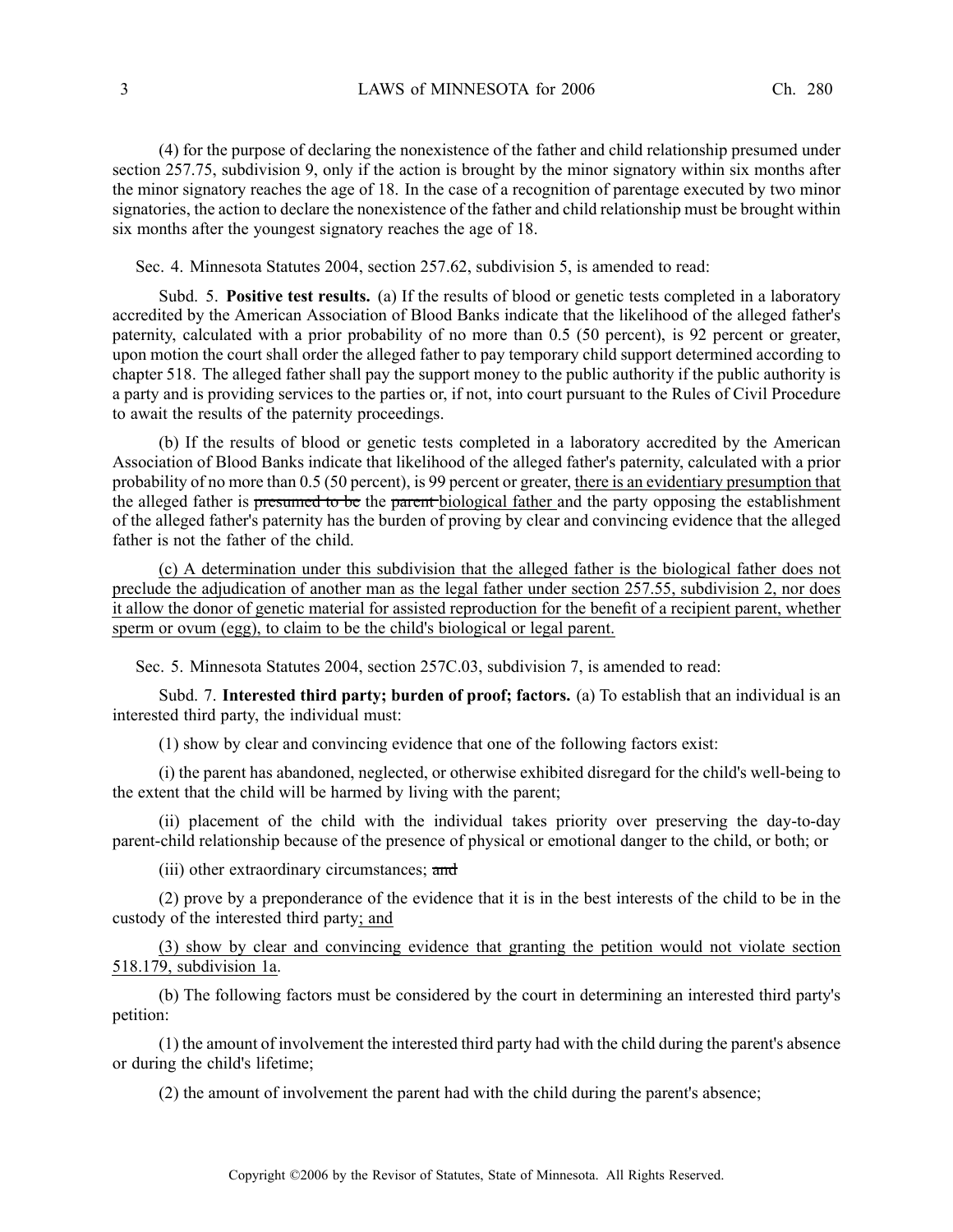(3) the presence or involvement of other interested third parties;

(4) the facts and circumstances of the parent's absence;

(5) the parent's refusal to comply with conditions for retaining custody set forth in previous court orders;

(6) whether the paren<sup>t</sup> now seeking custody was previously prevented from doing so as <sup>a</sup> result of domestic violence;

(7) whether <sup>a</sup> sibling of the child is already in the care of the interested third party; and

(8) the existence of <sup>a</sup> standby custody designation under chapter 257B.

(c) In determining the best interests of the child, the court must apply the standardsin section 257C.04.

Sec. 6. Minnesota Statutes 2005 Supplement, section 259.24, subdivision 6a, is amended to read:

Subd. 6a. **Withdrawal of consent.** Except for consents executed under section 260C.201, subdivision 11, <sup>a</sup> parent's consent to adoption may be withdrawn for any reason within ten working days after the consent is executed and acknowledged. Written notification of withdrawal of consent must be received by the agency to which the child was surrendered no later than the tenth working day after the consent is executed and acknowledged. On the day following the tenth working day after execution and acknowledgment, the consent shall become irrevocable, excep<sup>t</sup> upon order of <sup>a</sup> court of competent jurisdiction after written findings that consent was obtained by fraud. A consent to adopt executed under section 260C.201, subdivision 11, is irrevocable upon proper notice to both parents of the effect of a consent to adopt and acceptance by the court, excep<sup>t</sup> upon order of the same court after written findings that the consent was obtained by fraud. A consent to adopt executed under section 260C.201, subdivision 11, is irrevocable upon proper notice to both parents of the effect of <sup>a</sup> consent to adopt and acceptance by the court, excep<sup>t</sup> upon order of the same court after written findings that the consent was obtained by fraud. In proceedings to determine the existence of fraud, the adoptive parents and the child shall be made parties. The proceedings shall be conducted to preserve the confidentiality of the adoption process. There shall be no presumption in the proceedings favoring the birth parents over the adoptive parents.

Sec. 7. Minnesota Statutes 2004, section 259.58, is amended to read:

# **259.58 COMMUNICATION OR CONTACT AGREEMENTS.**

Adoptive parents and <sup>a</sup> birth relative or foster parents may enter an agreemen<sup>t</sup> regarding communication with or contact between an adopted minor, adoptive parents, and <sup>a</sup> birth relative or foster parents under this section. An agreemen<sup>t</sup> may be entered between:

(1) adoptive parents and <sup>a</sup> birth parent;

(2) adoptive parents and any other birth relative or foster paren<sup>t</sup> with whom the child resided before being adopted; or

(3) adoptive parents and any other birth relative if the child is adopted by <sup>a</sup> birth relative upon the death of both birth parents.

For purposes of this section, "birth relative" means <sup>a</sup> parent, stepparent, grandparent, brother, sister, uncle, or aunt of a minor adoptee. This relationship may be by blood, adoption, or marriage. For an Indian child, birth relative includes members of the extended family as defined by the law or custom of the Indian child's tribe or, in the absence of laws or custom, nieces, nephews, or first or second cousins, as provided in the Indian Child Welfare Act, United States Code, title 25, section 1903.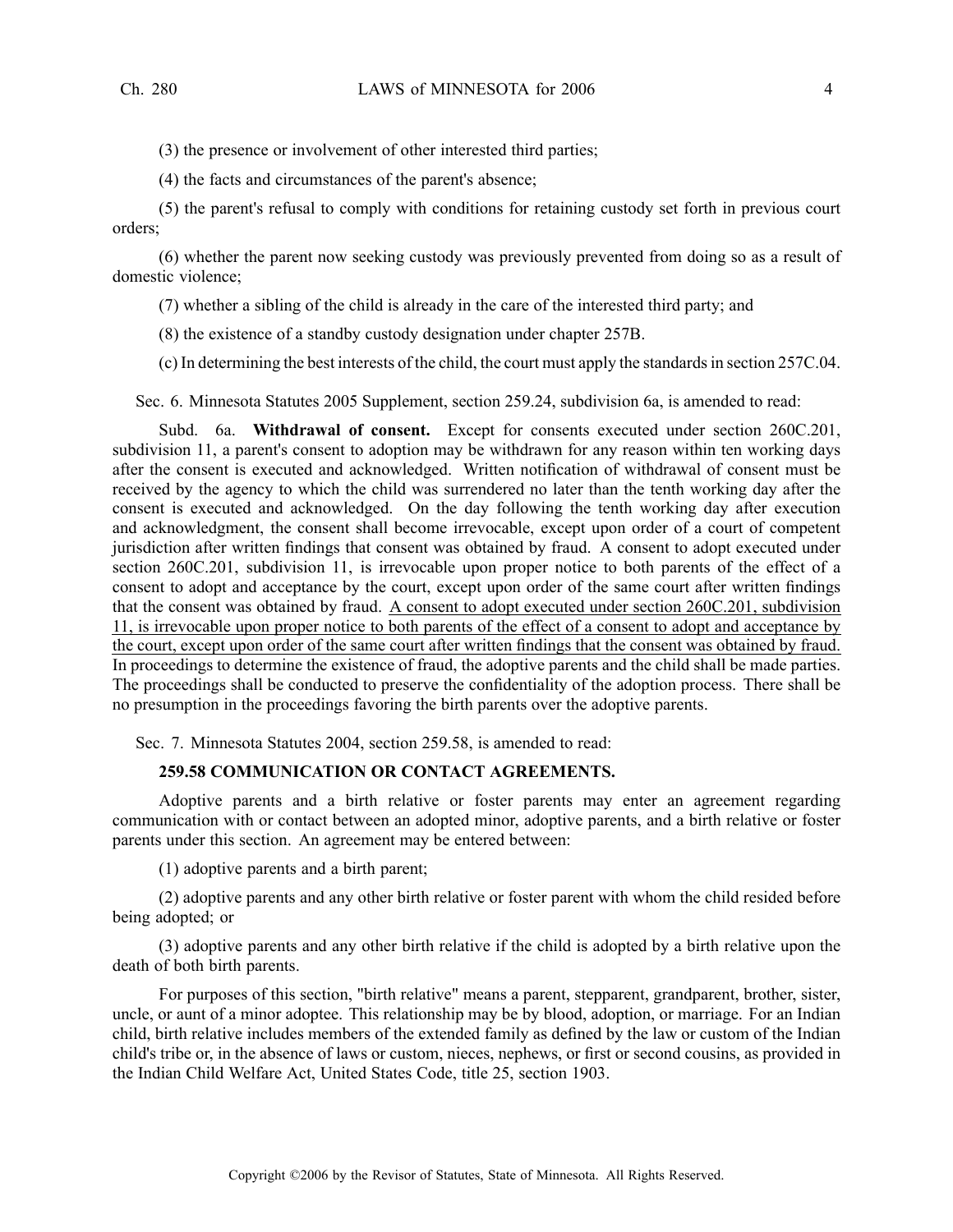(a) An agreemen<sup>t</sup> regarding communication with or contact between minor adoptees, adoptive parents, and <sup>a</sup> birth relative is not legally enforceable unless the terms of the agreemen<sup>t</sup> are contained in <sup>a</sup> written court order entered in accordance with this section. An order may be sought at any time before <sup>a</sup> decree of adoption is granted. The order must be issued within 30 days of being submitted to the court or by the granting of the decree of adoption, whichever is earlier. The court shall not enter <sup>a</sup> proposed order unless the terms of the order have been approved in writing by the prospective adoptive parents, <sup>a</sup> birth relative or foster paren<sup>t</sup> who desires to be <sup>a</sup> party to the agreement, and, if the child is in the custody of or under the guardianship of an agency, <sup>a</sup> representative of the agency. A birth paren<sup>t</sup> must approve in writing of an agreemen<sup>t</sup> between adoptive parents and any other birth relative or foster parent, unless an action has been filed against the birth paren<sup>t</sup> by <sup>a</sup> county under chapter 260. An agreemen<sup>t</sup> under this section need not disclose the identity of the parties to be legally enforceable. The court shall not enter <sup>a</sup> proposed order unless the court finds that the communication or contact between the minor adoptee, the adoptive parents, and <sup>a</sup> birth relative as agreed upon and contained in the proposed order would be in the minor adoptee's best interests. The court shall mail <sup>a</sup> certified copy of the order to the parties to the agreemen<sup>t</sup> or their representatives at the addresses provided by the petitioners.

(b) Failure to comply with the terms of an agreed order regarding communication or contact that has been entered by the court under this section is not grounds for:

(1) setting aside an adoption decree; or

(2) revocation of <sup>a</sup> written consent to an adoption after that consent has become irrevocable.

(c) An agreed order entered under this section may be enforced by filing <sup>a</sup> petition or motion with the family court that includes <sup>a</sup> certified copy of the order granting the communication, contact, or visitation, but only if the petition or motion is accompanied by an affidavit that the parties have mediated or attempted to mediate any dispute under the agreemen<sup>t</sup> or that the parties agree to <sup>a</sup> proposed modification. The prevailing party may be awarded reasonable attorney's fees and costs. The court shall not modify an agreed order under this section unless it finds that the modification is necessary to serve the best interests of the minor adoptee, and:

(1) the modification is agreed to by the parties to the agreement; or

(2) exceptional circumstances have arisen since the agreed order was entered that justify modification of the order.

(d) For children understate guardianship when there is <sup>a</sup> written communication or contact agreemen<sup>t</sup> between prospective adoptive parents and birth relatives other than birth parents it must be included in the final adoption decree unless all the parties agree to omit it. If the adoptive parents or birth relatives do not comply with the communication or contact agreement, the court shall determine the terms of the communication and contact agreement.

Sec. 8. Minnesota Statutes 2004, section 484.65, subdivision 9, is amended to read:

Subd. 9. **Referees; review appeal.** All recommended orders and findings of <sup>a</sup> referee shall be subject to confirmation by said district court judge. Review of any recommended order or finding of a referee by the district court judge may be had by notice served and filed within ten days of effective notice of such recommended order or finding. The notice of review shall specify the grounds for such review and the specific provisions of the recommended findings or orders disputed, and said district court judge, upon receipt of such notice of review, shall set a time and place for such review hearing. Fourth Judicial District Family Court referee orders and decrees may be appealed directly to the Court of Appeals in the same manner as judicial orders and decrees. The time for appealing an appealable referee order runs from service by any party of written notice of the filing of the confirmed order.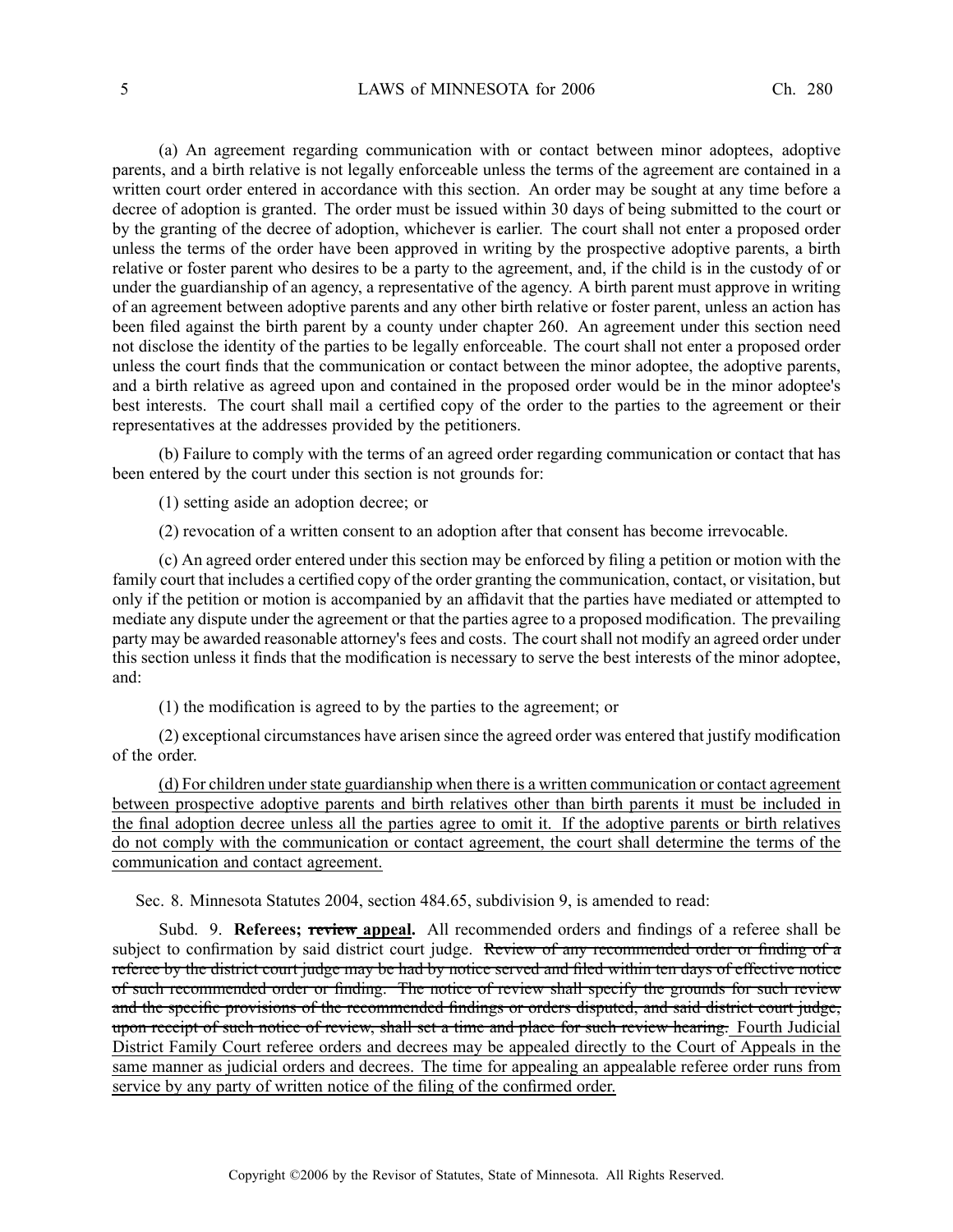# **EFFECTIVE DATE.** This section is effective the day following final enactment.

Sec. 9. Minnesota Statutes 2005 Supplement, section 518.005, subdivision 6, is amended to read:

Subd. 6. **Filing fee.** The initial pleading first paper filed for <sup>a</sup> party in all proceedings for dissolution of marriage, legal separation, or annulment or proceedings to establish child suppor<sup>t</sup> obligations shall be accompanied by <sup>a</sup> filing fee of \$50. The fee is in addition to any other prescribed by law or rule.

### **EFFECTIVE DATE.** This section is effective July 1, 2006.

Sec. 10. Minnesota Statutes 2004, section 518.1705, subdivision 7, is amended to read:

Subd. 7. **Moving the child to another state.** Parents may agree, but the court must not require, that in a parenting plan the factors in section 518.17 or 257.025, as applicable, upon the legal standard that will govern <sup>a</sup> decision concerning removal of <sup>a</sup> child's residence from this state, provided that:

(1) both parents were represented by counsel when the parenting plan was approved; or

(2) the court found the parents were fully informed, the agreemen<sup>t</sup> was voluntary, and the parents were aware of its implications.

Sec. 11. Minnesota Statutes 2004, section 518.175, subdivision 1, is amended to read:

Subdivision 1. **General.** (a) In all proceedings for dissolution or legal separation, subsequent to the commencement of the proceeding and continuing thereafter during the minority of the child, the court shall, upon the reques<sup>t</sup> of either parent, gran<sup>t</sup> such parenting time on behalf of the child and <sup>a</sup> paren<sup>t</sup> as will enable the child and the paren<sup>t</sup> to maintain <sup>a</sup> child to paren<sup>t</sup> relationship that will be in the best interests of the child.

If the court finds, after <sup>a</sup> hearing, that parenting time with <sup>a</sup> paren<sup>t</sup> is likely to endanger the child's physical or emotional health or impair the child's emotional development, the court shall restrict parenting time with that paren<sup>t</sup> as to time, place, duration, or supervision and may deny parenting time entirely, as the circumstances warrant. The court shall consider the age of the child and the child's relationship with the paren<sup>t</sup> prior to the commencement of the proceeding.

A parent's failure to pay suppor<sup>t</sup> because of the parent's inability to do so shall not be sufficient cause for denial of parenting time.

(b) The court may provide that <sup>a</sup> law enforcement officer or other appropriate person will accompany <sup>a</sup> party seeking to enforce or comply with parenting time.

(c) Upon reques<sup>t</sup> of either party, to the extent practicable an order for parenting time must include <sup>a</sup> specific schedule for parenting time, including the frequency and duration of visitation and visitation during holidays and vacations, unless parenting time is restricted, denied, or reserved.

(d) The court administratorshall provide <sup>a</sup> form for <sup>a</sup> pro se motion regarding parenting time disputes, which includes provisions for indicating the relief requested, an affidavit in which the party may state the facts of the dispute, and <sup>a</sup> brief description of the parenting time expeditor process under section 518.1751. The form may not include <sup>a</sup> reques<sup>t</sup> for <sup>a</sup> change of custody. The court shall provide instructions on serving and filing the motion.

(e) In the absence of other evidence, there is <sup>a</sup> rebuttable presumption that <sup>a</sup> paren<sup>t</sup> is entitled to receive at least 25 percen<sup>t</sup> of the parenting time for the child. For purposes of this paragraph, the percentage of parenting time may be determined by calculating the number of overnights that <sup>a</sup> child spends with <sup>a</sup> paren<sup>t</sup> or by using <sup>a</sup> method other than overnights if the paren<sup>t</sup> has significant time periods on separate days when the child is in the parent's physical custody but does not stay overnight. The court may consider the age of the child in determining whether <sup>a</sup> child is with <sup>a</sup> paren<sup>t</sup> for <sup>a</sup> significant period of time.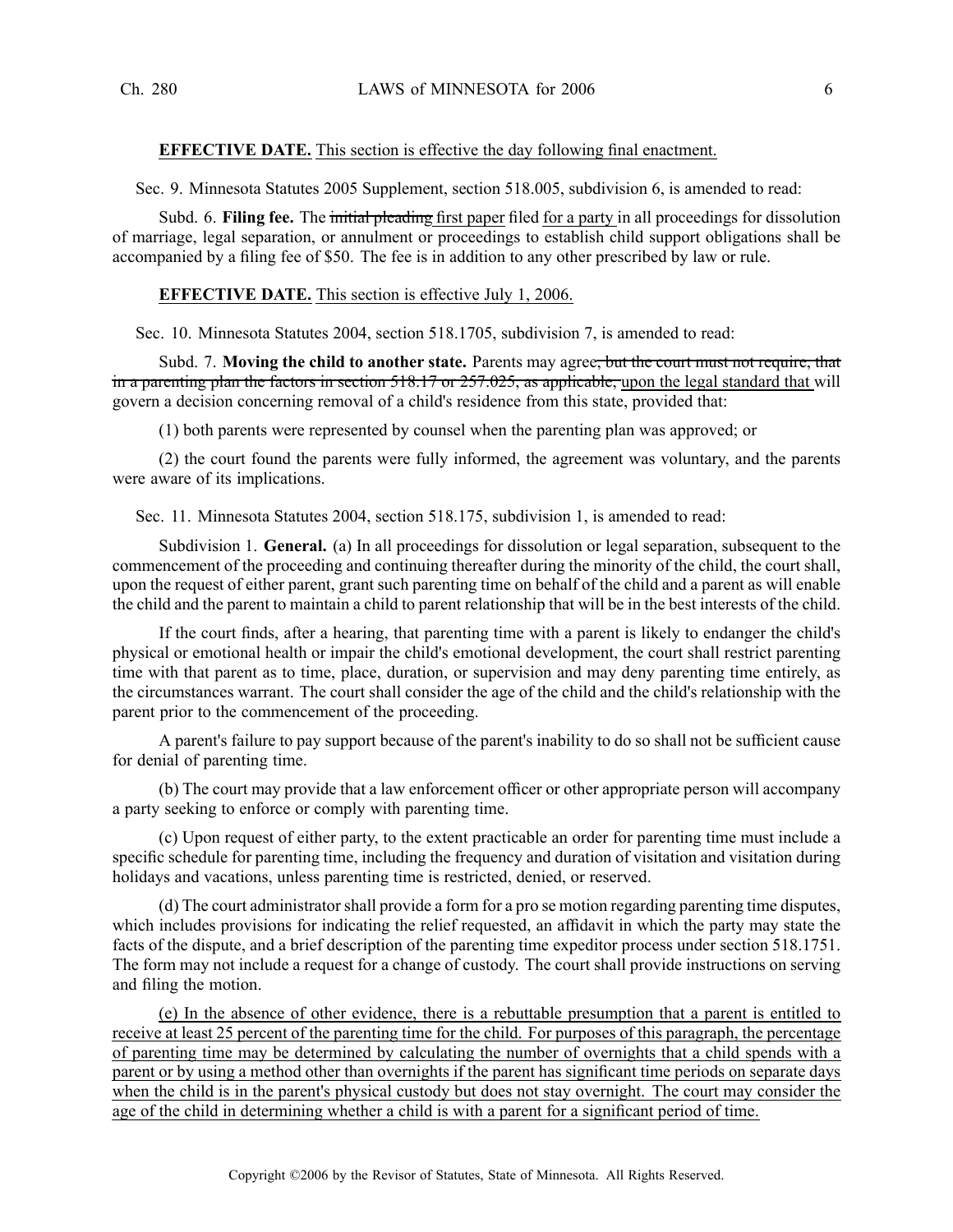Sec. 12. Minnesota Statutes 2004, section 518.175, subdivision 1, is amended to read:

Subdivision 1. **General.** (a) In all proceedings for dissolution or legal separation, subsequent to the commencement of the proceeding and continuing thereafter during the minority of the child, the court shall, upon the reques<sup>t</sup> of either parent, gran<sup>t</sup> such parenting time on behalf of the child and <sup>a</sup> paren<sup>t</sup> as will enable the child and the paren<sup>t</sup> to maintain <sup>a</sup> child to paren<sup>t</sup> relationship that will be in the best interests of the child.

If the court finds, after <sup>a</sup> hearing, that parenting time with <sup>a</sup> paren<sup>t</sup> is likely to endanger the child's physical or emotional health or impair the child's emotional development, the court shall restrict parenting time with that paren<sup>t</sup> as to time, place, duration, or supervision and may deny parenting time entirely, as the circumstances warrant. The court shall consider the age of the child and the child's relationship with the paren<sup>t</sup> prior to the commencement of the proceeding.

A parent's failure to pay suppor<sup>t</sup> because of the parent's inability to do so shall not be sufficient cause for denial of parenting time.

(b) The court may provide that <sup>a</sup> law enforcement officer or other appropriate person will accompany <sup>a</sup> party seeking to enforce or comply with parenting time.

(c) Upon reques<sup>t</sup> of either party, to the extent practicable an order for parenting time must include <sup>a</sup> specific schedule for parenting time, including the frequency and duration of visitation and visitation during holidays and vacations, unless parenting time is restricted, denied, or reserved.

(d) The court administratorshall provide <sup>a</sup> form for <sup>a</sup> pro se motion regarding parenting time disputes, which includes provisions for indicating the relief requested, an affidavit in which the party may state the facts of the dispute, and <sup>a</sup> brief description of the parenting time expeditor process under section 518.1751. The form may not include <sup>a</sup> reques<sup>t</sup> for <sup>a</sup> change of custody. The court shall provide instructions on serving and filing the motion.

(e) In the absence of other evidence, there is <sup>a</sup> rebuttable presumption that <sup>a</sup> paren<sup>t</sup> is entitled to receive at least 25 percen<sup>t</sup> of the parenting time for the child. For purposes of this paragraph, the percentage of parenting time may be determined by calculating the number of overnights that <sup>a</sup> child spends with <sup>a</sup> paren<sup>t</sup> or by using <sup>a</sup> method other than overnights if the paren<sup>t</sup> has significant time periods on separate days when the child is in the parent's physical custody but does not stay overnight. The court may consider the age of the child in determining whether <sup>a</sup> child is with <sup>a</sup> paren<sup>t</sup> for <sup>a</sup> significant period of time.

Sec. 13. Minnesota Statutes 2004, section 518.175, subdivision 3, is amended to read:

Subd. 3. **Move to another state.** (a) The paren<sup>t</sup> with whom the child resides shall not move the residence of the child to another state excep<sup>t</sup> upon order of the court or with the consent of the other parent, if the other paren<sup>t</sup> has been given parenting time by the decree. If the purpose of the move is to interfere with parenting time given to the other parent by the decree, the court shall not permit the child's residence to be moved to another state.

(b) The court shall apply <sup>a</sup> best interests standard when considering the reques<sup>t</sup> of the paren<sup>t</sup> with whom the child resides to move the child's residence to another state. The factors the court must consider in determining the child's best interests include, but are not limited to:

(1) the nature, quality, extent of involvement, and duration of the child's relationship with the person proposing to relocate and with the nonrelocating person, siblings, and other significant persons in the child's life;

(2) the age, developmental stage, needs of the child, and the likely impact the relocation will have on the child's physical, educational, and emotional development, taking into consideration special needs of the child;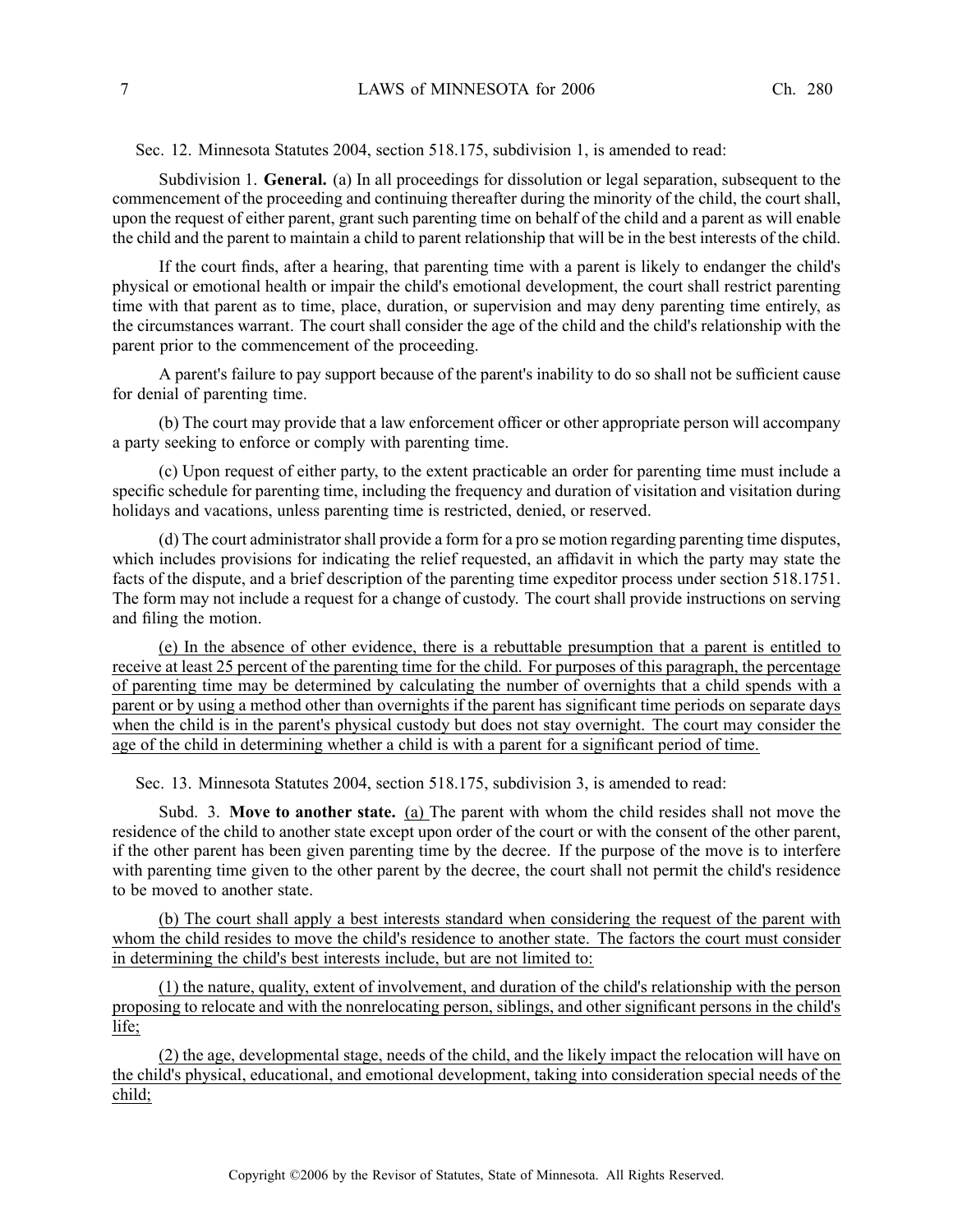(3) the feasibility of preserving the relationship between the nonrelocating person and the child through suitable parenting time arrangements, considering the logistics and financial circumstances of the parties;

(4) the child's preference, taking into consideration the age and maturity of the child;

(5) whether there is an established pattern of conduct of the person seeking the relocation either to promote or thwart the relationship of the child and the nonrelocating person;

(6) whether the relocation of the child will enhance the general quality of the life for both the custodial paren<sup>t</sup> seeking the relocation and the child including, but not limited to, financial or emotional benefit or educational opportunity;

(7) the reasons of each person for seeking or opposing the relocation; and

(8) the effect on the safety and welfare of the child, or of the paren<sup>t</sup> requesting to move the child's residence, of domestic abuse, as defined in section 518B.01.

(c) The burden of proof is upon the paren<sup>t</sup> requesting to move the residence of the child to another state, excep<sup>t</sup> that if the court finds that the person requesting permission to move has been <sup>a</sup> victim of domestic abuse by the other parent, the burden of proof is upon the paren<sup>t</sup> opposing the move. The court must consider all of the factors in this subdivision in determining the best interests of the child.

Sec. 14. Minnesota Statutes 2004, section 518.18, is amended to read:

# **518.18 MODIFICATION OF ORDER.**

(a) Unless agreed to in writing by the parties, no motion to modify <sup>a</sup> custody order or parenting plan may be made earlier than one year after the date of the entry of <sup>a</sup> decree of dissolution or legal separation containing <sup>a</sup> provision dealing with custody, excep<sup>t</sup> in accordance with paragraph (c).

(b) If <sup>a</sup> motion for modification has been heard, whether or not it was granted, unless agreed to in writing by the parties no subsequent motion may be filed within two years after disposition of the prior motion on its merits, excep<sup>t</sup> in accordance with paragraph (c).

(c) The time limitations prescribed in paragraphs (a) and (b) shall not prohibit <sup>a</sup> motion to modify <sup>a</sup> custody order or parenting plan if the court finds that there is persistent and willful denial or interference with parenting time, or has reason to believe that the child's present environment may endanger the child's physical or emotional health or impair the child's emotional development.

(d) If the court has jurisdiction to determine child custody matters, the court shall not modify <sup>a</sup> prior custody order or a parenting plan provision which specifies the child's primary residence unless it finds, upon the basis of facts, including unwarranted denial of, or interference with, <sup>a</sup> duly established parenting time schedule, that have arisen since the prior order or that were unknown to the court at the time of the prior order, that <sup>a</sup> change has occurred in the circumstances of the child or the parties and that the modification is necessary to serve the best interests of the child. In applying these standards the court shall retain the custody arrangemen<sup>t</sup> or the parenting plan provision specifying the child's primary residence that was established by the prior order unless:

(i) the court finds that <sup>a</sup> change in the custody arrangemen<sup>t</sup> or primary residence is in the best interests of the child and the parties previously agreed, in <sup>a</sup> writing approved by <sup>a</sup> court, to apply the best interests standard in section 518.17 or 257.025, as applicable; and, with respec<sup>t</sup> to agreements approved by <sup>a</sup> court on or after April 28, 2000, both parties were represented by counsel when the agreemen<sup>t</sup> was approved or the court found the parties were fully informed, the agreemen<sup>t</sup> was voluntary, and the parties were aware of its implications;

(ii) both parties agree to the modification;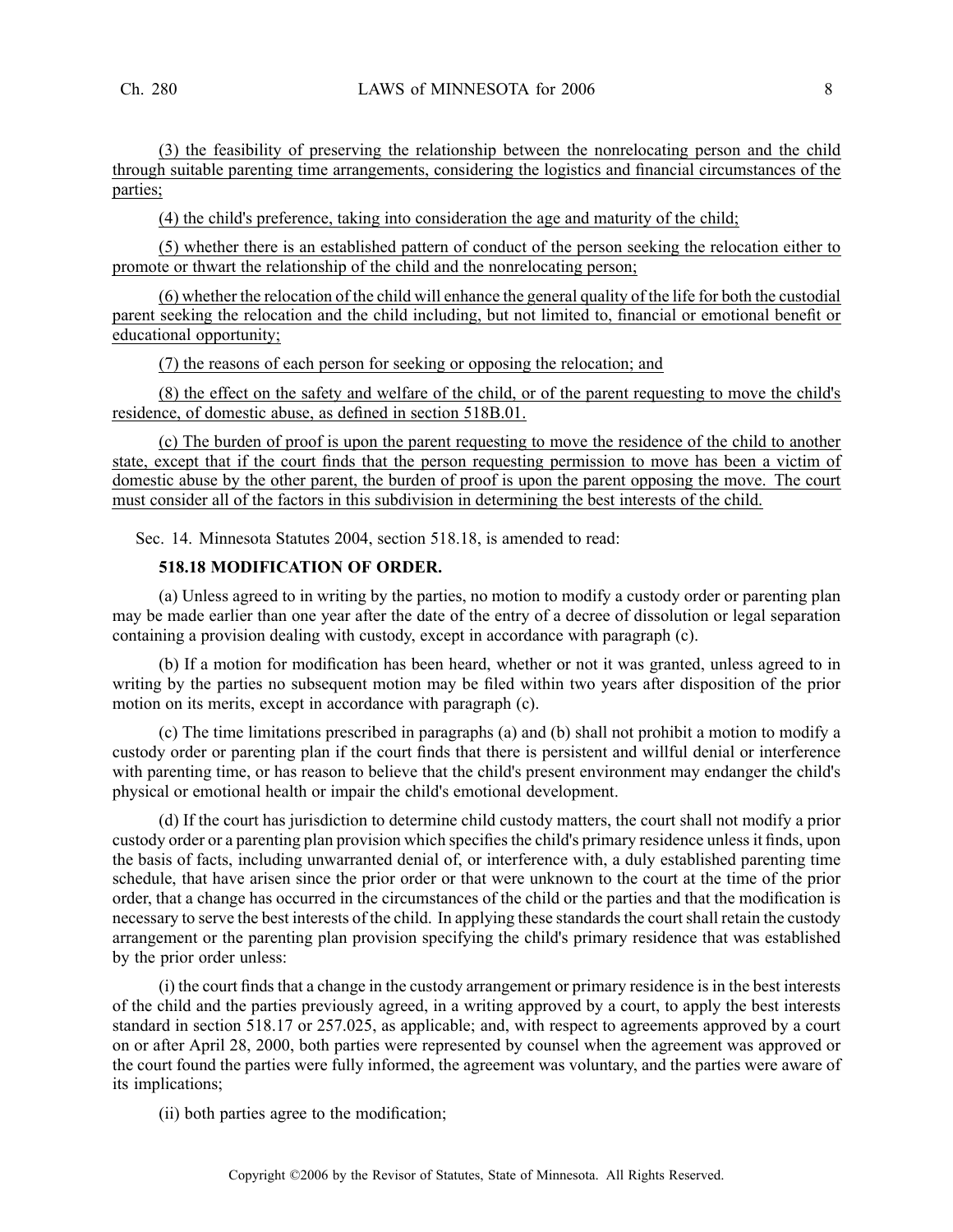or

(iii) the child has been integrated into the family of the petitioner with the consent of the other party;

(iv) the child's presen<sup>t</sup> environment endangers the child's physical or emotional health or impairs the child's emotional development and the harm likely to be caused by <sup>a</sup> change of environment is outweighed by the advantage of <sup>a</sup> change to the child; or

(v) the court has denied <sup>a</sup> reques<sup>t</sup> of the primary custodial paren<sup>t</sup> to move the residence of the child to another state, and the primary custodial paren<sup>t</sup> has relocated to another state despite the court's order.

In addition, <sup>a</sup> court may modify <sup>a</sup> custody order or parenting plan under section 631.52.

(e) In deciding whether to modify <sup>a</sup> prior joint custody order, the court shall apply the standards set forth in paragraph (d) unless: (1) the parties agree in writing to the application of <sup>a</sup> different standard, or (2) the party seeking the modification is asking the court for permission to move the residence of the child to another state.

(f) If <sup>a</sup> paren<sup>t</sup> has been granted sole physical custody of <sup>a</sup> minor and the child subsequently lives with the other parent, and temporary sole physical custody has been approved by the court or by <sup>a</sup> court-appointed referee, the court may suspend the obligor's child suppor<sup>t</sup> obligation pending the final custody determination. The court's order denying the suspension of child suppor<sup>t</sup> must include <sup>a</sup> written explanation of the reasons why continuation of the child suppor<sup>t</sup> obligation would be in the best interests of the child.

Sec. 15. Minnesota Statutes 2004, section 518.551, is amended by adding <sup>a</sup> subdivision to read:

Subd. 1a. **Scope; paymen<sup>t</sup> to public authority.** (a) This section applies to all proceedings involving <sup>a</sup> suppor<sup>t</sup> order, including, but not limited to, <sup>a</sup> suppor<sup>t</sup> order establishing an order for pas<sup>t</sup> suppor<sup>t</sup> or reimbursement of public assistance.

(b) The court shall direct that all payments ordered for maintenance or suppor<sup>t</sup> be made to the public authority responsible for child suppor<sup>t</sup> enforcement so long as the obligee is receiving or has applied for public assistance, or has applied for child suppor<sup>t</sup> or maintenance collection services. Public authorities responsible for child suppor<sup>t</sup> enforcement may act on behalf of other public authorities responsible for child support enforcement, including the authority to represent the legal interests of or execute documents on behalf of the other public authority in connection with the establishment, enforcement, and collection of child support, maintenance, or medical support, and collection on judgments.

(c) Payments made to the public authority other than payments under section 518.6111 must be credited as of the date the paymen<sup>t</sup> is received by the central collections unit.

(d) Monthly amounts received by the public agency responsible for child suppor<sup>t</sup> enforcement from the obligor that are greater than the monthly amount of public assistance granted to the obligee must be remitted to the obligee.

Sec. 16. Minnesota Statutes 2004, section 518.551, subdivision 6, is amended to read:

Subd. 6. **Failure of notice.** If the court in a dissolution, legal separation or determination of parentage proceeding, finds before issuing the order for judgment and decree, that notification has not been given to the public authority, the court shall set child support according to the guidelines in subdivision 5 as provided in Laws 2005, chapter 164, section 26. In those proceedings in which no notification has been made pursuan<sup>t</sup> to this section and in which the public authority determines that the judgment is lower than the child suppor<sup>t</sup> required by the guidelines in subdivision 5, it shall move the court for <sup>a</sup> redetermination of the suppor<sup>t</sup> payments ordered so that the suppor<sup>t</sup> payments comply with the guidelines.

Sec. 17. Minnesota Statutes 2004, section 518.5513, subdivision 3, is amended to read: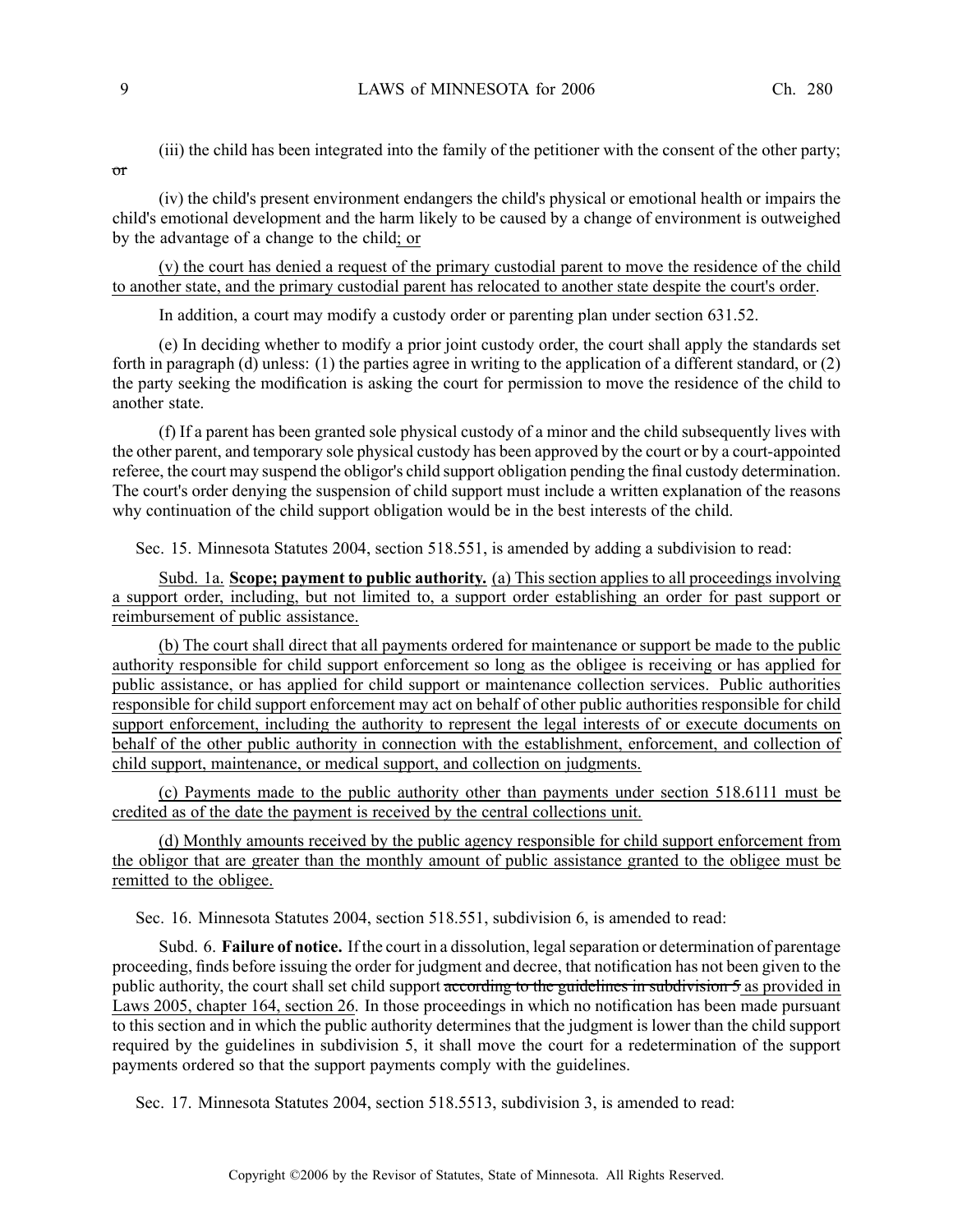Subd. 3. **Contents of pleadings.** (a) In cases involving establishment or modification of <sup>a</sup> child suppor<sup>t</sup> order, the initiating party shall include the following information, if known, in the pleadings:

(1) names, addresses, and dates of birth of the parties;

(2) Social Security numbers of the parties and the minor children of the parties, which information shall be considered private information and shall be available only to the parties, the court, and the public authority;

(3) other suppor<sup>t</sup> obligations of the obligor;

(4) names and addresses of the parties' employers;

(5) net gross income of the parties as defined calculated in section  $518.551$ , subdivision 5, with the authorized deductions itemized 518.7123;

(6) amounts and sources of any other earnings and income of the parties;

(7) health insurance coverage of parties;

(8) types and amounts of public assistance received by the parties, including Minnesota family investment plan, child care assistance, medical assistance, MinnesotaCare, title IV-E foster care, or other form of assistance as defined in section 256.741, subdivision 1; and

(9) any other information relevant to the determination computation of the child or medical support obligation under section 518.171 or 518.551, subdivision 5 518.713.

(b) For all matters scheduled in the expedited process, whether or not initiated by the public authority, the nonattorney employee of the public authority shall file with the court and serve on the parties the following information:

(1) information pertaining to the income of the parties available to the public authority from the Department of Employment and Economic Development;

(2) <sup>a</sup> statement of the monthly amount of child support, medical support, child care, and arrears currently being charged the obligor on Minnesota IV-D cases;

(3) <sup>a</sup> statement of the types and amount of any public assistance, as defined in section 256.741, subdivision 1, received by the parties; and

(4) any other information relevant to the determination ofsupport that is known to the public authority and that has not been otherwise provided by the parties.

The information must be filed with the court or child suppor<sup>t</sup> magistrate at least five days before any hearing involving child support, medical support, or child care reimbursement issues.

Sec. 18. Minnesota Statutes 2004, section 518.58, subdivision 4, is amended to read:

Subd. 4. **Pension plans.** (a) The division of marital property that represents pension plan benefits or rights in the form of future pension plan payments:

(1) is payable only to the extent of the amount of the pension plan benefit payable under the terms of the plan;

(2) is not payable for <sup>a</sup> period that exceeds the time that pension plan benefits are payable to the pension plan benefit recipient;

(3) is not payable in <sup>a</sup> lump sum amount from defined benefit pension plan assets attributable in any fashion to <sup>a</sup> spouse with the status of an active member, deferred retiree, or benefit recipient of <sup>a</sup> pension plan;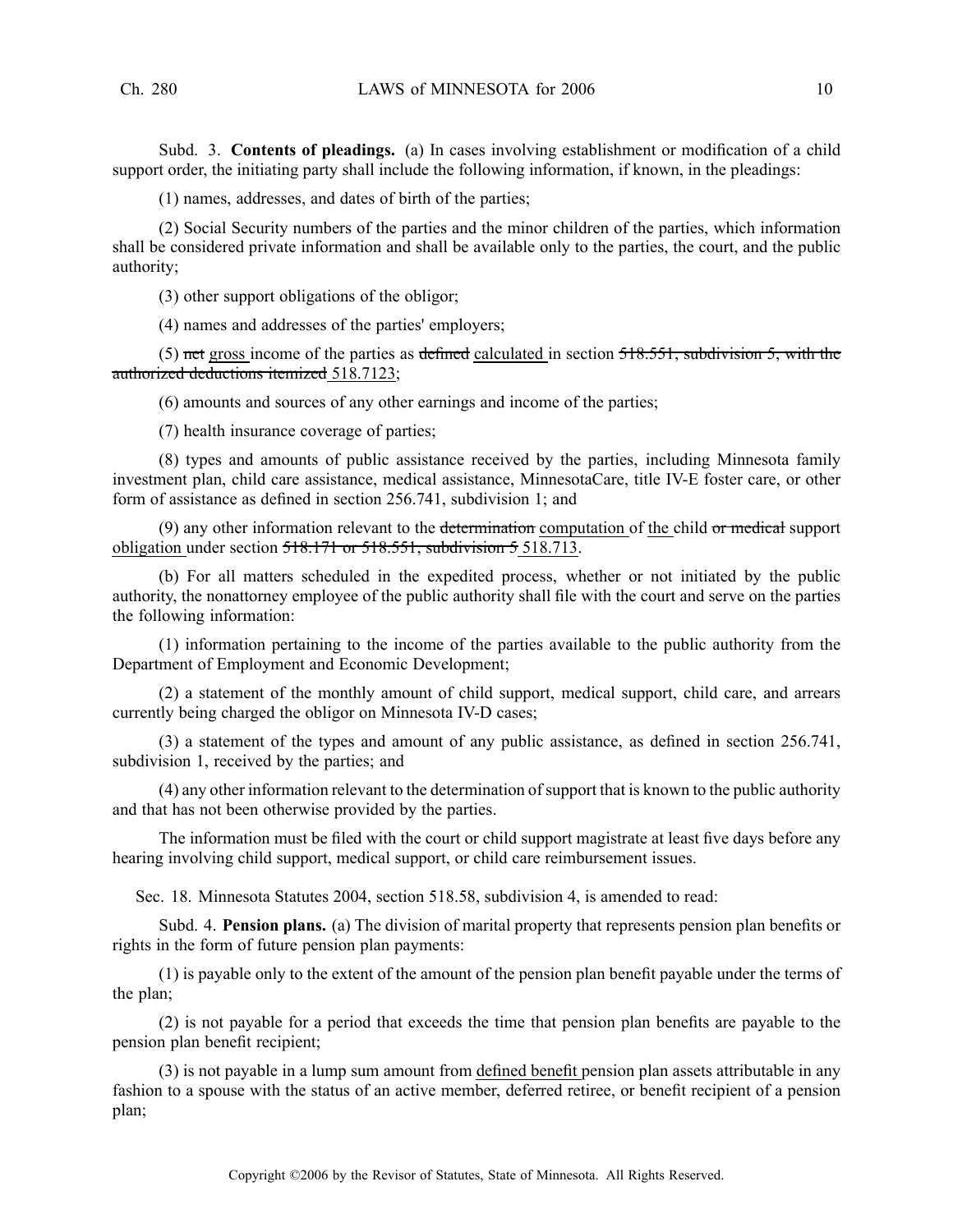(4) if the former spouse to whom the payments are to be made dies prior to the end of the specified paymen<sup>t</sup> period with the right to any remaining payments accruing to an estate or to more than one survivor, is payable only to <sup>a</sup> trustee on behalf of the estate or the group of survivors for subsequent apportionment by the trustee; and

(5) in the case of defined benefit public pension plan benefits or rights, may not commence until the public plan member submits <sup>a</sup> valid application for <sup>a</sup> public pension plan benefit and the benefit becomes payable.

(b) The individual retirement account plans established under chapter 354B may provide in its plan document, if published and made generally available, for an alternative marital property division or distribution of individual retirement account plan assets. If an alternative division or distribution procedure is provided, it applies in place of paragraph (a), clause (5).

### Sec. 19. **[518.7124] POTENTIAL INCOME.**

Subdivision 1. **General.** If <sup>a</sup> paren<sup>t</sup> is voluntarily unemployed, underemployed, or employed on <sup>a</sup> less than full-time basis, or there is no direct evidence of any income, child suppor<sup>t</sup> must be calculated based on <sup>a</sup> determination of potential income. For purposes of this determination, it is rebuttably presumed that <sup>a</sup> paren<sup>t</sup> can be gainfully employed on <sup>a</sup> full-time basis. As used in this section, "full time" means 40 hours of work in <sup>a</sup> week excep<sup>t</sup> in those industries, trades, or professions in which most employers, due to custom, practice, or agreement, use <sup>a</sup> normal work week of more or less than 40 hours in <sup>a</sup> week.

Subd. 2. **Methods.** Determination of potential income must be made according to one of three methods, as appropriate:

(1) the parent's probable earnings level based on employment potential, recent work history, and occupational qualifications in light of prevailing job opportunities and earnings levels in the community;

(2) if <sup>a</sup> paren<sup>t</sup> is receiving unemployment compensation or workers' compensation, that parent's income may be calculated using the actual amount of the unemployment compensation or workers' compensation benefit received; or

(3) the amount of income <sup>a</sup> paren<sup>t</sup> could earn working full time at 150 percen<sup>t</sup> of the current federal or state minimum wage, whichever is higher.

Subd. 3. **Parent not considered voluntarily unemployed or underemployed.** A paren<sup>t</sup> is not considered voluntarily unemployed or underemployed upon <sup>a</sup> showing by the paren<sup>t</sup> that:

(1) unemployment or underemployment is temporary and will ultimately lead to an increase in income; or

(2) the unemployment or underemployment represents <sup>a</sup> bona fide career change that outweighs the adverse effect of that parent's diminished income on the child.

Subd. 4. **TANF recipient.** If the paren<sup>t</sup> of <sup>a</sup> joint child is <sup>a</sup> recipient of <sup>a</sup> temporary assistance to <sup>a</sup> needy family (TANF) cash grant, no potential income is to be imputed to that parent.

Subd. 5. **Caretaker.** If <sup>a</sup> paren<sup>t</sup> stays at home to care for <sup>a</sup> child who is subject to the child suppor<sup>t</sup> order, the court may consider the following factors when determining whether the paren<sup>t</sup> is voluntarily unemployed or underemployed:

(1) the parties' parenting and child care arrangements before the child suppor<sup>t</sup> action;

(2) the stay-at-home parent's employment history, recency of employment, earnings, and the availability of jobs within the community for an individual with the parent's qualifications;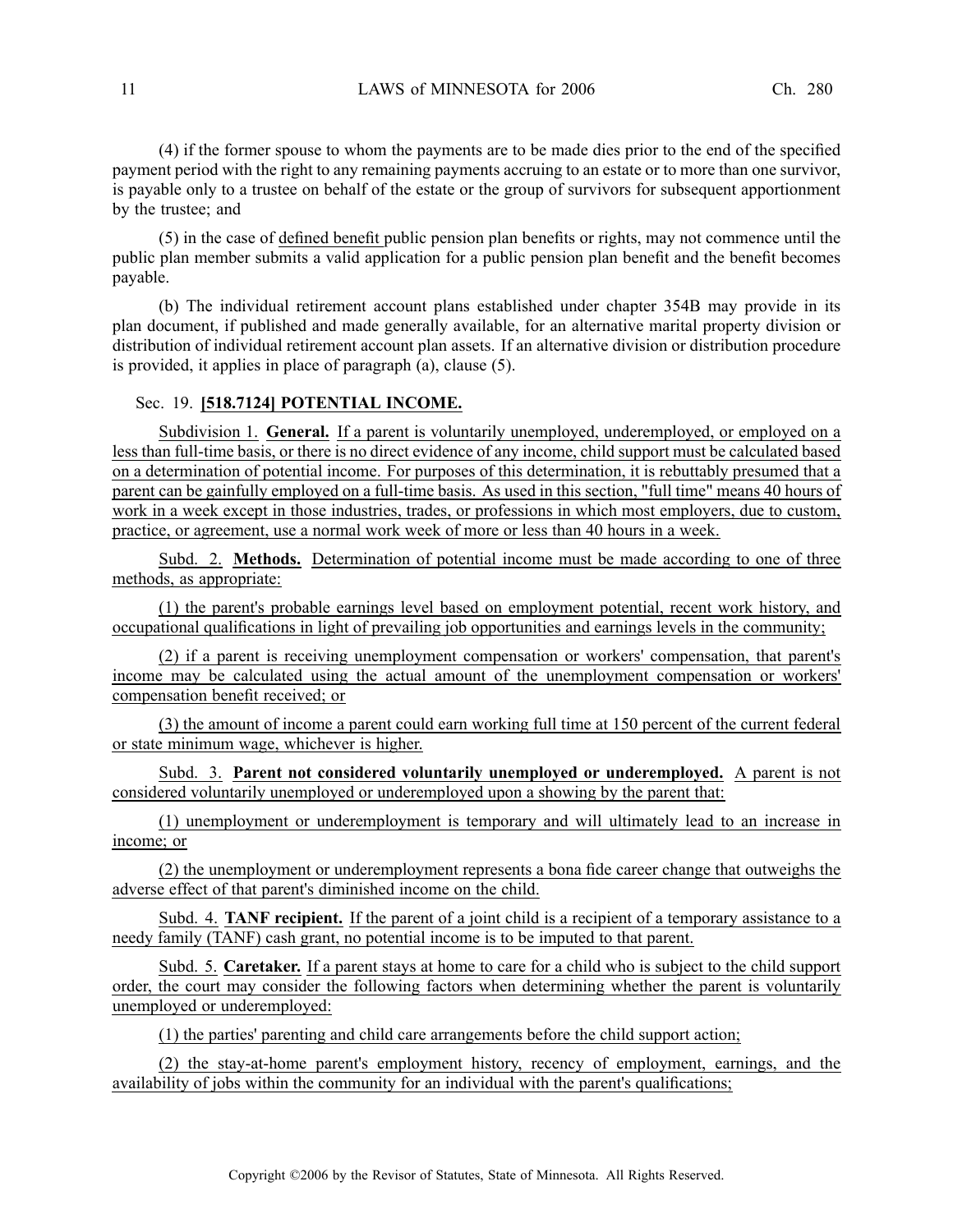(3) the relationship between the employment-related expenses, including, but not limited to, child care and transportation costs required for the paren<sup>t</sup> to be employed, and the income the stay-at-home paren<sup>t</sup> could receive from available jobs within the community for an individual with the parent's qualifications;

(4) the child's age and health, including whether the child is physically or mentally disabled; and

(5) the availability of child care providers.

This paragraph does not apply if the paren<sup>t</sup> stays at home only to care for other nonjoint children.

Subd. 6. **Economic conditions.** A self-employed paren<sup>t</sup> is not considered to be voluntarily unemployed or underemployed if that parent can show that the parent's net self-employment income is lower because of economic conditions that are directly related to the source or sources of that parent's income.

Sec. 20. Laws 2005, chapter 164, section 4, is amended to read:

# Sec. 4. **[518.1781] SIX-MONTH REVIEW.**

(a) A reques<sup>t</sup> for <sup>a</sup> six-month review hearing form must be attached to <sup>a</sup> decree of dissolution or legal separation or an order that initially establishes child custody, parenting time, or suppor<sup>t</sup> rights and obligations of parents. The state court administrator is requested to prepare the reques<sup>t</sup> for review hearing form. The form must include information regarding the procedures for requesting <sup>a</sup> hearing, the purpose of the hearing, and any other information regarding <sup>a</sup> hearing under thissection that the state court administrator deems necessary.

(b) The six-month review hearing shall be held if any party submits <sup>a</sup> written reques<sup>t</sup> for <sup>a</sup> hearing within six months after entry of <sup>a</sup> decree of dissolution or legal separation or order that establishes child custody, parenting time, or support.

(c) Upon receipt of <sup>a</sup> completed reques<sup>t</sup> for hearing form, the court administrator shall provide notice of the hearing to all other parties and the public authority. The court administrator shall schedule the six-month review hearing as soon as practicable following the receipt of the hearing reques<sup>t</sup> form.

(d) At the six-month hearing, the court must review:

(1) whether child suppor<sup>t</sup> is current; and

(2) whether both parties are complying with the parenting time provisions of the order.

(e) At the six-month hearing, the obligor has the burden to presen<sup>t</sup> evidence to establish that child suppor<sup>t</sup> payments are current. A party may reques<sup>t</sup> that the public authority provide information to the parties and court regarding child suppor<sup>t</sup> payments. A party must reques<sup>t</sup> the information from the public authority at least 14 days before the hearing. The commissioner of human services must develop <sup>a</sup> form to be used by the public authority to submit child suppor<sup>t</sup> paymen<sup>t</sup> information to the parties and court.

(f) Contempt of court and all statutory remedies for child support and parenting time enforcement may be imposed by the court at the six-month hearing for noncompliance by either party pursuan<sup>t</sup> to chapters 517C and 588 and the Minnesota Court Rules.

(g) A reques<sup>t</sup> for <sup>a</sup> six-month review hearing form must be attached to <sup>a</sup> decree or order signed on or after January 1, 2007, that initially establishes child suppor<sup>t</sup> rights and obligations according to section 517A.29.

Sec. 21. Laws 2005, chapter 164, section 5, is amended to read:

Sec. 5. Minnesota Statutes 2004, section 518.54, is amended to read: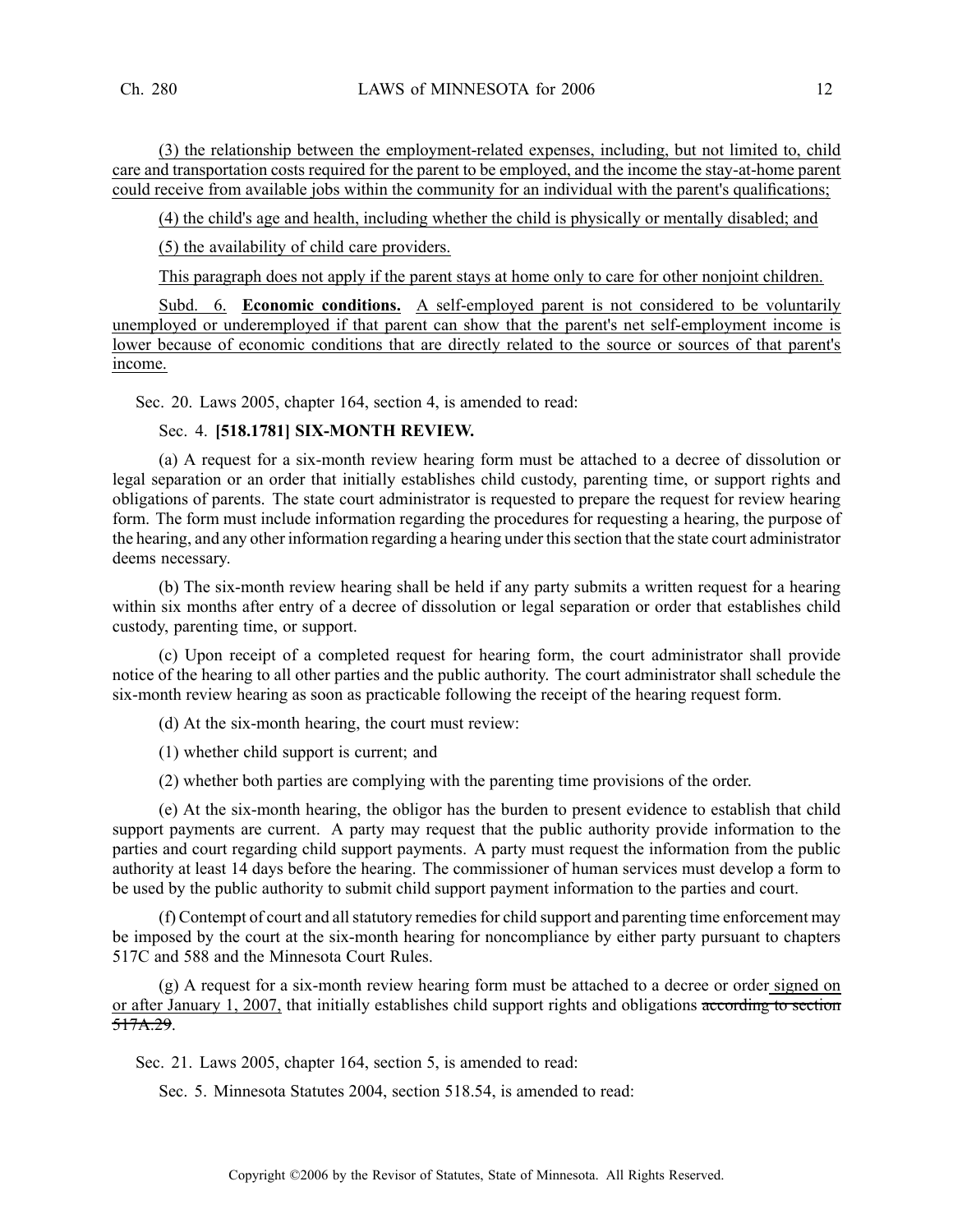# 518.54 **DEFINITIONS.**

Subdivision 1. **Terms.** For the purposes of sections 518.1781 and 518.54 to 518.773, the terms defined in this section shall have the meanings respectively ascribed to them.

Subd. 2. **Child.** "Child" means an individual under 18 years of age, an individual under age 20 who is still attending secondary school, or an individual who, by reason of physical or mental condition, is incapable of self-support.

Subd. 2a. **Deposit account.** "Deposit account" means funds deposited with <sup>a</sup> financial institution in the form of <sup>a</sup> savings account, checking account, NOW account, or demand deposit account.

Subd. 2b. **Financial institution.** "Financial institution" means <sup>a</sup> savings association, bank, trust company, credit union, industrial loan and thrift company, bank and trust company, orsavings association, and includes <sup>a</sup> branch or detached facility of <sup>a</sup> financial institution.

Subd. 3. **Maintenance.** "Maintenance" means an award made in <sup>a</sup> dissolution or legalseparation proceeding of payments from the future income or earnings of one spouse for the suppor<sup>t</sup> and maintenance of the other. Subd. 4. **Support money; child support.** "Support money" or "child support" means an amount for basic support, child care support, and medical suppor<sup>t</sup> pursuan<sup>t</sup> to:

(1) an award in <sup>a</sup> dissolution, legal separation, annulment, or parentage proceeding for the care, support and education of any child of the marriage or of the parties to the proceeding;

(2) <sup>a</sup> contribution by parents ordered under section 256.87; or

(3) suppor<sup>t</sup> ordered under chapter 518B or 518C.

Subd. 4a. **Support order.** (a) "Support order" means <sup>a</sup> judgment, decree, or order, whether temporary, final, or subject to modification, issued by a court or administrative agency of competent jurisdiction,.

(1) for the suppor<sup>t</sup> and maintenance of <sup>a</sup> child, including <sup>a</sup> child who has attained the age of majority under the law of the issuing state, or;

(2) for <sup>a</sup> child and the paren<sup>t</sup> with whom the child is living, that provides for monetary support, child care, medical support including expenses for confinement and pregnancy, arrearages, or reimbursement, and that; or

# (3) for the maintenance of <sup>a</sup> spouse or former spouse.

(b) The suppor<sup>t</sup> order may include related costs and fees, interest and penalties, income withholding, and other relief. This definition applies to orders issued under this chapter and chapters 256, 257, and 518C. Subd. 5. **Marital property; exceptions.** "Marital property" means property, real or personal, including vested public or private pension plan benefits or rights, acquired by the parties, or either of them, to <sup>a</sup> dissolution, legal separation, or annulment proceeding at any time during the existence of the marriage relation between them, or at any time during which the parties were living together as husband and wife under <sup>a</sup> purported marriage relationship which is annulled in an annulment proceeding, but prior to the date of valuation under section 518.58, subdivision 1. All property acquired by either spouse subsequent to the marriage and before the valuation date is presumed to be marital property regardless of whether title is held individually or by the spouses in a form of co-ownership such as joint tenancy, tenancy in common, tenancy by the entirety, or community property. Each spouse shall be deemed to have <sup>a</sup> common ownership in marital property that vests not later than the time of the entry of the decree in <sup>a</sup> proceeding for dissolution or annulment. The extent of the vested interest shall be determined and made final by the court pursuan<sup>t</sup> to section 518.58. If <sup>a</sup> title interest in real property is held individually by only one spouse, the interest in the real property of the nontitled spouse is not subject to claims of creditors or judgment or tax liens until the time of entry of the decree awarding an interest to the nontitled spouse. The presumption of marital property is overcome by <sup>a</sup> showing that the property is nonmarital property.

"Nonmarital property" means property real or personal, acquired by either spouse before, during, or after the existence of their marriage, which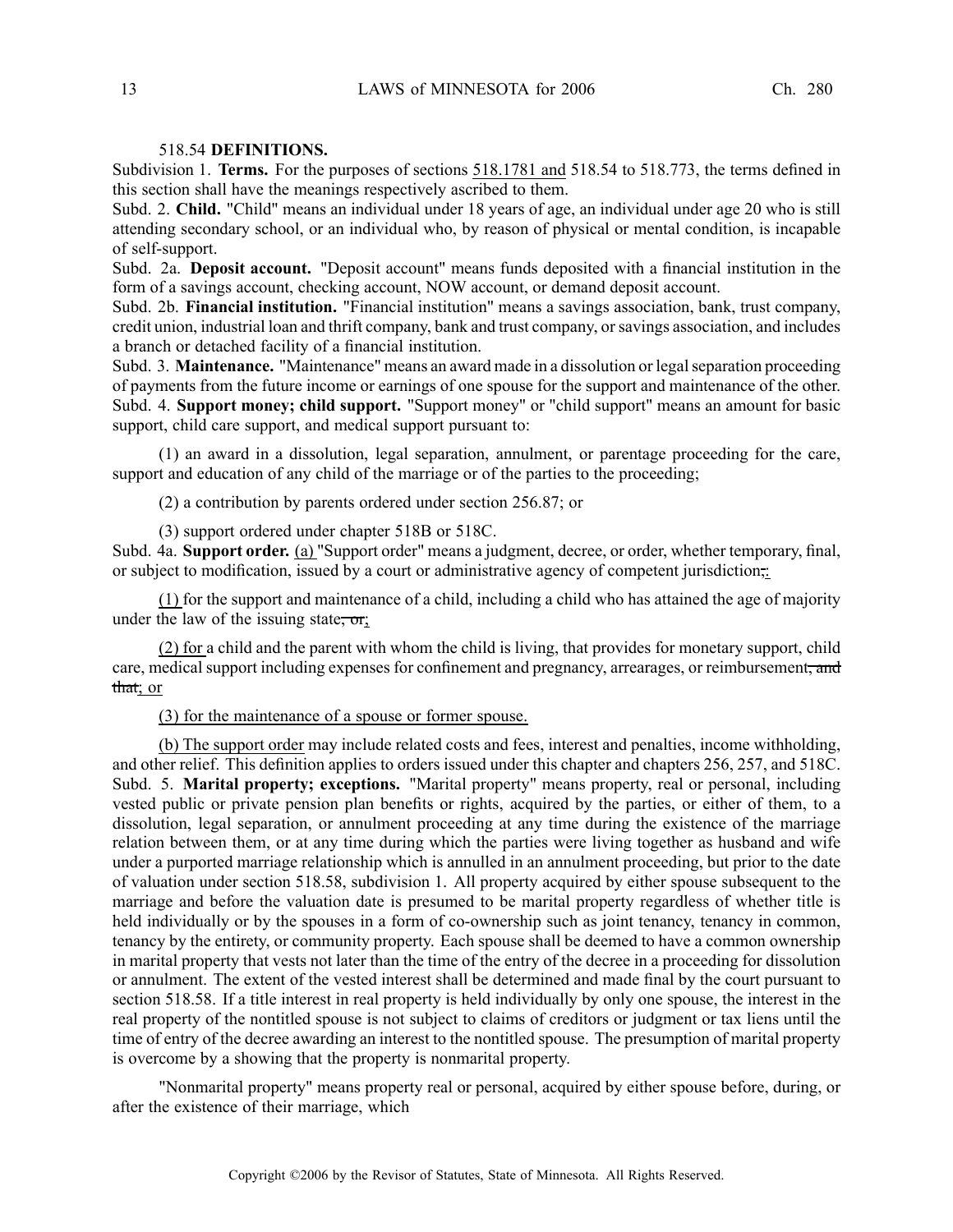(a) is acquired as <sup>a</sup> gift, bequest, devise or inheritance made by <sup>a</sup> third party to one but not to the other spouse;

(b) is acquired before the marriage;

(c) is acquired in exchange for or is the increase in value of property which is described in clauses (a), (b), (d), and (e);

(d) is acquired by <sup>a</sup> spouse after the valuation date; or

(e) is excluded by <sup>a</sup> valid antenuptial contract.

Subd. 6. **Income.** "Income" means any form of periodic paymen<sup>t</sup> to an individual including, but not limited to, wages, salaries, payments to an independent contractor, workers' compensation, unemployment benefits, annuity, military and naval retirement, pension and disability payments. Benefits received under Title IV-A of the Social Security Act and chapter 256J are not income under this section.

Subd. 7. **Obligee.** "Obligee" means <sup>a</sup> person to whom payments for maintenance or suppor<sup>t</sup> are owed.

Subd. 8. **Obligor.** "Obligor" means <sup>a</sup> person obligated to pay maintenance or support. A person who is designated as the sole physical custodian has primary physical custody of a child is presumed not to be an obligor for purposes of calculating current a child support under section 518.551 order under section 518.713, unless section 518.72, subdivision 3, applies or the court makes specific written findings to overcome this presumption. For purposes of ordering medical support under section 518.719, a custodial parent who has primary physical custody of a child may be an obligor subject to  $\alpha$  cost-of-living adjustment under section 518.641 and <sup>a</sup> paymen<sup>t</sup> agreemen<sup>t</sup> under section 518.553.

Subd. 9. **Public authority.** "Public authority" means the local unit of government, acting on behalf of the state, that is responsible for child suppor<sup>t</sup> enforcement or the Department of Human Services, Child Support Enforcement Division.

Subd. 10. **Pension plan benefits or rights.** "Pension plan benefits or rights" means <sup>a</sup> benefit or right from <sup>a</sup> public or private pension plan accrued to the end of the month in which marital assets are valued, as determined under the terms of the laws or other plan document provisions governing the plan, including section 356.30.

Subd. 11. **Public pension plan.** "Public pension plan" means <sup>a</sup> pension plan or fund specified in section 356.20, subdivision 2, or 356.30, subdivision 3, the deferred compensation plan specified in section 352.96, or any retirement or pension plan or fund, including <sup>a</sup> supplemental retirement plan or fund, established, maintained, or supported by <sup>a</sup> governmental subdivision or public body whose revenues are derived from taxation, fees, assessments, or from other public sources.

Subd. 12. **Private pension plan.** "Private pension plan" means <sup>a</sup> plan, fund, or program maintained by an employer or employee organization that provides retirement income to employees or results in <sup>a</sup> deferral of income by employees for <sup>a</sup> period extending to the termination of covered employment or beyond.

Subd. 13. **Arrears.** Arrears are amounts that accrue pursuan<sup>t</sup> to an obligor's failure to comply with <sup>a</sup> support order. Past support and pregnancy and confinement expenses contained in a support order are arrears if the court order does not contain repaymen<sup>t</sup> terms. Arrears also arise by the obligor's failure to comply with the terms of a court order for repayment of past support or pregnancy and confinement expenses. An obligor's failure to comply with the terms for repaymen<sup>t</sup> of amounts owed for pas<sup>t</sup> suppor<sup>t</sup> or pregnancy and confinement turns the entire amount owed into arrears.

Subd. 14. **IV-D case.** "IV-D case" means <sup>a</sup> case where <sup>a</sup> party has assigned to the state rights to child suppor<sup>t</sup> because of the receipt of public assistance as defined in section 256.741 or has applied for child suppor<sup>t</sup> services under title IV-D of the Social Security Act, United States Code, title 42, section 654(4).

Subd. 15. **Parental income for determining child suppor<sup>t</sup> (PICS).** "Parental income for determining child support," or "PICS," means gross income under subdivision 18 minus deductions for nonjoint children as allowed by under section 518.717.

Subd. 16. **Apportioned veterans' benefits.** "Apportioned veterans' benefits" means the amount the Veterans Administration deducts from the veteran's award and disburses to the child or the child's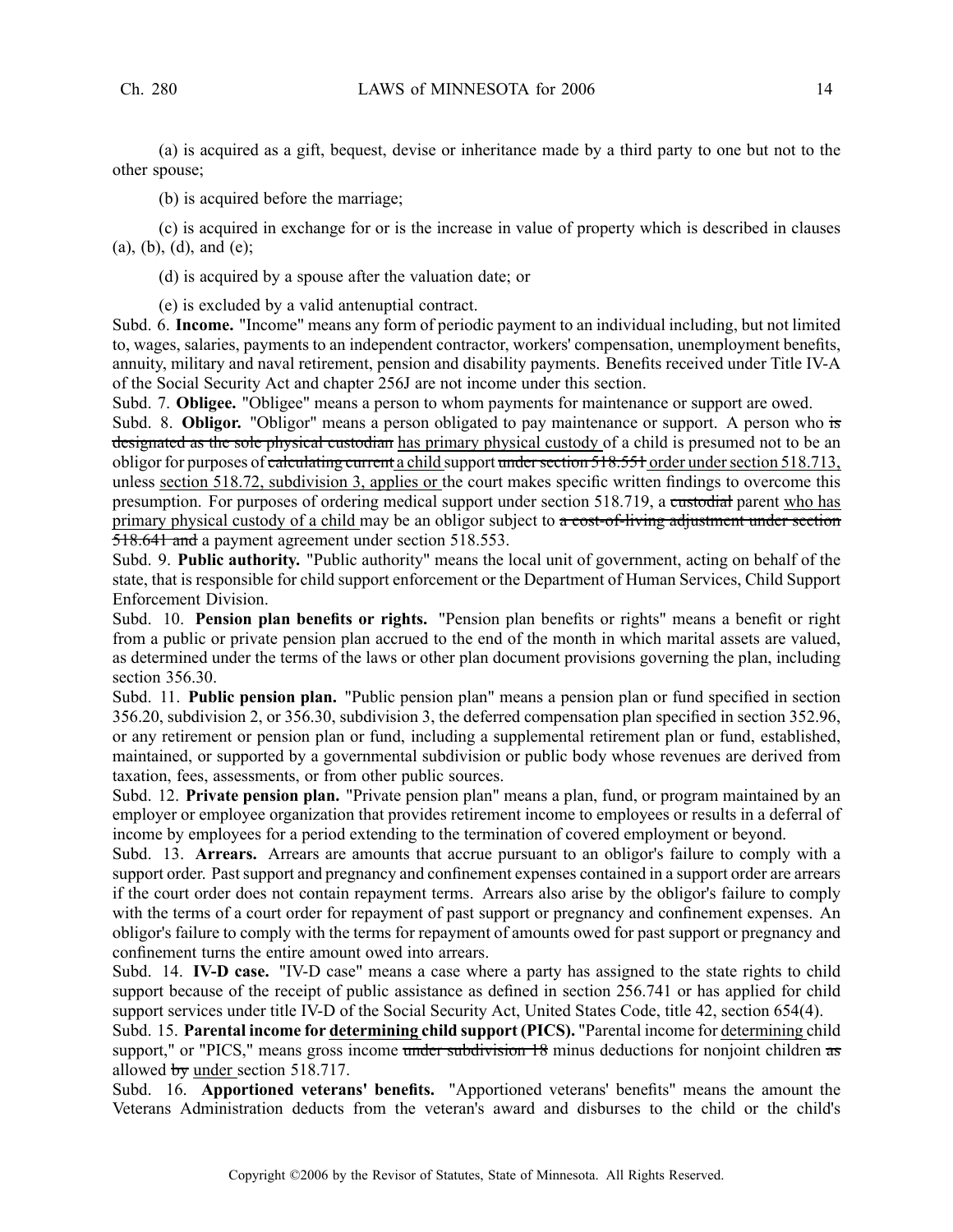representative payee. The apportionment of veterans' benefits shall be that determined by the Veterans Administration and governed by Code of Federal Regulations, title 38, sections 3.450 to 3.458.

Subd. 17. **Basic support.** "Basic support" means the basic suppor<sup>t</sup> obligation determined by applying the parent's parental income for child support, or if there are two parents, their combined parental income for child support, to the guideline in the manner set out in section 518.725 computed under section 518.713. Basic suppor<sup>t</sup> includes the dollar amount ordered for <sup>a</sup> child's housing, food, clothing, transportation, and education costs, and other expenses relating to the child's care. Basic suppor<sup>t</sup> does not include monetary contributions for <sup>a</sup> child's child care expenses and medical and dental expenses.

Subd. 18. **Gross income.** "Gross income" means:

 $(1)$  the gross income of the parent calculated under section 518.7123; plus

(2) Social Security or veterans' benefit paymentsreceived on behalf of the child undersection 518.718; plus

(3) the potential income of the parent, if any, as determined in subdivision 23; minus

(4) spousal maintenance that any party has been ordered to pay; minus

(5) the amount of any existing child suppor<sup>t</sup> order for other nonjoint children.

Subd. 19. **Joint child.** "Joint child" means the dependent child who is the son or daughter child of both parents in the support proceeding. In those cases where support is sought from only one parent of a child, a joint child is the child for whom suppor<sup>t</sup> is sought.

Subd. 20. **Nonjoint child.** "Nonjoint child" means the legal child of one, but not both of the parents subject to this determination. Specifically excluded from this definition are in the suppor<sup>t</sup> proceeding. Nonjoint child does not include stepchildren.

Subd. 21. **Parenting time.** "Parenting time" means the amount of time <sup>a</sup> child is scheduled to spend with the paren<sup>t</sup> according to <sup>a</sup> court order. Parenting time includes time with the child whether it is designated as visitation, physical custody, or parenting time. For purposes of section 518.722, the percentage of parenting time may be calculated by calculating the number of overnights that <sup>a</sup> child spends with <sup>a</sup> parent, or by using <sup>a</sup> method other than overnights if the paren<sup>t</sup> has significant time periods where the child is in the parent's physical custody, but does not stay overnight.

Subd. 22. **Payor of funds.** "Payor of funds" means <sup>a</sup> person or entity that provides funds to an obligor, including an employer as defined under chapter 24, section 3401(d), of the Internal Revenue Code, an independent contractor, payor of workers' compensation benefits or unemployment insurance benefits, or <sup>a</sup> financial institution as defined in section 13B.06.

Subd. 23. **Potential income.** "Potential income" is income determined under this subdivision.

(a) If <sup>a</sup> paren<sup>t</sup> is voluntarily unemployed, underemployed, or employed on <sup>a</sup> less than full-time basis, or there is no direct evidence of any income, child suppor<sup>t</sup> shall be calculated based on <sup>a</sup> determination of potential income. For purposes of this determination, it is rebuttably presumed that <sup>a</sup> paren<sup>t</sup> can be gainfully employed on <sup>a</sup> full-time basis.

(b) Determination of potential income shall be made according to one of three methods, as appropriate:

(1) the parent's probable earnings level based on employment potential, recent work history, and occupational qualifications in light of prevailing job opportunities and earnings levels in the community;

(2) if <sup>a</sup> paren<sup>t</sup> is receiving unemployment compensation or workers' compensation, that parent's income may be calculated using the actual amount of the unemployment compensation or workers' compensation benefit received; or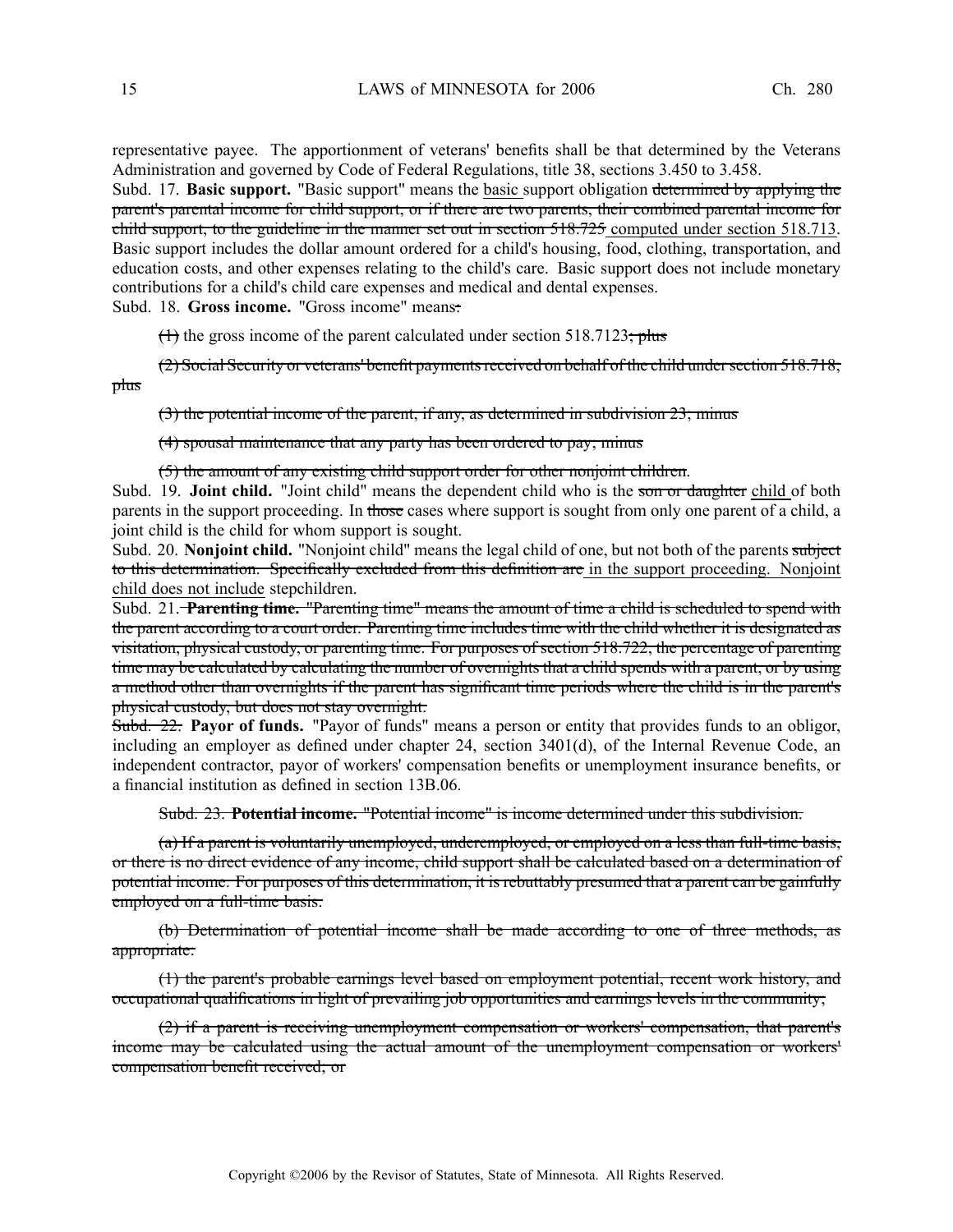(3) the amount of income <sup>a</sup> paren<sup>t</sup> could earn working full time at 150 percen<sup>t</sup> of the current federal or state minimum wage, whichever is higher.

(c) A paren<sup>t</sup> is not considered voluntarily unemployed or underemployed upon <sup>a</sup> showing by the paren<sup>t</sup> that:

(1) unemployment or underemployment is temporary and will ultimately lead to an increase in income;

(2) the unemployment or underemployment represents <sup>a</sup> bona fide career change that outweighs the adverse effect of that parent's diminished income on the child; or

(3) the paren<sup>t</sup> is unable to work full time due to <sup>a</sup> verified disability or due to incarceration.

(d) As used in this section, "full time" means 40 hours of work in <sup>a</sup> week excep<sup>t</sup> in those industries, trades, or professions in which most employers due to custom, practice, or agreemen<sup>t</sup> utilize <sup>a</sup> normal work week of more or less than 40 hours in a week.

(e) If the paren<sup>t</sup> of <sup>a</sup> joint child is <sup>a</sup> recipient of <sup>a</sup> temporary assistance to <sup>a</sup> needy family (TANF) cash grant, no potential income shall be imputed to that parent.

(f) If <sup>a</sup> paren<sup>t</sup> stays at home to care for <sup>a</sup> child who is subject to the child suppor<sup>t</sup> order, the court may consider the following factors when determining whether the paren<sup>t</sup> is voluntarily unemployed or underemployed:

(1) the parties' parenting and child care arrangements before the child suppor<sup>t</sup> action;

(2) the stay-at-home parent's employment history, recency of employment, earnings, and the availability of jobs within the community for an individual with the parent's qualifications;

(3) the relationship between the employment-related expenses, including, but not limited to, child care and transportation costs required for the paren<sup>t</sup> to be employed, and the income the stay-at-home paren<sup>t</sup> could receive from available jobs within the community for an individual with the parent's qualifications;

(4) the child's age and health, including whether the child is physically or mentally disabled; and

(5) the availability of child care providers.

(g) Paragraph (f) does not apply if the paren<sup>t</sup> stays at home to care for other nonjoint children, only.

(h) A self-employed parentshall not be considered to be voluntarily unemployed or underemployed if that paren<sup>t</sup> can show that the parent's net self-employment income is lower because of economic conditions. Subd. 24. Subd. 22. **Primary physical custody.** The paren<sup>t</sup> having "primary physical custody" means the paren<sup>t</sup> who provides the primary residence for <sup>a</sup> child and is responsible for the majority of the day-to-day decisions concerning <sup>a</sup> child.

Subd. 25. Subd. 23. **Social Security benefits.** "Social Security benefits" means the monthly amount retirement, survivors, or disability insurance benefits that the Social Security Administration pays to provides to a parent for that parent's own benefit or for the benefit of a joint child or the child's representative payee due solely to the disability or retirement of either parent. Benefits paid. Social Security benefits do not include Supplemental Security Income benefits that the Social Security Administration provides to <sup>a</sup> paren<sup>t</sup> for the parent's own benefit or to a parent due to the disability of a child are excluded from this definition. Subd. 26. **Split custody.** "Split custody" means that each paren<sup>t</sup> in <sup>a</sup> two-parent calculation has primary

physical custody of at least one of the joint children.

Subd. 27. Subd. 24. **Survivors' and dependents' educational assistance.** "Survivors' and dependents' educational assistance" are funds disbursed by the Veterans Administration under United States Code, title 38, chapter 35, to the child or the child's representative payee.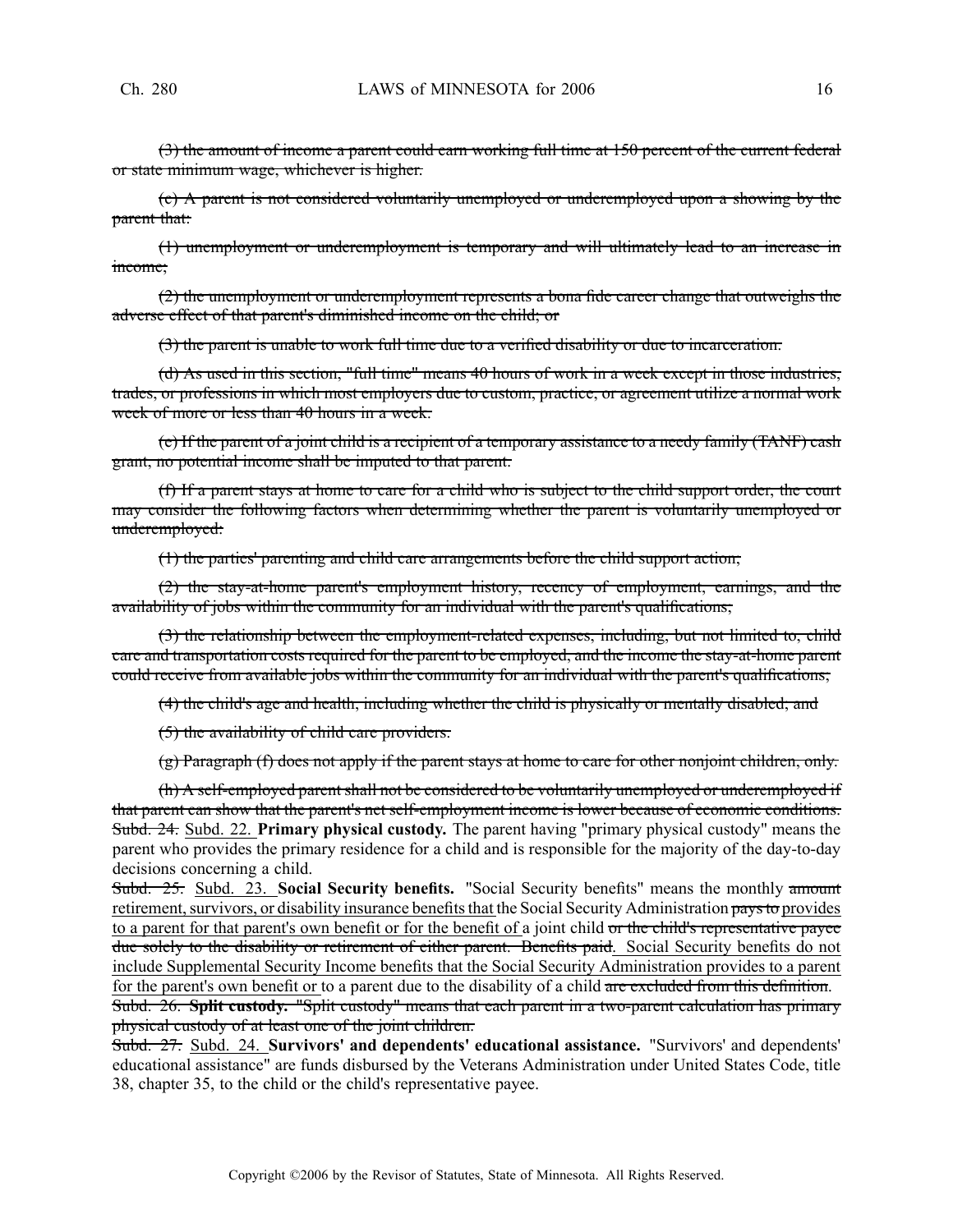Sec. 22. Laws 2005, chapter 164, section 8, is amended to read:

Sec. 8. Minnesota Statutes 2004, section 518.551, subdivision 5b, is amended to read:

Subd. 5b. **Providing income information.** (a) In any case where the parties have joint children for which <sup>a</sup> child suppor<sup>t</sup> order must be determined, the parties shall serve and file with their initial pleadings or motion documents, <sup>a</sup> financial affidavit, disclosing all sources of gross income for purposes of section 518.7123. The financial affidavit shall include relevant supporting documentation necessary to calculate the parental income for child suppor<sup>t</sup> under section 518.54, subdivision 15, including, but not limited to, pay stubs for the most recent three months, employer statements, or statements of receipts and expenses if self-employed. Documentation of earnings and income also include relevant copies of each parent's most recent federal tax returns, including W-2 forms, 1099 forms, unemployment benefit statements, workers' compensation statements, and all other documents evidencing earnings or income as received that provide verification for the financial affidavit. The commissioner of human services shall prepare <sup>a</sup> financial affidavit form that must be used by the parties for disclosing information under this subdivision.

(b) In addition to the requirements of paragraph (a), at any time after an action seeking child suppor<sup>t</sup> has been commenced or when <sup>a</sup> child suppor<sup>t</sup> order is in effect, <sup>a</sup> party or the public authority may require the other party to give them <sup>a</sup> copy of the party's most recent federal tax returns that were filed with the Internal Revenue Service. The party shall provide <sup>a</sup> copy of the tax returns within 30 days of receipt of the reques<sup>t</sup> unless the reques<sup>t</sup> is not made in good faith. A reques<sup>t</sup> under this paragraph may not be made more than once every two years, in the absence of good cause.

(c) If <sup>a</sup> paren<sup>t</sup> under the jurisdiction of the court does not serve and file the financial affidavit with the parent's initial pleading or motion documents, the court shall set income for that paren<sup>t</sup> based on credible evidence before the court or in accordance with section 518.54, subdivision 23 518.7124. Credible evidence may include documentation of current or recent income, testimony of the other paren<sup>t</sup> concerning recent earnings and income levels, and the parent's wage reports filed with the Minnesota Department of Employment and Economic Development under section 268.044. The court may consider credible evidence from one party that the financial affidavit submitted by the other party is false or inaccurate.

(d) If the court determines that <sup>a</sup> party does not have access to documents that are required to be disclosed under this section, the court may consider the testimony of that party as credible evidence of that party's income.

Sec. 23. Laws 2005, chapter 164, section 10, is amended to read:

Sec. 10. Minnesota Statutes 2004, section 518.64, subdivision 2, is amended to read: Subd. 2. **Modification.** (a) The terms of an order respecting maintenance or suppor<sup>t</sup> may be modified upon <sup>a</sup> showing of one or more of the following, any of which makes the terms unreasonable and unfair: (1) substantially increased or decreased gross income of an obligor or obligee; (2) substantially increased or decreased need of an obligor or obligee or the child or children that are the subject of these proceedings; (3) receipt of assistance under the AFDC program formerly codified under sections 256.72 to 256.87 or 256B.01 to 256B.40, or chapter 256J or 256K; (4) <sup>a</sup> change in the cost of living for either party as measured by the Federal Bureau of Labor Statistics<del>, any of which makes the terms unreasonable and unfair</del>; (5) extraordinary medical expenses of the child not provided for under section 518.171; (6) the addition of work-related or education-related child care expenses of the obligee or <sup>a</sup> substantial increase or decrease in existing work-related or education-related child care expenses; or (7) upon the emancipation of the child, as provided in section 518.64, subdivision 4a.

(b) It is presumed that there has been <sup>a</sup> substantial change in circumstances under paragraph (a) and the terms of <sup>a</sup> current suppor<sup>t</sup> order shall be rebuttably presumed to be unreasonable and unfair if: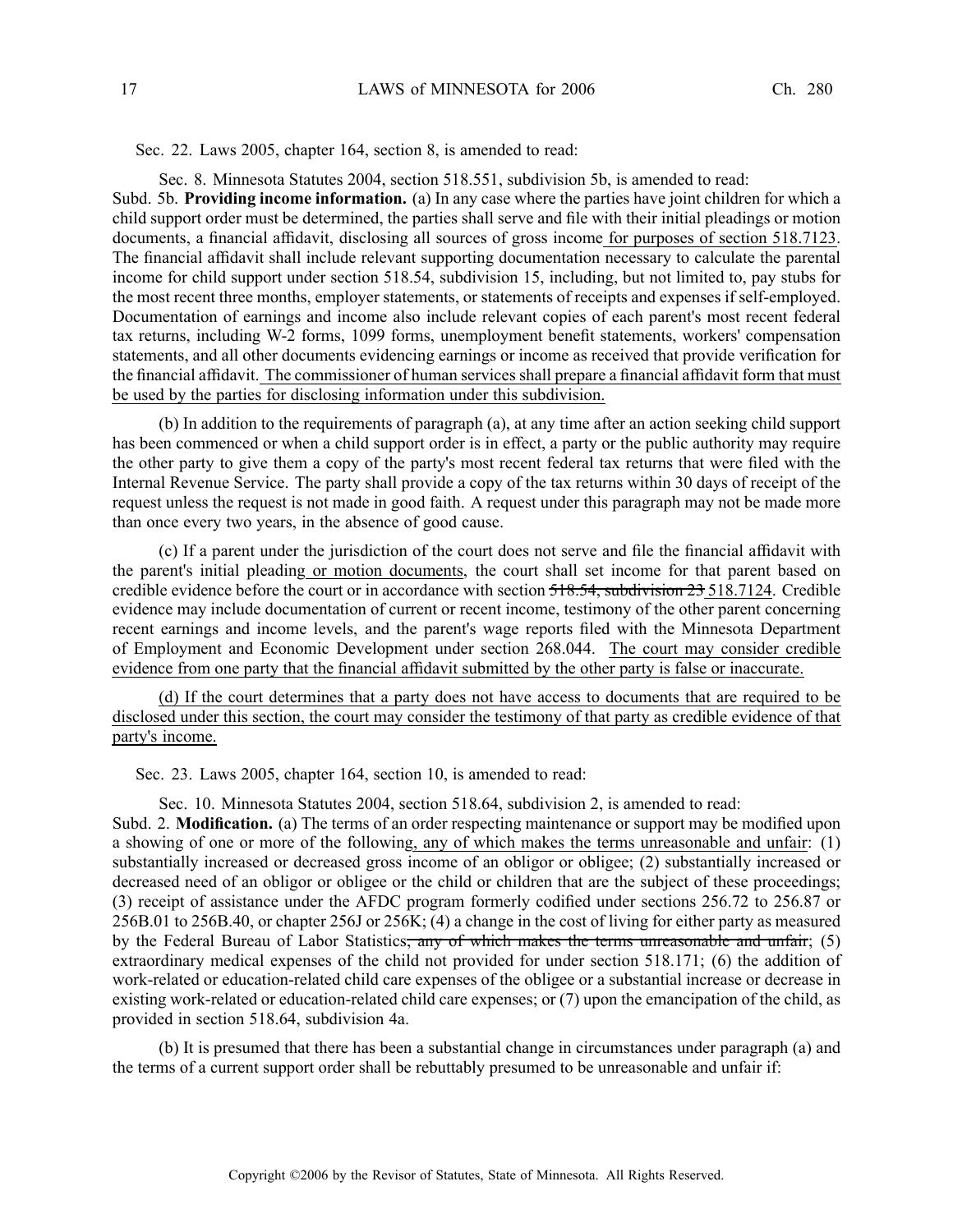(1) the application of the child support guidelines in section  $\overline{518.551}$ , subdivision 5 518.725, to the current circumstances of the parties results in <sup>a</sup> calculated court order that is at least 20 percen<sup>t</sup> and at least \$75 per month higher or lower than the current support order or, if the current support order is less than \$75, it results in <sup>a</sup> calculated court order that is at least 20 percen<sup>t</sup> per month higher or lower;

(2) the medical suppor<sup>t</sup> provisions of the order established under section 518.719 are not enforceable by the public authority or the obligee;

(3) health coverage ordered under section 518.719 is not available to the child for whom the order is established by the paren<sup>t</sup> ordered to provide;

(4) the existing suppor<sup>t</sup> obligation is in the form of <sup>a</sup> statement of percentage and not <sup>a</sup> specific dollar amount; or

(5) the gross income of an obligor or obligee has decreased by at least 20 percen<sup>t</sup> through no fault or choice of the party.

(c) A child suppor<sup>t</sup> order is not presumptively modifiable solely because an obligor or obligee becomes responsible for the suppor<sup>t</sup> of an additional nonjoint child, which is born after an existing order. Section 518.717 shall be considered if other grounds are alleged which allow <sup>a</sup> modification of support.

(d) On <sup>a</sup> motion for modification of maintenance, including <sup>a</sup> motion for the extension of the duration of a maintenance award, the court shall apply, in addition to all other relevant factors, the factors for an award of maintenance under section 518.552 that exist at the time of the motion. On <sup>a</sup> motion for modification of support, the court:

(1) shall apply section 518.725, and shall not consider the financial circumstances of each party's spouse, if any; and

(2) shall not consider compensation received by <sup>a</sup> party for employment in excess of <sup>a</sup> 40-hour work week, provided that the party demonstrates, and the court finds, that:

(i) the excess employment began after entry of the existing suppor<sup>t</sup> order;

(ii) the excess employment is voluntary and not <sup>a</sup> condition of employment;

(iii) the excess employment is in the nature of additional, part-time employment, or overtime employment compensable by the hour or fractions of an hour;

(iv) the party's compensation structure has not been changed for the purpose of affecting <sup>a</sup> suppor<sup>t</sup> or maintenance obligation;

(v) in the case of an obligor, current child suppor<sup>t</sup> payments are at least equal to the guidelines amount based on income not excluded under this clause; and

(vi) in the case of an obligor who is in arrears in child support payments to the obligee, any net income from excess employment must be used to pay the arrearages until the arrearages are paid in full.

(e) A modification of suppor<sup>t</sup> or maintenance, including interest that accrued pursuan<sup>t</sup> to section 548.091, may be made retroactive only with respec<sup>t</sup> to any period during which the petitioning party has pending a motion for modification but only from the date of service of notice of the motion on the responding party and on the public authority if public assistance is being furnished or the county attorney is the attorney of record.

(f) Except for an award of the right of occupancy of the homestead, provided in section 518.63, all divisions of real and personal property provided by section 518.58 shall be final, and may be revoked or modified only where the court finds the existence of conditions that justify reopening <sup>a</sup> judgment under the laws of this state, including motions under section 518.145, subdivision 2. The court may impose <sup>a</sup> lien or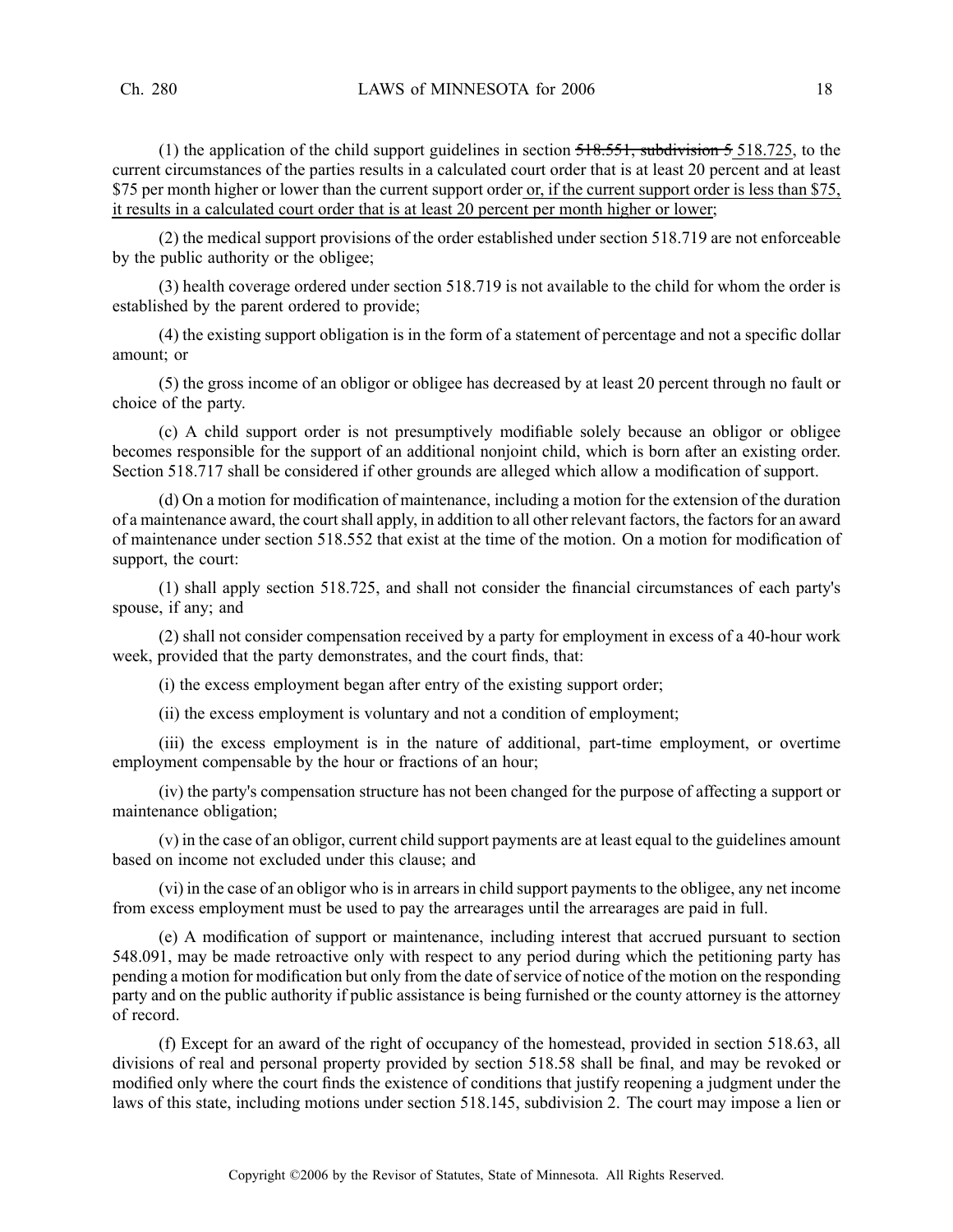charge on the divided property at any time while the property, or subsequently acquired property, is owned by the parties or either of them, for the paymen<sup>t</sup> of maintenance or suppor<sup>t</sup> money, or may sequester the property as is provided by section 518.24.

(g) The court need not hold an evidentiary hearing on <sup>a</sup> motion for modification of maintenance or support.

(h) Section 518.14 shall govern the award of attorney fees for motions brought under this subdivision.

(i) Except as expressly provided, an enactment, amendment, or repeal of law does not constitute <sup>a</sup> substantial change in the circumstances for purposes of modifying <sup>a</sup> child suppor<sup>t</sup> order.

(j) There may be no modification of an existing child suppor<sup>t</sup> order during the first year following the effective date of sections 518.7123 to 518.729 excep<sup>t</sup> as follows:

(1) there is at least <sup>a</sup> 20 percen<sup>t</sup> change in the gross income of the obligor;

(2) there is <sup>a</sup> change in the number of joint children for whom the obligor is legally responsible and actually supporting;

(3) <sup>a</sup> paren<sup>t</sup> or another caregiver of the child who is supported by the existing suppor<sup>t</sup> order begins to receive public assistance, as defined in section 256.741;

(4) there are additional work-related or education-related child care expenses of the obligee or <sup>a</sup> substantial increase or decrease in existing work-related or education-related child care expenses;

(5) there is <sup>a</sup> change in the availability of health care coverage, as defined in section 518.719, subdivision 1, paragraph (a), or <sup>a</sup> substantial increase or decrease in the cost of existing health care coverage;

(6) the child supported by the existing child suppor<sup>t</sup> order becomes disabled; or

 $(4)$  (7) both parents consent to modification of the existing order in compliance with the new income shares guidelines under section 518.713.

A modification under clause (4) may be granted only with respec<sup>t</sup> to child care support. A modification under clause (5) may be granted only with respec<sup>t</sup> to medical support. This paragraph expires January 1, 2008.

(k) On the first modification under the income shares method of calculation, the modification of basic suppor<sup>t</sup> may be limited if the amount of the full variance would create hardship for either the obligor or the obligee.

### Paragraph (j) expires January 1, 2008.

Sec. 24. Laws 2005, chapter 164, section 11, is amended to read:

Sec. 11. Minnesota Statutes 2004, section 518.64, is amended by adding <sup>a</sup> subdivision to read: Subd. 7. **Child care exception.** Child care suppor<sup>t</sup> must be based on the actual child care expenses. The court may provide that a reduction decrease in the amount allocated for of the child care expenses based on <sup>a</sup> substantial decrease in the actual child care expenses is effective as of the date the expense is decreased.

Sec. 25. Laws 2005, chapter 164, section 14, is amended to read:

### Sec. 14. **[518.7123] CALCULATION OF GROSS INCOME.**

(a) Except as excluded below Subject to the exclusions and deductions in this section, gross income includes income from any source any form of periodic paymen<sup>t</sup> to an individual, including, but not limited to, salaries, wages, commissions, advances, bonuses, dividends, severance pay, pensions, interest,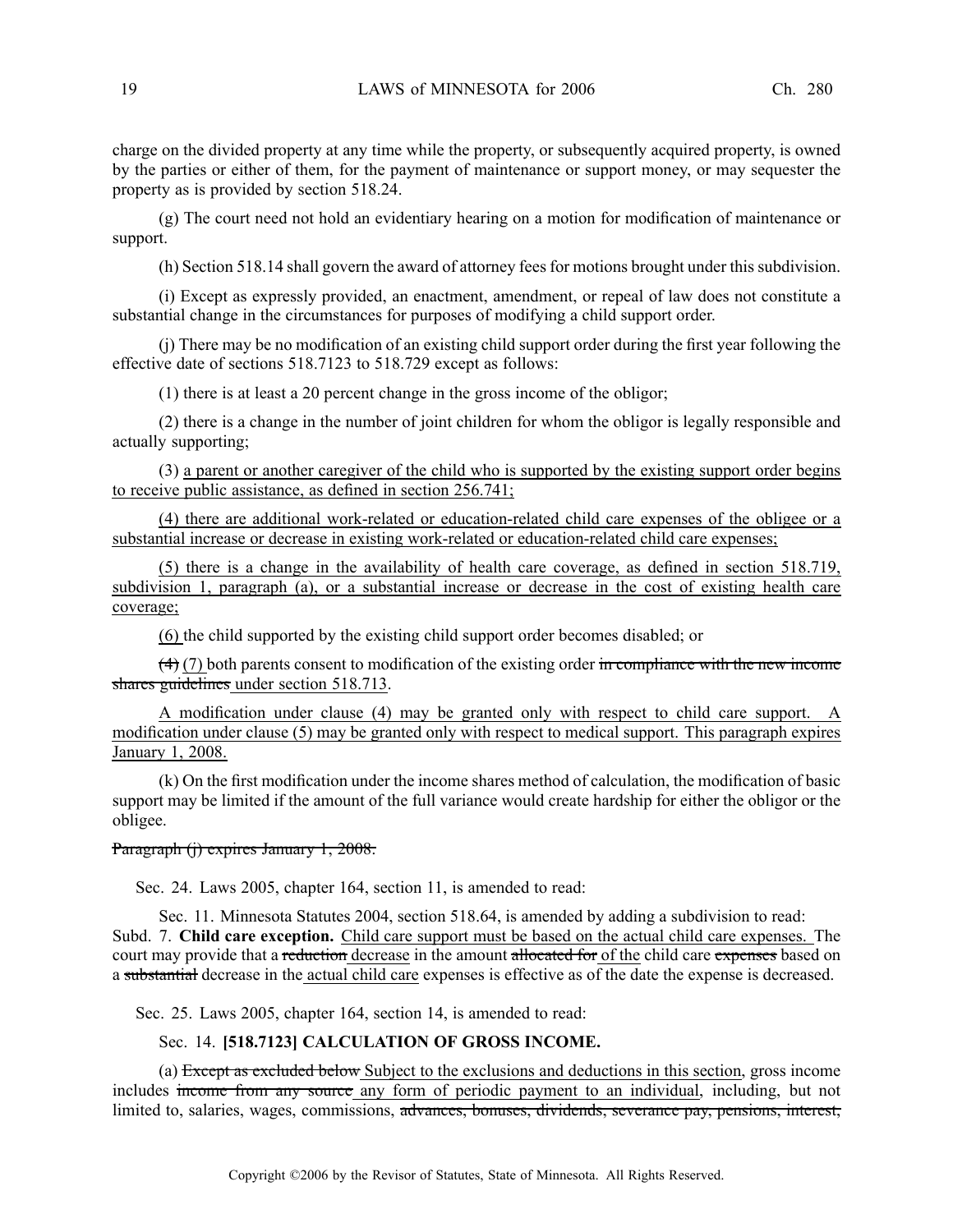honoraria, trust income, annuities, return on capital, Social Security benefits, workers' compensation benefits, unemployment insurance benefits, disability insurance benefits, gifts, prizes, including lottery winnings, alimony, spousal maintenance payments, income from self-employment or operation of a business, as determined self-employment income under section 518.7125, workers' compensation, unemployment benefits, annuity payments, military and naval retirement, pension and disability payments, spousal maintenance received under <sup>a</sup> previous order or the current proceeding, Social Security or veterans benefits provided for <sup>a</sup> joint child under section 518.718, and potential income under section 518.7124.  $\overrightarrow{All}$  salaries, wages, commissions, or other compensation paid by third parties shall be based upon Medicare gross income before participation in an employer-sponsored benefit plan that allows an employee to pay for <sup>a</sup> benefit or expense using pretax dollars, such as flexible spending plans and health savings accounts. No deductions shall be allowed for contributions to pensions, 401-K, IRA, or other retirement benefits.

(b) Excluded and not counted in Gross income is does not include compensation received by a party for employment in excess of <sup>a</sup> 40-hour work week, provided that:

(1) child suppor<sup>t</sup> is nonetheless ordered in an amount at least equal to the guideline amount based on gross income not excluded under this clause; and

(2) the party demonstrates, and the court finds, that:

(i) the excess employment began after the filing of the petition for dissolution or legal separation or <sup>a</sup> petition related to custody, parenting time, or support;

(ii) the excess employment reflects an increase in the work schedule or hours worked over that of the two years immediately preceding the filing of the petition;

(iii) the excess employment is voluntary and not <sup>a</sup> condition of employment;

(iv) the excess employment is in the nature of additional, part-time or overtime employment compensable by the hour or fraction of an hour; and

(v) the party's compensation structure has not been changed for the purpose of affecting <sup>a</sup> suppor<sup>t</sup> or maintenance obligation.

(c) Expense reimbursements or in-kind payments received by <sup>a</sup> paren<sup>t</sup> in the course of employment, self-employment, or operation of <sup>a</sup> business shall be counted as income if they reduce personal living expenses.

(d) Gross income may be calculated on either an annual or monthly basis. Weekly income shall be translated to monthly income by multiplying the weekly income by 4.33.

(e) Excluded and not counted as Gross income is any does not include a child support payment received by <sup>a</sup> party. It is <sup>a</sup> rebuttable presumption that adoption assistance payments, guardianship assistance payments, and foster care subsidies are excluded and not counted as gross income.

(f) Excluded and not counted as Gross income is does not include the income of the obligor's spouse and the obligee's spouse.

(g) Child suppor<sup>t</sup> or spousal maintenance payments ordered by <sup>a</sup> court for <sup>a</sup> nonjoint child or former spouse or ordered payable to the other party as par<sup>t</sup> of the current proceeding are deducted from other periodic payments received by <sup>a</sup> party for purposes of determining gross income.

(h) Gross income does not include public assistance benefits received under section 256.741 or other forms of public assistance based on need.

Sec. 26. Laws 2005, chapter 164, section 15, is amended to read: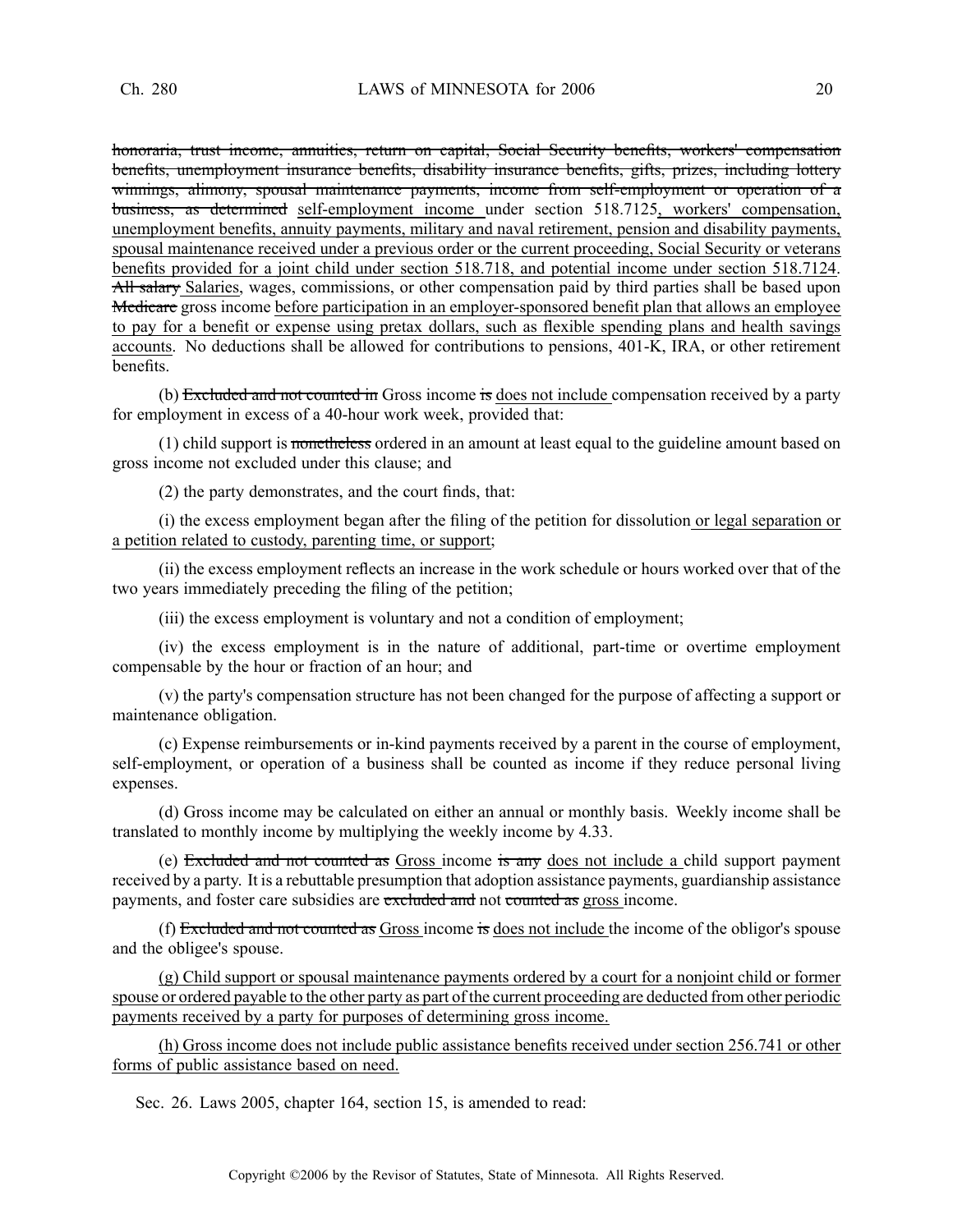# Sec. 15. **[518.7125] INCOME FROM SELF-EMPLOYMENT OR OPERATION OF A BUSINESS.**

For purposes of section 518.7123, income from self-employment<del>, rent, royalties, proprietorship</del> or operation of a business,  $\sigma$  including joint ownership of a partnership or closely held corporation,  $\frac{1}{2}$ income is defined as gross receipts minus costs of goods sold minus ordinary and necessary expenses required for self-employment or business operation. Specifically excluded from ordinary and necessary expenses are amounts allowable by the Internal Revenue Service for the accelerated componen<sup>t</sup> of depreciation expenses, investment tax credits, or any other business expenses determined by the court to be inappropriate or excessive for determining gross income for purposes of calculating child support. The person seeking to deduct an expense, including depreciation, has the burden of proving, if challenged, that the expense is ordinary and necessary.

Sec. 27. Laws 2005, chapter 164, section 16, is amended to read:

#### Sec. 16. **[518.713] COMPUTATION OF CHILD SUPPORT OBLIGATIONS.**

(a) To determine the presumptive amount of child support owed by obligation of a parent, the court shall follow the procedure set forth in this section.

(b) To determine the obligor's basic suppor<sup>t</sup> obligation, the court shall:

(1) determine the gross income of each parent using the definition in section  $518.54$ , subdivision 18 under section 518.7123;

(2) calculate the parental income for determining child support (PICS) of each parent under section 518.54, subdivision 15, by subtracting from the gross income the credit, if any, for each parent's nonjoint children under section 518.717;

(3) determine the percentage contribution of each paren<sup>t</sup> to the combined PICS by dividing the combined PICS into each parent's PICS;

(4) determine the combined basic support obligation by application of the schedule guidelines in section 518.725;

(5) determine each parent's the obligor's share of the basic suppor<sup>t</sup> obligation by multiplying the percentage figure from clause (3) by the combined basic suppor<sup>t</sup> obligation in clause (4); and

(6) determine the parenting expense adjustment, if any, as provided in section 518.722, and adjust that parent's the obligor's basic suppor<sup>t</sup> obligation accordingly;. If the parenting time of the parties is presumed equal, section 518.722, subdivision 3, applies to the calculation of the basic suppor<sup>t</sup> obligation and <sup>a</sup> determination of which paren<sup>t</sup> is the obligor.

 $(7)$  (c) The court shall determine the child care support obligation for each parent the obligor as provided in section 518.72;.

 $(8)$  (d) The court shall determine the health care coverage medical support obligation for each parent as provided in section 518.719. Unreimbursed and uninsured medical expenses are not included in the presumptive amount of suppor<sup>t</sup> owed by <sup>a</sup> paren<sup>t</sup> and are calculated and collected as described in section 518.722; 518.719.

 $(9)$  (e) The court shall determine each parent's total child support obligation by adding together each parent's basic support, child care support, and health care coverage obligations as provided in clauses (1) to  $(8)$ ;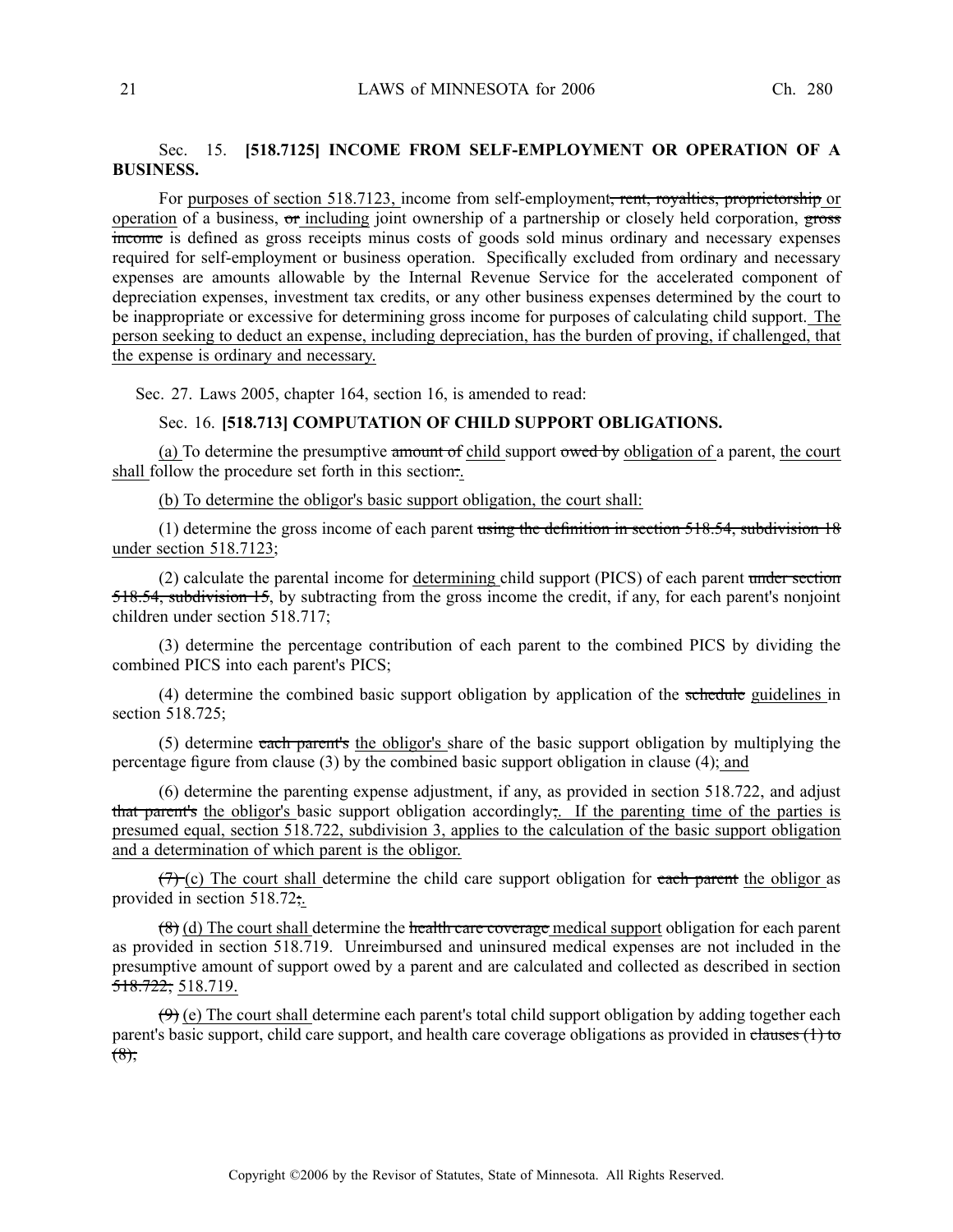(10) reduce or increase each parent's total child suppor<sup>t</sup> obligation by the amount of the health care coverage contribution paid by or on behalf of the other parent, as provided in section 518.719, subdivision  $\overline{5}$ ; this section.

(11) (f) If Social Security benefits or veterans' benefits are received by one paren<sup>t</sup> as <sup>a</sup> representative payee for a joint child due to the other parent's disability or retirement, based on the other parent's eligibility, the court shall subtract the amount of benefits from the other parent's net child suppor<sup>t</sup> obligation, if any;.

(12) apply the self-support adjustment and minimum suppor<sup>t</sup> obligation provisions as provided in section 518.724; and

 $(13)$  (g) The final child support order shall separately designate the amount owed for basic support, child care support, and medical support. If applicable, the court shall use the self-support adjustment and minimum suppor<sup>t</sup> adjustment under section 518.724 to determine the obligor's child suppor<sup>t</sup> obligation.

Sec. 28. Laws 2005, chapter 164, section 17, subdivision 1, is amended to read:

Subdivision 1. **General factors.** Among other reasons, deviation from the presumptive guideline amount child suppor<sup>t</sup> obligation computed under section 518.713 is intended to encourage promp<sup>t</sup> and regular payments of child suppor<sup>t</sup> and to preven<sup>t</sup> either paren<sup>t</sup> or the joint children from living in poverty. In addition to the child suppor<sup>t</sup> guidelines and other factors used to calculate the child suppor<sup>t</sup> obligation under section 518.713, the court must take into consideration the following factors in setting or modifying child support or in determining whether to deviate upward or downward from the guidelines presumptive child suppor<sup>t</sup> obligation:

(1) all earnings, income, circumstances, and resources of each parent, including real and personal property, but excluding income from excess employment of the obligor or obligee that meets the criteria of section 518.7123, paragraph (b), clause  $(2)$ ;

(2) the extraordinary financial needs and resources, physical and emotional condition, and educational needs of the child to be supported;

(3) the standard of living the child would enjoy if the parents were currently living together, but recognizing that the parents now have separate households;

(4) which paren<sup>t</sup> receives the income taxation dependency exemption and the financial benefit the paren<sup>t</sup> receives from it;

(5) the parents' debts as provided in subdivision 2; and

(6) the obligor's total payments for court-ordered child suppor<sup>t</sup> exceed the limitations set forth in section 571.922.

Sec. 29. Laws 2005, chapter 164, section 18, is amended to read:

### Sec. 18. **[518.715] WRITTEN FINDINGS.**

Subdivision 1. **No deviation.** If the court does not deviate from the guidelines presumptive child suppor<sup>t</sup> obligation computed under section 518.713, the court must make written findings concerning the amount of the parties' gross income used as the basis for the guidelines calculation and that state:

(1) each parent's gross income;

(2) each parent's PICS; and

(3) any other significant evidentiary factors affecting the child suppor<sup>t</sup> determination. Subd. 2. **Deviation.** (a) If the court deviates from the guidelines by agreement of the parties or pursuant to presumptive child support obligation computed under section 518.714 518.713, the court must make written findings giving that state: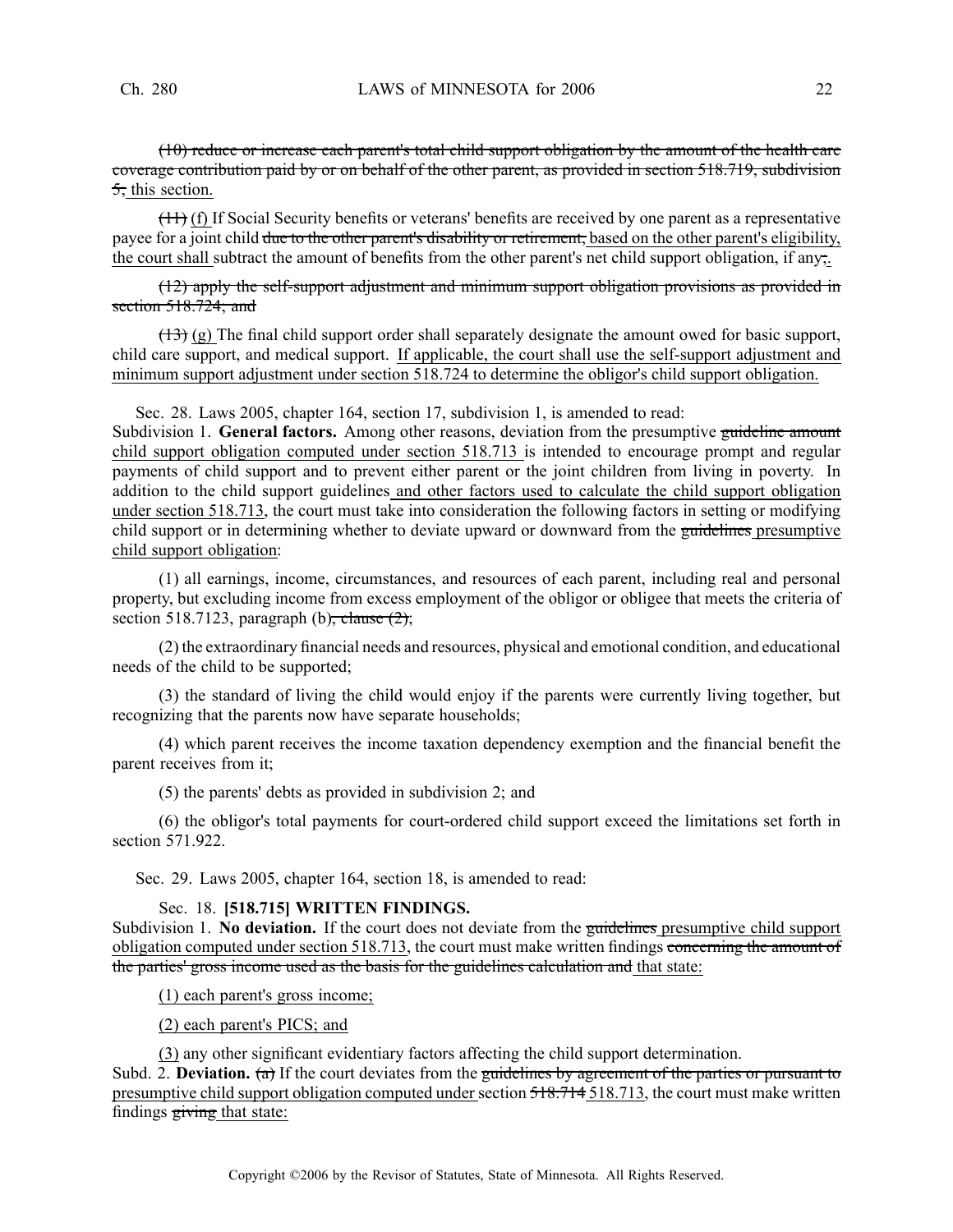(1) each parent's gross income;

(2) each parent's PICS;

(3) the amount of the child support calculated obligation computed under the guidelines, section 518.713;

 $(4)$  the reasons for the deviation, and must specifically address

 $(5)$  how the deviation serves the best interests of the child; and.

### (b) determine each parent's gross income and PICS.

Subd. 3. **Written findings required in every case.** The provisions of this section apply whether or not the parties are each represented by independent counsel and have entered into <sup>a</sup> written agreement. The court must review stipulations presented to it for conformity to the guidelines with section 518.713. The court is not required to conduct <sup>a</sup> hearing, but the parties must provide sufficient documentation to verify the child support determination, and to justify any deviation from the guidelines.

Sec. 30. Laws 2005, chapter 164, section 20, is amended to read:

# Sec. 20. **[518.717] DEDUCTION FROM INCOME FOR NONJOINT CHILDREN.**

(a) When either or both parents of the joint child subject to this determination are legally responsible for a nonjoint child who resides in that parent's household, a credit deduction for this obligation shall be calculated under this section if:

(1) the nonjoint child primarily resides in the parent's household; and

(2) the paren<sup>t</sup> is not obligated to pay basic child suppor<sup>t</sup> for the nonjoint child to the other paren<sup>t</sup> or <sup>a</sup> legal custodian of the child under an existing child suppor<sup>t</sup> order.

(b) Determine the gross income for each paren<sup>t</sup> under section 518.54, subdivision 18.

(c) Using The court shall use the guideline as established in guidelines under section  $518.725$ , to determine the basic child support obligation for the nonjoint child or children who actually reside in the parent's household, by using the grossincome of the paren<sup>t</sup> for whom the credit deduction is being calculated, and using the number of nonjoint children actually primarily residing in the parent's immediate household. If the number of nonjoint children to be used for the determination is greater than two, the determination shall must be made using the number two instead of the greater number.

(d) (c) The credit deduction for nonjoint children shall be is 50 percent of the guideline amount from determined under paragraph  $\left(\mathbf{c}\right)$  (b).

Sec. 31. Laws 2005, chapter 164, section 21, is amended to read:

# Sec. 21. **[518.718] SOCIAL SECURITY OR VETERANS' BENEFIT PAYMENTS RECEIVED ON BEHALF OF THE CHILD.**

(a) The amount of the monthly Social Security benefits or apportioned veterans' benefits received by the child or on behalf of the provided for a joint child shall be added to included in the gross income of the parent for whom the disability or retirement benefit was paid on whose eligibility the benefits are based.

(b) The amount of the monthly survivors' and dependents' educational assistance received by the child or on behalf of the provided for a joint child shall be added to included in the gross income of the parent for whom the disability or retirement benefit was paid on whose eligibility the benefits are based.

(c) If the Social Security or apportioned veterans' benefits are paid on behalf provided for <sup>a</sup> joint child based on the eligibility of the obligor, and are received by the obligee as <sup>a</sup> representative payee for the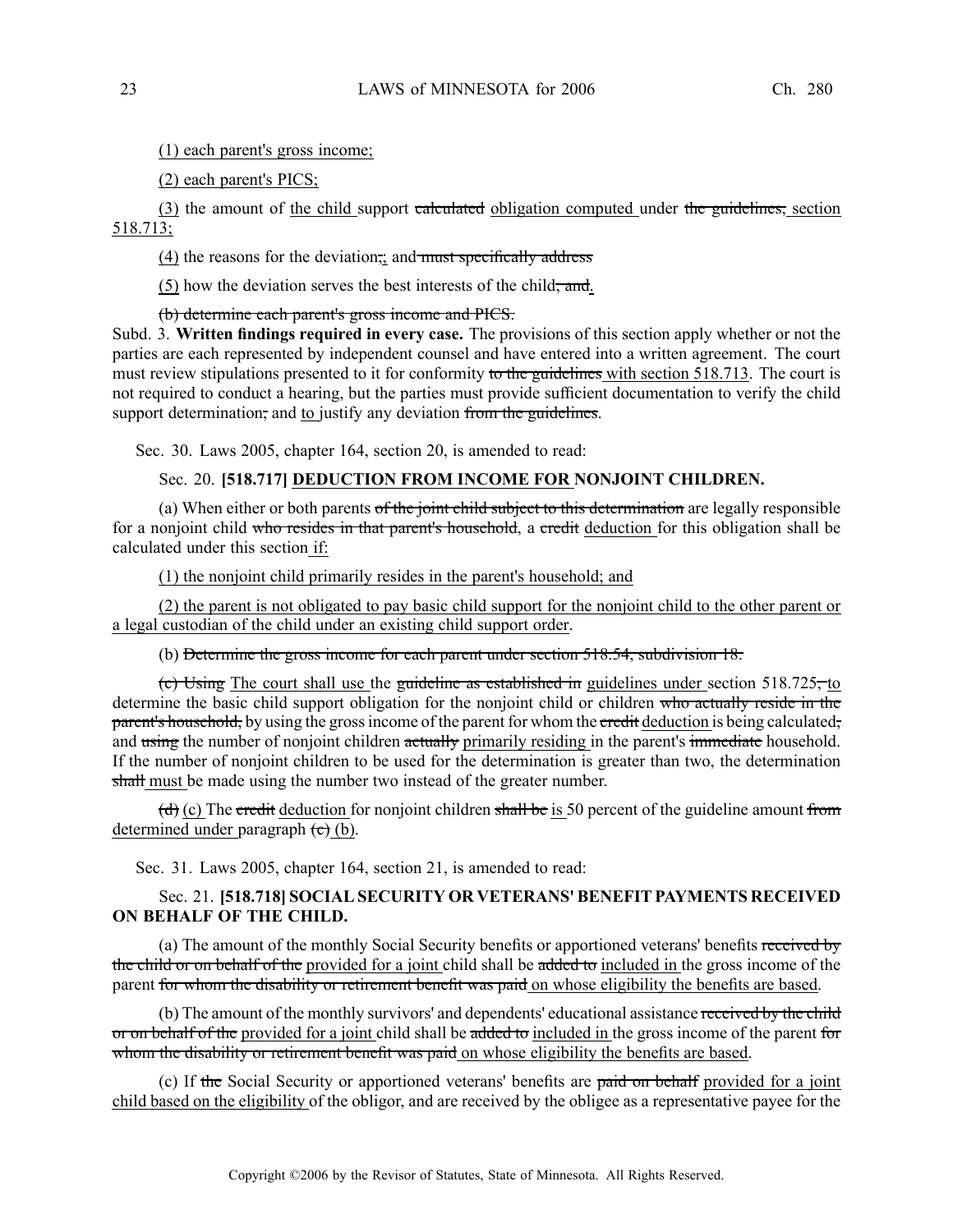child or by the child attending school, then the amount of the benefits may shall also be subtracted from the obligor's net child suppor<sup>t</sup> obligation as calculated pursuan<sup>t</sup> to section 518.713.

(d) If the survivors' and dependents' educational assistance is paid on behalf provided for a joint child based on the eligibility of the obligor, and is received by the obligee as <sup>a</sup> representative payee for the child or by the child attending school, then the amount of the assistance shall also be subtracted from the obligor's net child suppor<sup>t</sup> obligation as calculated pursuan<sup>t</sup> to under section 518.713.

Sec. 32. Laws 2005, chapter 164, section 22, subdivision 2, is amended to read:

Subd. 2. **Order.** (a) A completed national medical suppor<sup>t</sup> notice issued by the public authority or <sup>a</sup> court order that complies with this section is <sup>a</sup> qualified medical child suppor<sup>t</sup> order under the federal Employee Retirement Income Security Act of 1974 (ERISA), United States Code, title 29, section 1169(a).

(b) Every order addressing child suppor<sup>t</sup> must state:

(1) the names, last known addresses, and Social Security numbers of the parents and the joint child that is <sup>a</sup> subject of the order unless the court prohibits the inclusion of an address or Social Security number and orders the parents to provide the address and Social Security number to the administrator of the health plan;

(2) whether appropriate health care coverage for the joint child is available and, if so, state:

(i) which party paren<sup>t</sup> must carry health care coverage;

(ii) the cost of premiums and how the cost is allocated between the parties parents;

(iii) how unreimbursed expenses will be allocated and collected by the parties parents; and

(iv) the circumstances, if any, under which the obligation to provide health care coverage for the joint child will shift from one party paren<sup>t</sup> to the other; and

(3) if appropriate health care coverage is not available for the joint child, whether <sup>a</sup> contribution for medical support is required; and.

(4) whether the amount ordered for medical suppor<sup>t</sup> is subject to <sup>a</sup> cost-of-living adjustment under section 518.641.

Sec. 33. Laws 2005, chapter 164, section 22, subdivision 3, is amended to read:

Subd. 3. **Determining appropriate health care coverage.** (a) In determining whether <sup>a</sup> party paren<sup>t</sup> has appropriate health care coverage for the joint child, the court must evaluate the health plan using the following factors:

(1) accessible coverage. Dependent health care coverage is accessible if the covered joint child can obtain services from <sup>a</sup> health plan provider with reasonable effort by the paren<sup>t</sup> with whom the joint child resides. Health care coverage is presumed accessible if:

(i) primary care coverage is available within 30 minutes or 30 miles of the joint child's residence and specialty care coverage is available within 60 minutes or 60 miles of the joint child's residence;

(ii) the coverage is available through an employer and the employee can be expected to remain employed for <sup>a</sup> reasonable amount of time; and

(iii) no preexisting conditions exist to delay coverage unduly;

(2) comprehensive coverage. Dependent health care coverage is presumed comprehensive if it includes<del>, at a minimum,</del> medical and hospital coverage and provides for preventive, emergency, acute, and chronic care. If both parties parents have health care coverage that meets the minimum requirements,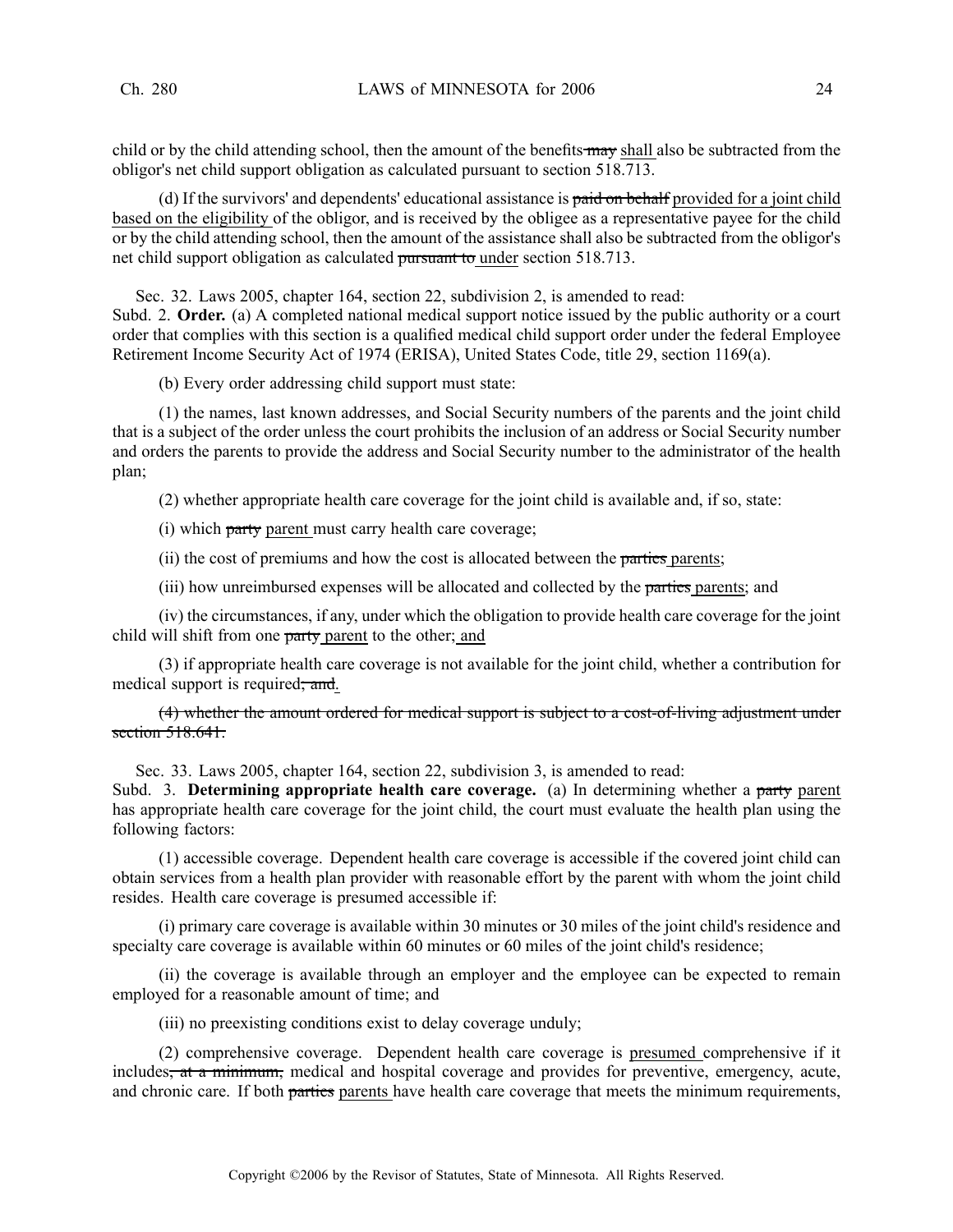the court must determine which health care coverage is more comprehensive by considering whether the coverage includes:

- (i) basic dental coverage;
- (ii) orthodontia;
- (iii) eyeglasses;
- (iv) contact lenses;
- (v) mental health services; or
- (vi) substance abuse treatment;
- (3) affordable coverage. Dependent health care coverage is affordable if it is reasonable in cost; and
- (4) the joint child's special medical needs, if any.

(b) If both parties parents have health care coverage available for <sup>a</sup> joint child, and the court determines under paragraph (a), clauses (1) and (2), that the available coverage is comparable with regard to accessibility and comprehensiveness, the least costly health care coverage is the presumed appropriate health care coverage for the joint child.

Sec. 34. Laws 2005, chapter 164, section 22, subdivision 4, is amended to read:

Subd. 4. **Ordering health care coverage.** (a) If <sup>a</sup> joint child is presently enrolled in health care coverage, the court must order that the paren<sup>t</sup> who currently has the joint child enrolled continue that enrollment unless the parties parents agree otherwise or a party parent requests a change in coverage and the court determines that other health care coverage is more appropriate.

(b) If <sup>a</sup> joint child is not presently enrolled in health care coverage, upon motion of <sup>a</sup> party paren<sup>t</sup> or the public authority, the court must determine whether one or both parties parents have appropriate health care coverage for the joint child and order the party parent with appropriate health care coverage available to carry the coverage for the joint child.

(c) If only one party paren<sup>t</sup> has appropriate health care coverage available, the court must order that party parent to carry the coverage for the joint child.

(d) If both parties parents have appropriate health care coverage available, the court must order the paren<sup>t</sup> with whom the joint child resides to carry the coverage for the joint child, unless:

(1) either party paren<sup>t</sup> expresses <sup>a</sup> preference for coverage available through the paren<sup>t</sup> with whom the joint child does not reside;

(2) the paren<sup>t</sup> with whom the joint child does not reside is already carrying dependent health care coverage for other children and the cost of contributing to the premiums of the other parent's coverage would cause the paren<sup>t</sup> with whom the joint child does not reside extreme hardship; or

(3) the parents agree to provide coverage and agree on the allocation of costs.

(e) If the exception in paragraph (d), clause (1) or (2), applies, the court must determine which party parent has the most appropriate coverage available and order that party parent to carry coverage for the joint child. If the court determines under subdivision 3, paragraph (a), clauses (1) and (2), that the parties' parents' health care coverage for the joint child is comparable with regard to accessibility and comprehensiveness, the court must presume that the party parent with the least costly health care coverage to carry coverage for the joint child.

(f) If neither party parent has appropriate health care coverage available, the court must order the parents to: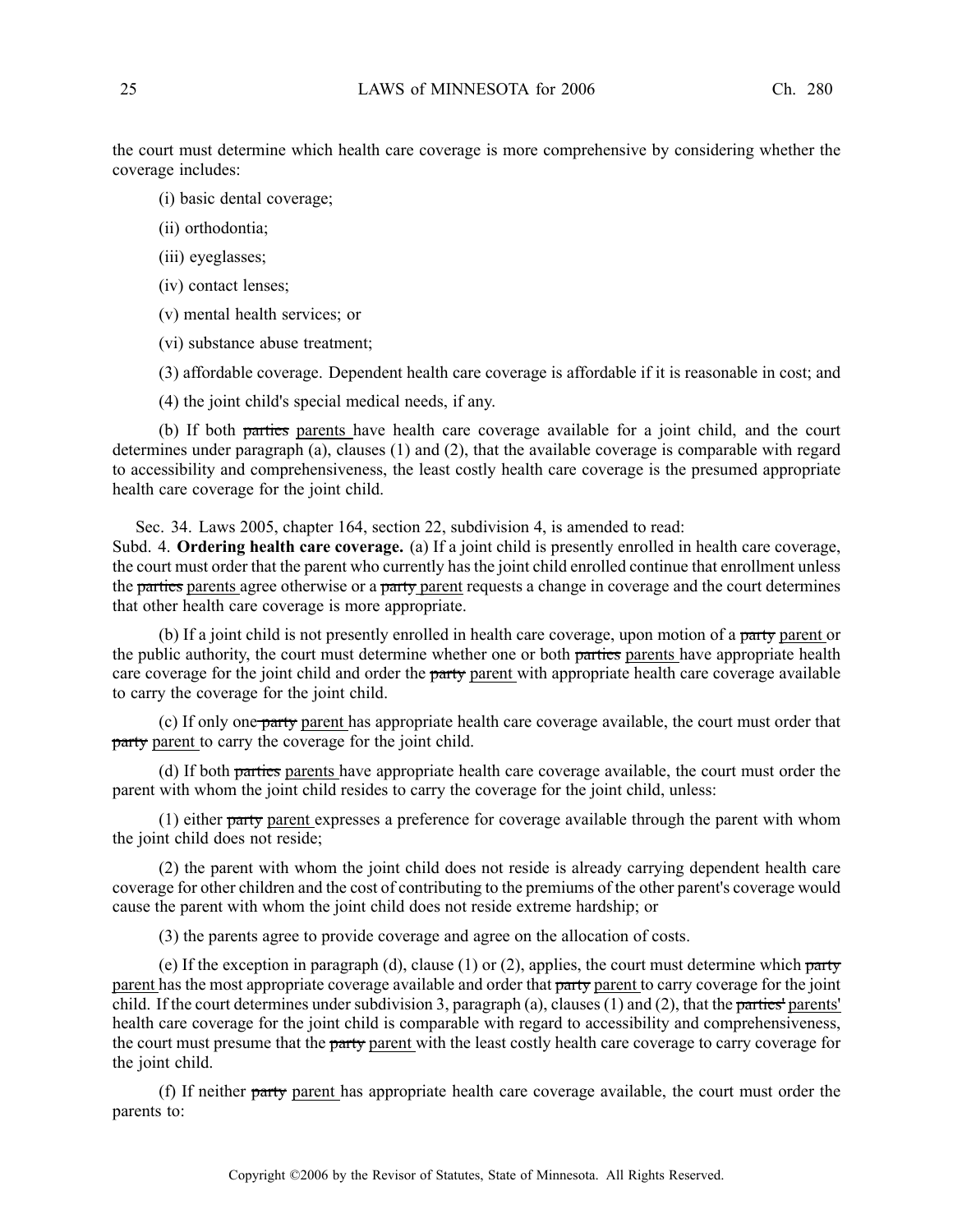(1) contribute toward the actual health care costs of the joint children based on <sup>a</sup> pro rata share; or

(2) if the joint child isreceiving any form of medical assistance under chapter 256B or MinnesotaCare under chapter 256L, the paren<sup>t</sup> with whom the joint child does not reside shall contribute <sup>a</sup> monthly amount toward the actual cost of medical assistance under chapter 256B or MinnesotaCare under chapter 256L. The amount of contribution of the noncustodial paren<sup>t</sup> is the amount the noncustodial paren<sup>t</sup> would pay for the child's premiums if the noncustodial parent's PICS income meets the eligibility requirements for public coverage. For purposes of determining the premium amount, the noncustodial parent's household size is equal to one paren<sup>t</sup> plus the child or children who are the subject of the child suppor<sup>t</sup> order. If the noncustodial parent's PICS income exceeds the eligibility requirements for public coverage, the court must order the noncustodial parent's contribution toward the full premium cost of the child's or children's coverage. The custodial parent's obligation is determined under the requirements for public coverage as set forth in chapter 256B or 256L. The court may order the paren<sup>t</sup> with whom the child resides to apply for public coverage for the child.

 $(g)$  A presumption of no less than \$50 per month must be applied to the actual health care costs of the joint children or to the cost of health care coverage.

 $\left(\frac{\hbar}{\hbar}\right)$  (g) The commissioner of human services must publish a table with the premium schedule for public coverage and update the chart for changes to the schedule by July 1 of each year.

Sec. 35. Laws 2005, chapter 164, section 22, subdivision 16, is amended to read:

Subd. 16. **Income withholding; Offset.** (a) If <sup>a</sup> party owes no joint child suppor<sup>t</sup> obligation for <sup>a</sup> child is the paren<sup>t</sup> with primary physical custody as defined in section 518.54, subdivision 24, and is an obligor ordered to contribute to the other party's cost for carrying health care coverage for the joint child, the obligor other party's child suppor<sup>t</sup> obligation is subject to an offset under subdivision 5 or income withholding under section 518.6111.

(b) If <sup>a</sup> party's court-ordered health care coverage for the joint child terminates and the joint child is not enrolled in other health care coverage or public coverage, and <sup>a</sup> modification motion is not pending, the public authority may remove the offset to <sup>a</sup> party's child suppor<sup>t</sup> obligation or terminate income withholding instituted against <sup>a</sup> party under section 518.6111. The public authority must provide notice to the parties of the action.

(b) The public authority, if the public authority provides services, may remove the offset to <sup>a</sup> party's child suppor<sup>t</sup> obligation when:

(1) the party's court-ordered health care coverage for the joint child terminates;

(2) the party does not enroll the joint child in other health care coverage; and

(3) <sup>a</sup> modification motion is not pending.

The public authority must provide notice to the parties of the action.

(c) A party may contest the public authority's action to remove the offset to the child suppor<sup>t</sup> obligation or terminate income withholding if the party makes <sup>a</sup> written reques<sup>t</sup> for <sup>a</sup> hearing within 30 days after receiving written notice. If a party makes a timely request for a hearing, the public authority must schedule <sup>a</sup> hearing and send written notice of the hearing to the parties by mail to the parties' last known addresses at least 14 days before the hearing. The hearing must be conducted in district court or in the expedited child suppor<sup>t</sup> process if section 484.702 applies. The district court or child suppor<sup>t</sup> magistrate must determine whether removing the offset or terminating income withholding is appropriate and, if appropriate, the effective date for the removal or termination.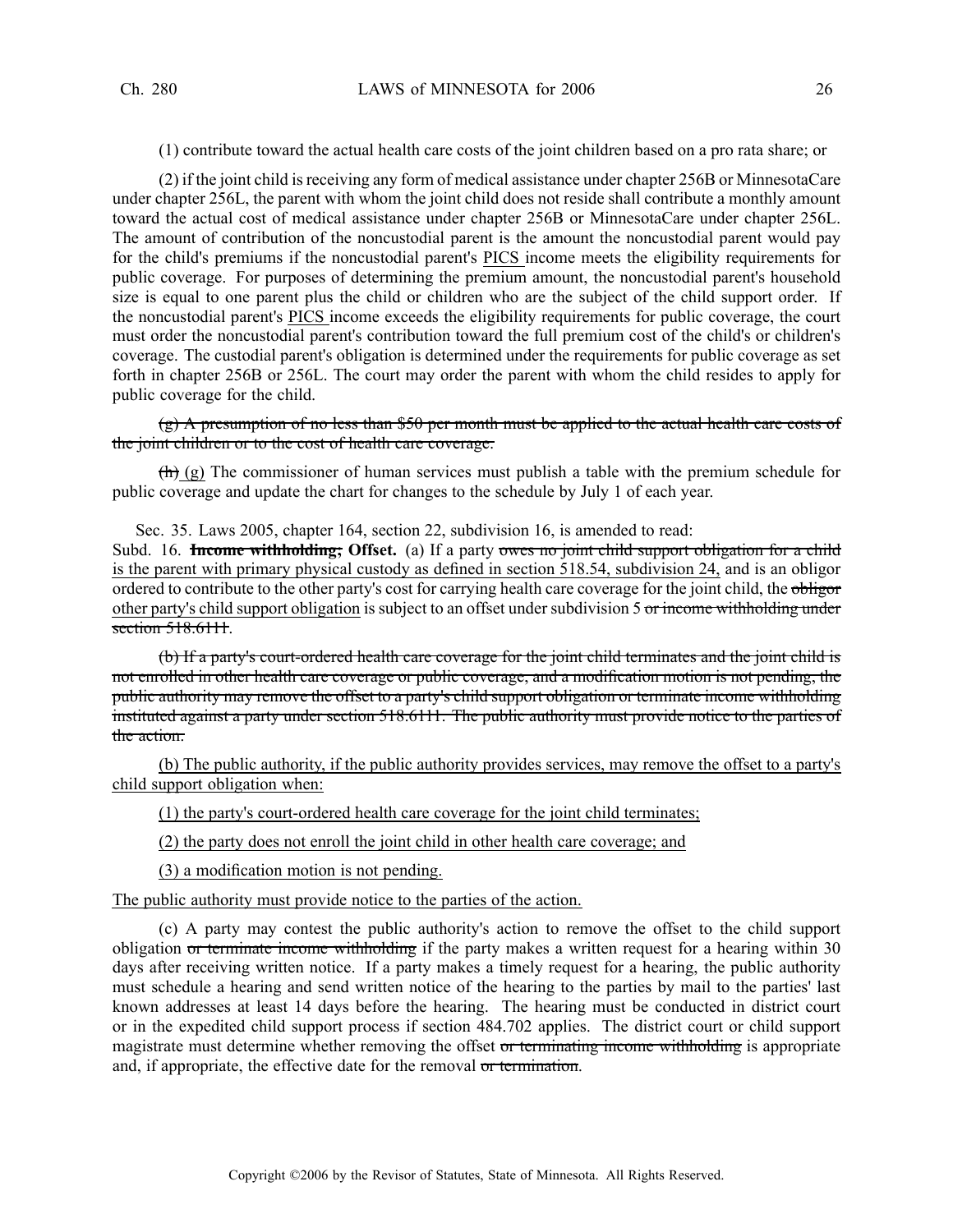(d) If the party does not reques<sup>t</sup> <sup>a</sup> hearing, the district court or child suppor<sup>t</sup> magistrate must order the offset or income withholding termination public authority will remove the offset effective the first day of the month following termination of the joint child's health care coverage.

Sec. 36. Laws 2005, chapter 164, section 22, subdivision 17, is amended to read: Subd. 17. **Collecting unreimbursed and or uninsured medical expenses.** (a) This subdivision and subdivision 18 apply when <sup>a</sup> court order has determined and ordered the parties' proportionate share and responsibility to contribute to unreimbursed or uninsured medical expenses.

(b) A party requesting reimbursement of unreimbursed or uninsured medical expenses must initiate <sup>a</sup> reques<sup>t</sup> for reimbursement of unreimbursed and uninsured medical expenses to the other party within two years of the date that the requesting party incurred the unreimbursed or uninsured medical expenses. The time period in this paragraph does not apply if the location of the other party is unknown. If <sup>a</sup> court order has been signed ordering the contribution towards unreimbursed or uninsured expenses, <sup>a</sup> two-year limitations provision must be applied to any requests made on or after January 1, 2007. The provisions of this section apply retroactively to court orders signed before January 1, 2007. Requests for unreimbursed or uninsured expenses made on or after January 1, 2007, may include expenses incurred before January 1, 2007, and on or after January 1, 2005.

 $(b)$  (c) A requesting party seeking reimbursement of unreimbursed and uninsured medical expenses must mail <sup>a</sup> written notice of intent to collect the unreimbursed or uninsured medical expenses and <sup>a</sup> copy of an affidavit of health care expenses to the other party at the other party's last known address.

 $\overline{(c)}$  (d) The written notice must include a statement that the other party has 30 days from the date the notice was mailed to  $(1)$  pay in full;  $(2)$  enter agree to a payment agreement schedule; or  $(3)$  file a motion requesting a hearing contesting the matter to contest the amount due or to set a court-ordered monthly payment amount. If the public authority provides support enforcement services, the written notice also must include a statement that, if the other party does not respond within the 30 days, the requesting party must may submit the amount due to the public authority for collection.

 $(\mathbf{d})$  (e) The affidavit of health care expenses must itemize and document the joint child's unreimbursed or uninsured medical expenses and include copies of all bills, receipts, and insurance company explanations of benefits.

(f) If the other party does not respond to the reques<sup>t</sup> for reimbursement within 30 days, the requesting party may commence enforcement against the other party under subdivision 18; file <sup>a</sup> motion for <sup>a</sup> court-ordered monthly paymen<sup>t</sup> amount under paragraph (h); or notify the public authority, if the public authority provides services, that the other party has not responded.

 $(e)$  If  $(g)$  The notice to the public authority provides support enforcement services, the party seeking reimbursement must send to the public authority must include: <sup>a</sup> copy of the written notice, <sup>a</sup> copy of the original affidavit of health care expenses, and copies of all bills, receipts, and insurance company explanations of benefits.

(f) If the party does not respond to the request for reimbursement within 30 days, the party seeking reimbursement or public authority, if the public authority provides support enforcement services, must commence an enforcement action against the party under subdivision 18.

 $\left(\frac{g}{g}\right)$  (h) If noticed under paragraph (f), the public authority must serve the other party with a notice of intent to enforce unreimbursed and uninsured medical expenses and file an affidavit of service by mail with the district court administrator. The notice must state that, unless the other party has 14 days to (1) pays pay in full; or (2) enters into a payment agreement; or  $(3)$  files file a motion contesting to contest the matter within 14 days of service of the notice, amount due or to set a court-ordered monthly payment amount.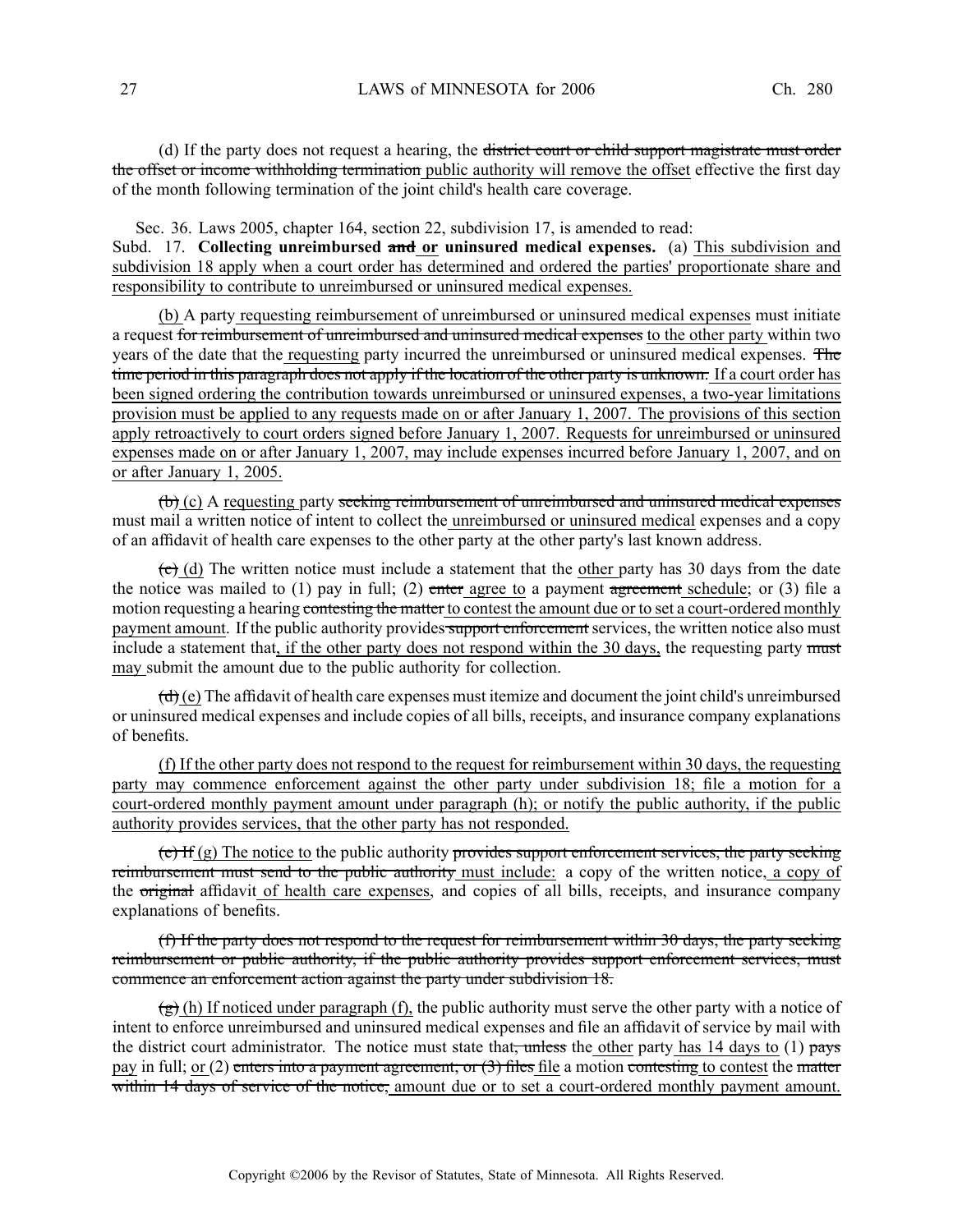The notice must also state that if there is no response within 14 days, the public authority will commence enforcement of the expenses as medical support arrears under subdivision 18.

(h) If the (i) To contest the amount due or set a court-ordered monthly payment amount, a party files must file a timely motion for a hearing contesting the requested reimbursement, the contesting party must and schedule <sup>a</sup> hearing in district court or in the expedited child suppor<sup>t</sup> process if section 484.702 applies. The contesting moving party must provide the other party seeking reimbursement and the public authority, if the public authority provides support enforcement services, with written notice of the hearing at least 14 days before the hearing by mailing notice of the hearing to the public authority and to the requesting party at the requesting party's last known address. The moving party seeking reimbursement must file the original affidavit of health care expenses with the court at least five days before the hearing. Based upon the evidence presented, The district court or child support magistrate must determine liability for the expenses and order that the liable party is subject to enforcement of the expenses as medical support arrears under subdivision 18 or set <sup>a</sup> court-ordered monthly paymen<sup>t</sup> amount.

Sec. 37. Laws 2005, chapter 164, section 22, subdivision 18, is amended to read:

Subd. 18. **Enforcing an order for unreimbursed or uninsured medical suppor<sup>t</sup> expenses as arrears.** (a) If a party liable for Unreimbursed and or uninsured medical expenses owes a child support obligation to the party seeking reimbursement of the expenses, the expenses must be enforced under this subdivision are collected as medical support arrears.

(b) If <sup>a</sup> party liable for unreimbursed and uninsured medical expenses does not owe <sup>a</sup> child suppor<sup>t</sup> obligation to the party seeking reimbursement, and the party seeking reimbursement owes the liable party basic suppor<sup>t</sup> arrears, the liable party's medical suppor<sup>t</sup> arrears must be deducted from the amount of the basic suppor<sup>t</sup> arrears.

(c) If <sup>a</sup> liable party owes medical suppor<sup>t</sup> arrears after deducting the amount owed from the amount of the child suppor<sup>t</sup> arrears owed by the party seeking reimbursement, it must be collected as follows:

(1) if the party seeking reimbursement owes <sup>a</sup> child suppor<sup>t</sup> obligation to the liable party, the child support obligation must be reduced by 20 percent until the medical support arrears are satisfied;

 $(2)$  if the party seeking reimbursement does not owe a child support obligation to the liable party, the liable party's income must be subject to income withholding under section 518.6111 for an amount required under section 518.553 until the medical suppor<sup>t</sup> arrears are satisfied; or

(3) if the party seeking reimbursement does not owe <sup>a</sup> child suppor<sup>t</sup> obligation, and income withholding under section 518.6111 is not available, payment of the medical support arrears must be required under <sup>a</sup> paymen<sup>t</sup> agreemen<sup>t</sup> under section 518.553.

(d) If <sup>a</sup> liable party fails to enter into or comply with <sup>a</sup> paymen<sup>t</sup> agreement, the party seeking reimbursement or the public authority, if it provides suppor<sup>t</sup> enforcement services, may schedule <sup>a</sup> hearing to have <sup>a</sup> court order payment. The party seeking reimbursement or the public authority must provide the liable party with written notice of the hearing at least 14 days before the hearing.

(b) If the liable party is the paren<sup>t</sup> with primary physical custody as defined in section 518.54, subdivision 24, the unreimbursed or uninsured medical expenses must be deducted from any arrears the requesting party owes the liable party. If unreimbursed or uninsured expenses remain after the deduction, the expenses must be collected as follows:

(1) If the requesting party owes <sup>a</sup> current child suppor<sup>t</sup> obligation to the liable party, 20 percen<sup>t</sup> of each paymen<sup>t</sup> received from the requesting party must be returned to the requesting party. The total amount returned to the requesting party each month must not exceed 20 percen<sup>t</sup> of the current monthly suppor<sup>t</sup> obligation.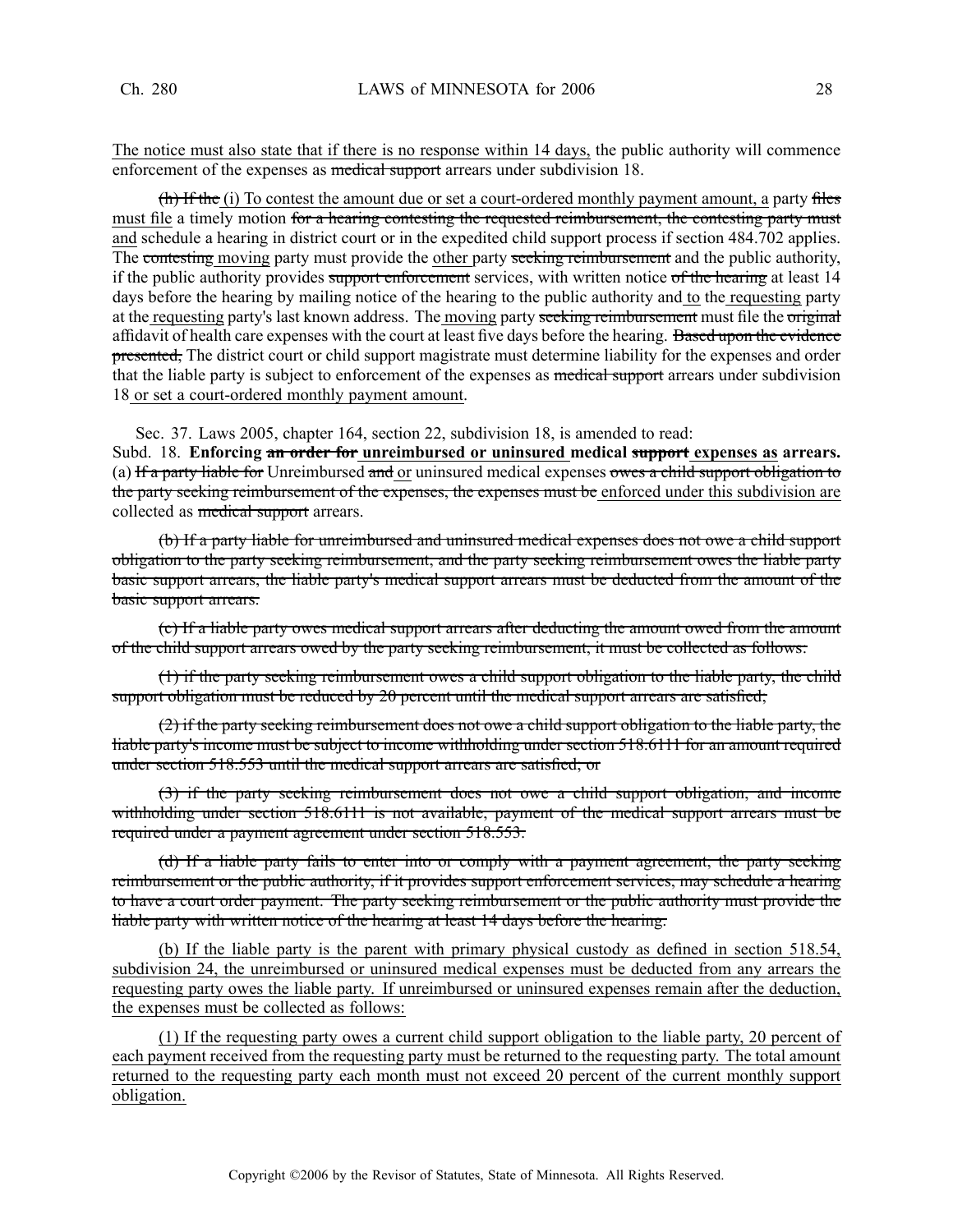(2) If the requesting party does not owe current child suppor<sup>t</sup> or arrears, <sup>a</sup> paymen<sup>t</sup> agreemen<sup>t</sup> under section 518.553 is required. If the liable party fails to enter into or comply with <sup>a</sup> paymen<sup>t</sup> agreement, the requesting party or the public authority, if the public authority provides services, may schedule <sup>a</sup> hearing to set <sup>a</sup> court-ordered payment. The requesting party or the public authority must provide the liable party with written notice of the hearing at least 14 days before the hearing.

(c) If the liable party is not the paren<sup>t</sup> with primary physical custody as defined in section 518.54, subdivision 24, the unreimbursed or uninsured medical expenses must be deducted from any arrears the requesting party owes the liable party. If unreimbursed or uninsured expenses remain after the deduction, the expenses must be added and collected as arrears owed by the liable party.

Sec. 38. Laws 2005, chapter 164, section 23, subdivision 1, is amended to read:

Subdivision 1. **Child care costs.** Unless otherwise agreed to by the parties and approved by the court, the court must order that work-related or education-related child care costs of joint children be divided between the obligor and obligee based on their proportionate share of the parties' combined monthly parental income for determining child support PICS. Child care costs shall be adjusted by the amount of the estimated federal and state child care credit payable on behalf of <sup>a</sup> joint child. The Department of Human Services shall develop tables to calculate the applicable credit based upon the custodial parent's parental income for determining child suppor<sup>t</sup> PICS.

Sec. 39. Laws 2005, chapter 164, section 23, subdivision 2, is amended to read:

Subd. 2. **Low-income obligor.** (a) If the obligor's parental income for determining child suppor<sup>t</sup> PICS meets the income eligibility requirements for child care assistance under the basic sliding fee program under chapter 119B, the court must order the obligor to pay the lesser of the following amounts:

(1) the amount of the obligor's monthly co-paymen<sup>t</sup> for child care assistance under the basic sliding fee schedule established by the commissioner of education under chapter 119B, based on an obligor's monthly parental income for determining child suppor<sup>t</sup> PICS and the size of the obligor's household provided that the obligee is actually receiving child care assistance under the basic sliding fee program. For purposes of this subdivision, the obligor's household includes the obligor and the number of joint children for whom child suppor<sup>t</sup> is being ordered; or

(2) the amount of the obligor's child care obligation under subdivision 1.

(b) The commissioner of human services must publish <sup>a</sup> table with the child care assistance basic sliding fee amounts and update the table for changes to the basic sliding fee schedule by July 1 of each year.

Sec. 40. Laws 2005, chapter 164, section 24, is amended to read:

Sec. 24. **[518.722] PARENTING EXPENSE ADJUSTMENT.**

Subdivision 1. **General.** (a) This section shall apply when the amount of parenting time granted to an obligor is ten percen<sup>t</sup> or greater. The parenting expense adjustment under this section reflects the presumption that while exercising parenting time, <sup>a</sup> paren<sup>t</sup> is responsible for and incurs costs of caring for the child, including, but not limited to, food, transportation, recreation, and household expenses. Every child support order shall specify the total percent percentage of parenting time granted to or presumed for each parent. For purposes of this section, the percentage of parenting time means the percentage of time <sup>a</sup> child is scheduled to spend with the paren<sup>t</sup> during <sup>a</sup> calendar year according to <sup>a</sup> court order. Parenting time includes time with the child whether it is designated as visitation, physical custody, or parenting time. The percentage of parenting time may be determined by calculating the number of overnights that <sup>a</sup> child spends with <sup>a</sup> parent, or by using <sup>a</sup> method other than overnights if the paren<sup>t</sup> has significant time periods on separate days where the child is in the parent's physical custody and under the direct care of the paren<sup>t</sup>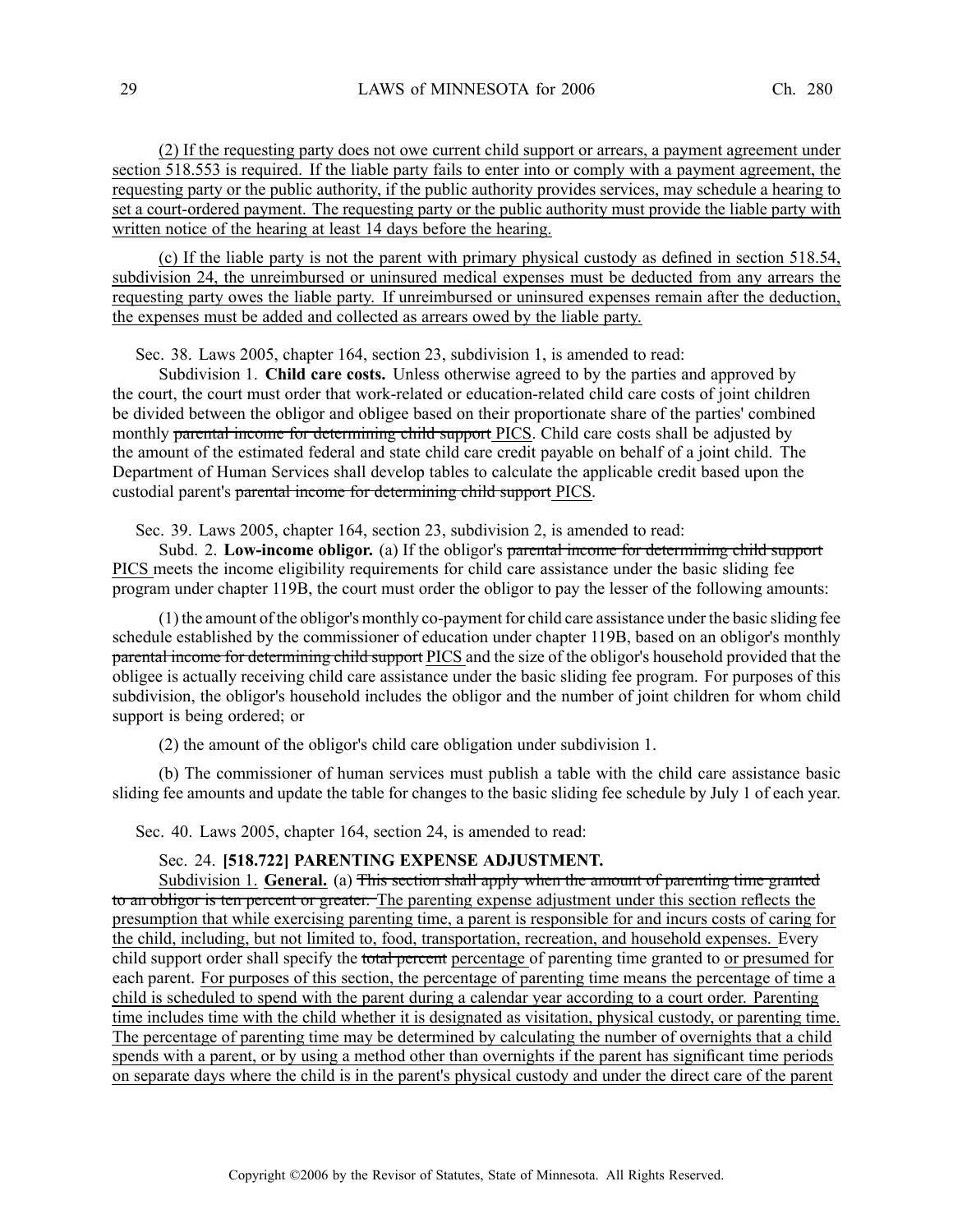but does not stay overnight. The court may consider the age of the child in determining whether <sup>a</sup> child is with <sup>a</sup> paren<sup>t</sup> for <sup>a</sup> significant period of time.

(b) If there is not <sup>a</sup> court order awarding parenting time, the court shall determine the child suppor<sup>t</sup> award without consideration of the parenting expense adjustment. If <sup>a</sup> parenting time order is subsequently issued or is issued in the same proceeding, then the child suppor<sup>t</sup> order shall include application of the parenting expense adjustment.

Subd. 2. **Calculation of parenting expense adjustment.** (b) The obligor shall be is entitled to <sup>a</sup> parenting expense adjustment calculated as follows provided in this subdivision. The court shall:

(1) find the adjustment percentage corresponding to the percentage of parenting time allowed to the obligor below:

|       | Percentage Range of        | Adjustment                      |
|-------|----------------------------|---------------------------------|
|       | Parenting Time             | Percentage                      |
| (i)   | less than 10 percent       | no adjustment                   |
| (i)   | 10 percent to 45 percent   | 12 percent                      |
| (iii) | 45.1 percent to 50 percent | presume parenting time is equal |

(2) multiply the adjustment percentage by the obligor's basic child suppor<sup>t</sup> obligation to arrive at the parenting expense adjustment.; and

 $\overline{c}$  (3) subtract the parenting expense adjustment from the obligor's basic child support obligation. The result is the obligor's basic suppor<sup>t</sup> obligation after parenting expense adjustment.

Subd. 3. **Calculation of basic suppor<sup>t</sup> when parenting time presumed equal.** (d) (a) If the parenting time is equal<del>, the expenses for the children are equally shared,</del> and the parental incomes for determining child suppor<sup>t</sup> of the parents also are equal, no basic suppor<sup>t</sup> shall be paid unless the court determines that the expenses for the child are not equally shared.

 $(e)$  (b) If the parenting time is equal but the parents' parental incomes for determining child support are not equal, the paren<sup>t</sup> having the greater parental income for determining child suppor<sup>t</sup> shall be obligated for basic child support, calculated as follows:

(1) multiply the combined basic support calculated under section 518.713 by  $\pm$  5 0.75;

(2) prorate the basic child support obligation amount under clause  $(1)$  between the parents, based on each parent's proportionate share of the combined PICS; and

(3) subtract the lower amount from the higher amount and divide the balance in half; and.

(3) The resulting figure is the obligation after parenting expense adjustment for the paren<sup>t</sup> with the greater adjusted gross parental income for determining child support.

(f) This parenting expense adjustment reflects the presumption that while exercising parenting time, <sup>a</sup> paren<sup>t</sup> is responsible for and incurs costs of caring for the child, including, but not limited to, food, transportation, recreation, and household expenses.

(g) In the absence of other evidence, there is <sup>a</sup> rebuttable presumption that each paren<sup>t</sup> has 25 percen<sup>t</sup> of the parenting time for each joint child.

Sec. 41. Laws 2005, chapter 164, section 25, is amended to read:

Sec. 25. **[518.724] ABILITY TO PAY; SELF-SUPPORT ADJUSTMENT.**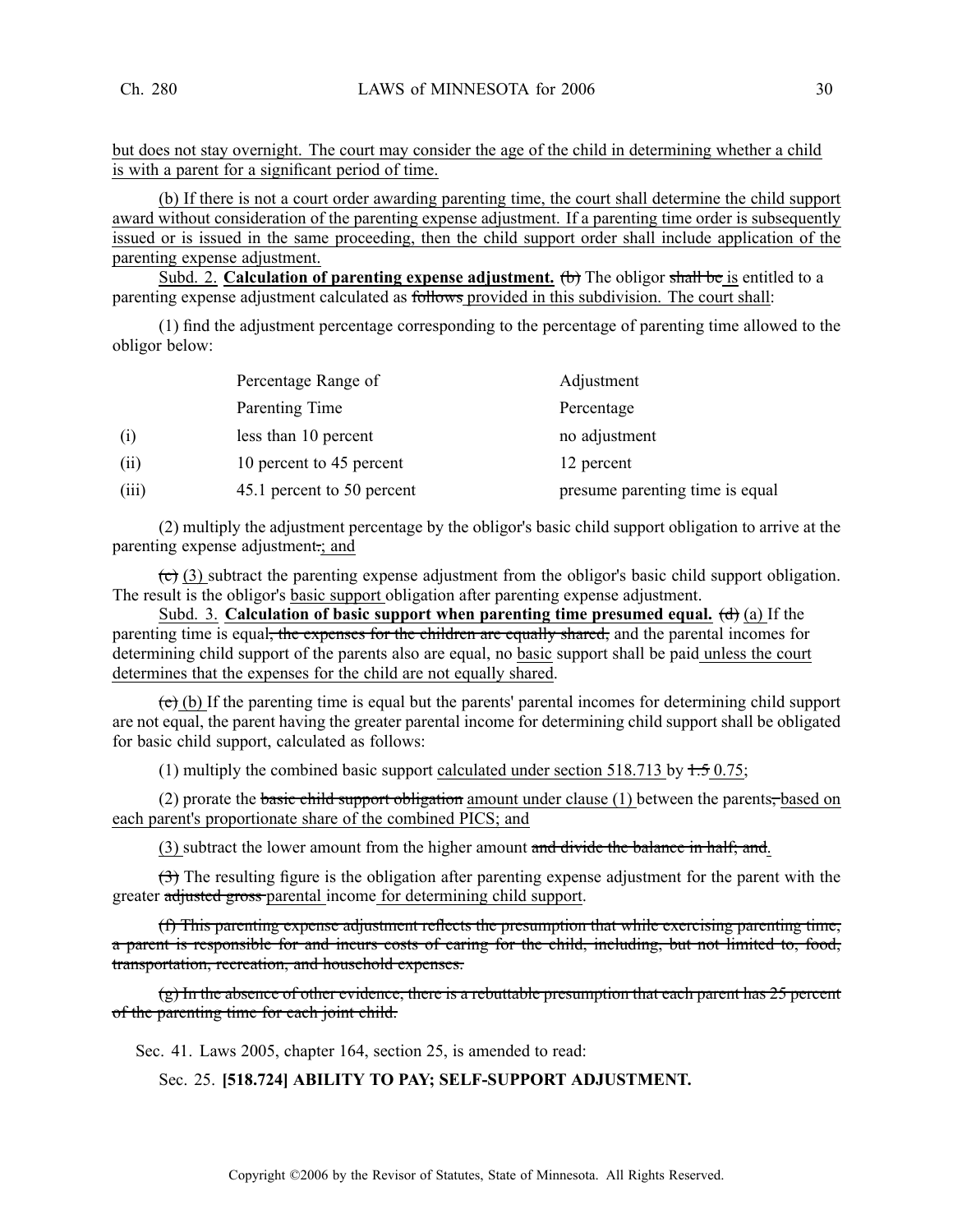Subdivision 1. **Ability to pay.** (a) It is <sup>a</sup> rebuttable presumption that <sup>a</sup> child suppor<sup>t</sup> order should not exceed the obligor's ability to pay. To determine the amount of child suppor<sup>t</sup> the obligor has the ability to pay, the court shall follow the procedure set out in this section:.

 $(1)$  (b) The court shall calculate the obligor's income available for support by subtracting a monthly self-support reserve equal to 120 percen<sup>t</sup> of the federal poverty guidelines for one person from the obligor's gross income;. If the obligor's income available for suppor<sup>t</sup> calculated under this paragraph is equal to or greater than the obligor's suppor<sup>t</sup> obligation calculated under section 518.713, the court shall order child suppor<sup>t</sup> under section 518.713.

(2) compare the obligor's income available for suppor<sup>t</sup> from clause (1) to the amount of suppor<sup>t</sup> calculated as per section 518.713, clauses (1) to (15). The amount of child suppor<sup>t</sup> that is presumed to be correct, as defined in section 518.713, is the lesser of these two amounts;

### (3) this section does not apply to an incarcerated obligor;

(4) if the obligor's child support is reduced under clause  $(2)$ , (c) If the obligor's income available for suppor<sup>t</sup> calculated under paragraph (b) is more than the minimum suppor<sup>t</sup> amount under subdivision 2, but less than the guideline amount under section 518.713, then the court must shall apply the <sup>a</sup> reduction to the child suppor<sup>t</sup> obligation in the following order, until the suppor<sup>t</sup> order is equal to the obligor's income available for support:

 $(ii)$  (1) medical support obligation;

 $(ii)$  (2) child support care support obligation; and

 $(iii)$   $(3)$  basic support obligation; and.

(d) If the obligor's income available for suppor<sup>t</sup> calculated under paragraph (b) is equal to or less than the minimum suppor<sup>t</sup> amount under subdivision 2 or if the obligor's gross income is less than 120 percen<sup>t</sup> of the federal poverty guidelines for one person, the minimum suppor<sup>t</sup> amount under subdivision 2 applies.

(5) Subd. 2. **Minimum basic suppor<sup>t</sup> amount.** (a) If the obligor's income available for suppor<sup>t</sup> is less than the self-support reserve basic support amount applies, then the court must order the following amount as the minimum basic support as follows obligation:

 $(t)$  (1) for one or two children, the obligor's basic support obligation is \$50 per month;

 $\overrightarrow{iii}$  (2) for three or four children, the obligor's basic support obligation is \$75 per month; and

 $(iii)$  (3) for five or more children, the obligor's basic support obligation is \$100 per month.

(b) If the court orders the obligor to pay the minimum basic support amount under this paragraph subdivision, the obligor is presumed unable to pay child care suppor<sup>t</sup> and medical support.

If the court finds the obligor receives no income and completely lacks the ability to earn income, the minimum basic support amount under this paragraph subdivision does not apply.

Subd. 3. **Exception.** This section does not apply to an obligor who is incarcerated.

Sec. 42. Laws 2005, chapter 164, section 26, subdivision 2, as amended by Laws 2005, First Special Session chapter 7, section 27, subdivision 2, is amended to read:

Subd. 2. **Basic support; guideline.** Unless otherwise agreed to by the parents and approved by the court, when establishing basic support, the court must order that basic suppor<sup>t</sup> be divided between the parents based on their proportionate share of the parents' combined monthly parental income for determining child support, as determined under section 518.54, subdivision 15 (PICS). Basic support must be computed using the following guideline: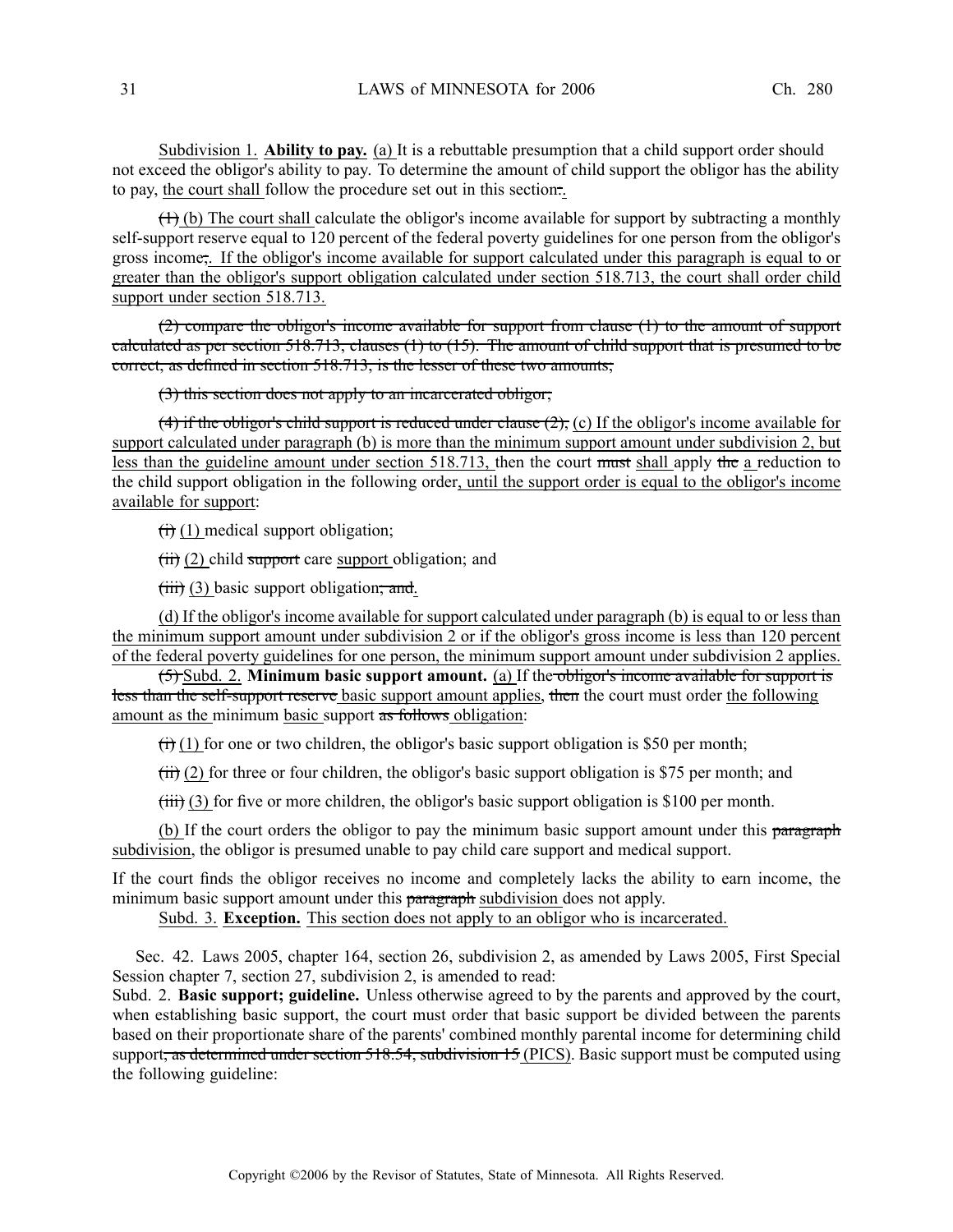Income for

Combined Parental Number of Children

| Determining Child<br>Support | One     | Two   | Three | Four  | Five  | <b>Six</b> |
|------------------------------|---------|-------|-------|-------|-------|------------|
| \$0-\$799                    | \$50    | \$50  | \$75  | \$75  | \$100 | \$100      |
| 800-899                      | 80      | 129   | 149   | 173   | 201   | 233        |
| 900-999                      | 90      | 145   | 167   | 194   | 226   | 262        |
| 1,000-1,099                  | 116     | 161   | 186   | 216   | 251   | 291        |
| 1,100-1,199                  | 145     | 205   | 237   | 275   | 320   | 370        |
| 1,200-1,299                  | 177     | 254   | 294   | 341   | 396   | 459        |
| 1,300-1,399                  | 212     | 309   | 356   | 414   | 480   | 557        |
| 1,400-1,499                  | 251     | 368   | 425   | 493   | 573   | 664        |
| 1,500-1,599                  | 292     | 433   | 500   | 580   | 673   | 780        |
| 1,600-1,699                  | 337     | 502   | 580   | 673   | 781   | 905        |
| 1,700-1,799                  | 385     | 577   | 666   | 773   | 897   | 1,040      |
| 1,800-1,899                  | 436     | 657   | 758   | 880   | 1,021 | 1,183      |
| 1,900-1,999                  | 490     | 742   | 856   | 994   | 1,152 | 1,336      |
| 2,000-2,099                  | 516     | 832   | 960   | 1,114 | 1,292 | 1,498      |
| 2,100-2,199                  | 528     | 851   | 981   | 1,139 | 1,320 | 1,531      |
| 2,200-2,299                  | 538     | 867   | 1,000 | 1,160 | 1,346 | 1,561      |
| 2,300-2,399                  | 546     | 881   | 1,016 | 1,179 | 1,367 | 1,586      |
| 2,400-2,499                  | 554     | 893   | 1,029 | 1,195 | 1,385 | 1,608      |
| 2,500-2,599                  | 560     | 903   | 1,040 | 1,208 | 1,400 | 1,625      |
| 2,600-2,699                  | 570     | 920   | 1,060 | 1,230 | 1,426 | 1,655      |
| 2,700-2,799                  | 580     | 936   | 1,078 | 1,251 | 1,450 | 1,683      |
| 2,800-2,899                  | 589     | 950   | 1,094 | 1,270 | 1,472 | 1,707      |
| 2,900-2,999                  | 596     | 963   | 1,109 | 1,287 | 1,492 | 1,730      |
| 3,000-3,099                  | 603     | 975   | 1,122 | 1,302 | 1,509 | 1,749      |
| 3,100-3,199                  | 613     | 991   | 1,141 | 1,324 | 1,535 | 1,779      |
| 3,200-3,299                  | 623     | 1,007 | 1,158 | 1,344 | 1,558 | 1,807      |
| 3,300-3,399                  | 6326    | 1,021 | 1,175 | 1,363 | 1,581 | 1,833      |
| 3,400-3,499                  | 640650  | 1,034 | 1,190 | 1,380 | 1,601 | 1,857      |
| 3,500-3,599                  | 648_664 | 1,047 | 1,204 | 1,397 | 1,621 | 1,880      |
| 3,600-3,699                  | 657 677 | 1,062 | 1,223 | 1,418 | 1,646 | 1,909      |
| 3,700-3,799                  | 667 691 | 1,077 | 1,240 | 1,439 | 1,670 | 1,937      |
| 3,800-3,899                  | 676 705 | 1,081 | 1,257 | 1,459 | 1,693 | 1,963      |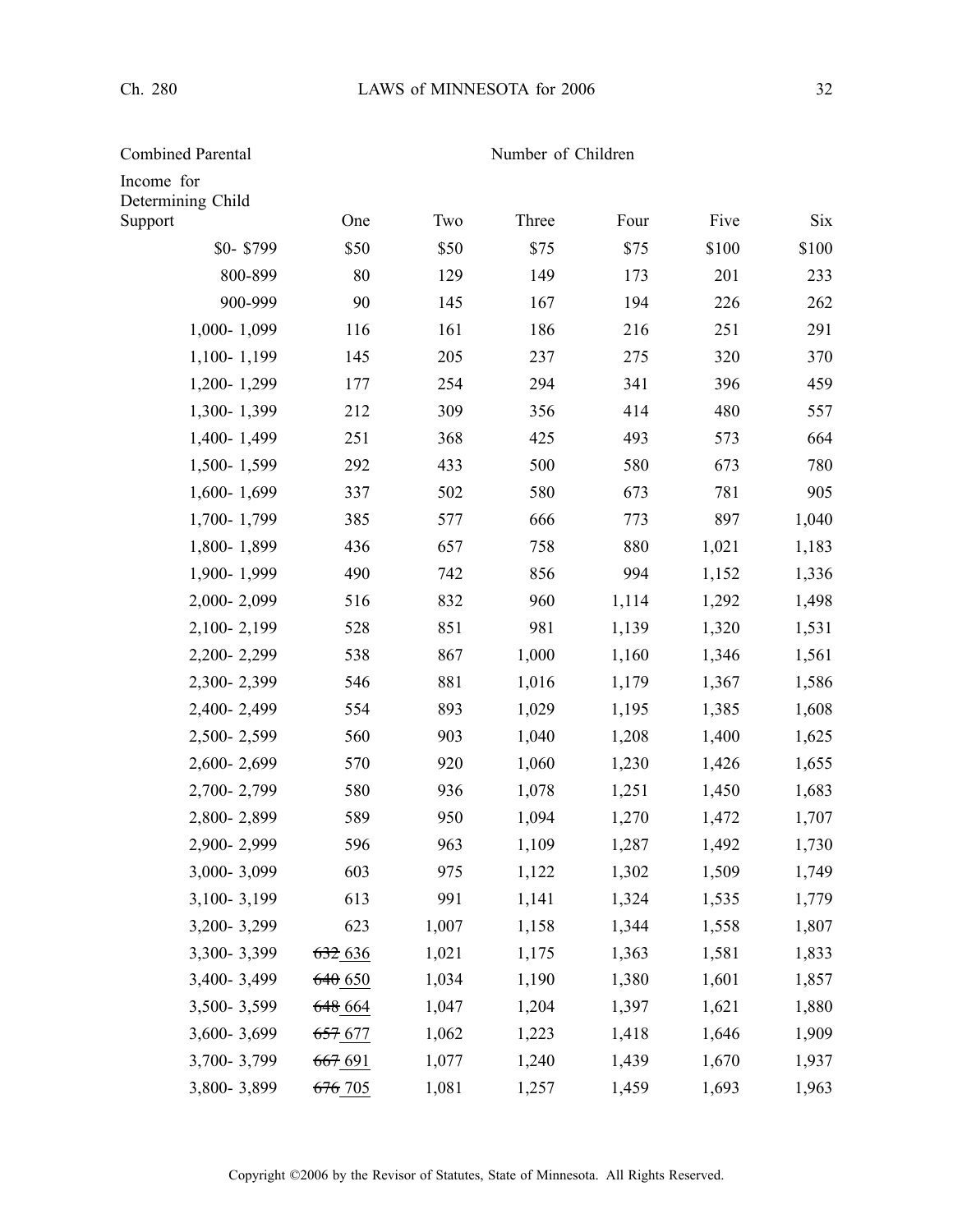| 3,900-3,999     | 684 719            | 1,104 | 1,273 | 1,478 | 1,715 | 1,988                 |
|-----------------|--------------------|-------|-------|-------|-------|-----------------------|
| 4,000-4,099     | <del>692</del> 732 | 1,116 | 1,288 | 1,496 | 1,736 | 2,012                 |
| 4,100-4,199     | 701 746            | 1,132 | 1,305 | 1,516 | 1,759 | 2,039                 |
| 4,200-4,299     | 710,760            | 1,147 | 1,322 | 1,536 | 1,781 | 2,064                 |
| 4,300-4,399     | <del>718</del> 774 | 1,161 | 1,338 | 1,554 | 1,802 | 2,088                 |
| 4,400-4,499     | <del>726</del> 787 | 1,175 | 1,353 | 1,572 | 1,822 | 2,111                 |
| 4,500-4,599     | 734801             | 1,184 | 1,368 | 1,589 | 1,841 | 2,133                 |
| 4,600-4,699     | 743808             | 1,200 | 1,386 | 1,608 | 1,864 | 2,160                 |
| 4,700-4,799     | 753 814            | 1,215 | 1,402 | 1,627 | 1,887 | 2,186                 |
| 4,800-4,899     | 762820             | 1,231 | 1,419 | 1,645 | 1,908 | 2,212                 |
| 4,900-4,999     | 771825             | 1,246 | 1,435 | 1,663 | 1,930 | 2,236                 |
| 5,000-5,099     | 780831             | 1,260 | 1,450 | 1,680 | 1,950 | 2,260                 |
| 5,100-5,199     | <del>788</del> 837 | 1,275 | 1,468 | 1,701 | 1,975 | 2,289                 |
| 5,200-5,299     | 797 843            | 1,290 | 1,485 | 1,722 | 1,999 | 2,317                 |
| 5,300-5,399     | 805 849            | 1,304 | 1,502 | 1,743 | 2,022 | 2,345                 |
| 5,400-5,499     | 812 854            | 1,318 | 1,518 | 1,763 | 2,046 | 2,372                 |
| 5,500-5,599     | 820 860            | 1,331 | 1,535 | 1,782 | 2,068 | 2,398                 |
| 5,600-5,699     | 829 866            | 1,346 | 1,551 | 1,801 | 2,090 | 2,424                 |
| 5,700-5,799     | 838 873            | 1,357 | 1,568 | 1,819 | 2,111 | 2,449                 |
| 5,800-5,899     | <del>847</del> 881 | 1,376 | 1,583 | 1,837 | 2,132 | 2,473                 |
| 5,900-5,999     | 856 888            | 1,390 | 1,599 | 1,855 | 2,152 | 2,497                 |
| $6,000 - 6,099$ | 864 895            | 1,404 | 1,604 | 1,872 | 2,172 | 2,520                 |
| $6,100 - 6,199$ | 874902             | 1,419 | 1,631 | 1,892 | 2,195 | 2,546                 |
| $6,200 - 6,299$ | 883 909            | 1,433 | 1,645 | 1,912 | 2,217 | 2,572                 |
| 6,300-6,399     | <del>892</del> 916 | 1,448 | 1,664 | 1,932 | 2,239 | 2,597                 |
| $6,400 - 6,499$ | <del>901</del> 923 | 1,462 | 1,682 | 1,951 | 2,260 | 2,621                 |
| 6,500-6,599     | 910 930            | 1,476 | 1,697 | 1,970 | 2,282 | 2,646                 |
| $6,600 - 6,699$ | 919 936            | 1,490 | 1,713 | 1,989 | 2,305 | 2,673                 |
| 6,700-6,799     | 927 943            | 1,505 | 1,730 | 2,009 | 2,328 | 2,700                 |
| 6,800-6,899     | 936 950            | 1,519 | 1,746 | 2,028 | 2,350 | 2,727                 |
|                 |                    |       |       |       |       | 2,753                 |
| 6,900-6,999     | 944 957            | 1,533 | 1,762 | 2,047 | 2,379 | 2,747                 |
| 7,000-7,099     |                    |       |       |       | 2,394 | 2,779                 |
|                 | 952 963            | 1,547 | 1,778 | 2,065 |       | <u>2,753</u><br>2,805 |
| 7,100-7,199     | 961 970            | 1,561 | 1,795 | 2,085 | 2,417 | <u>2,758</u>          |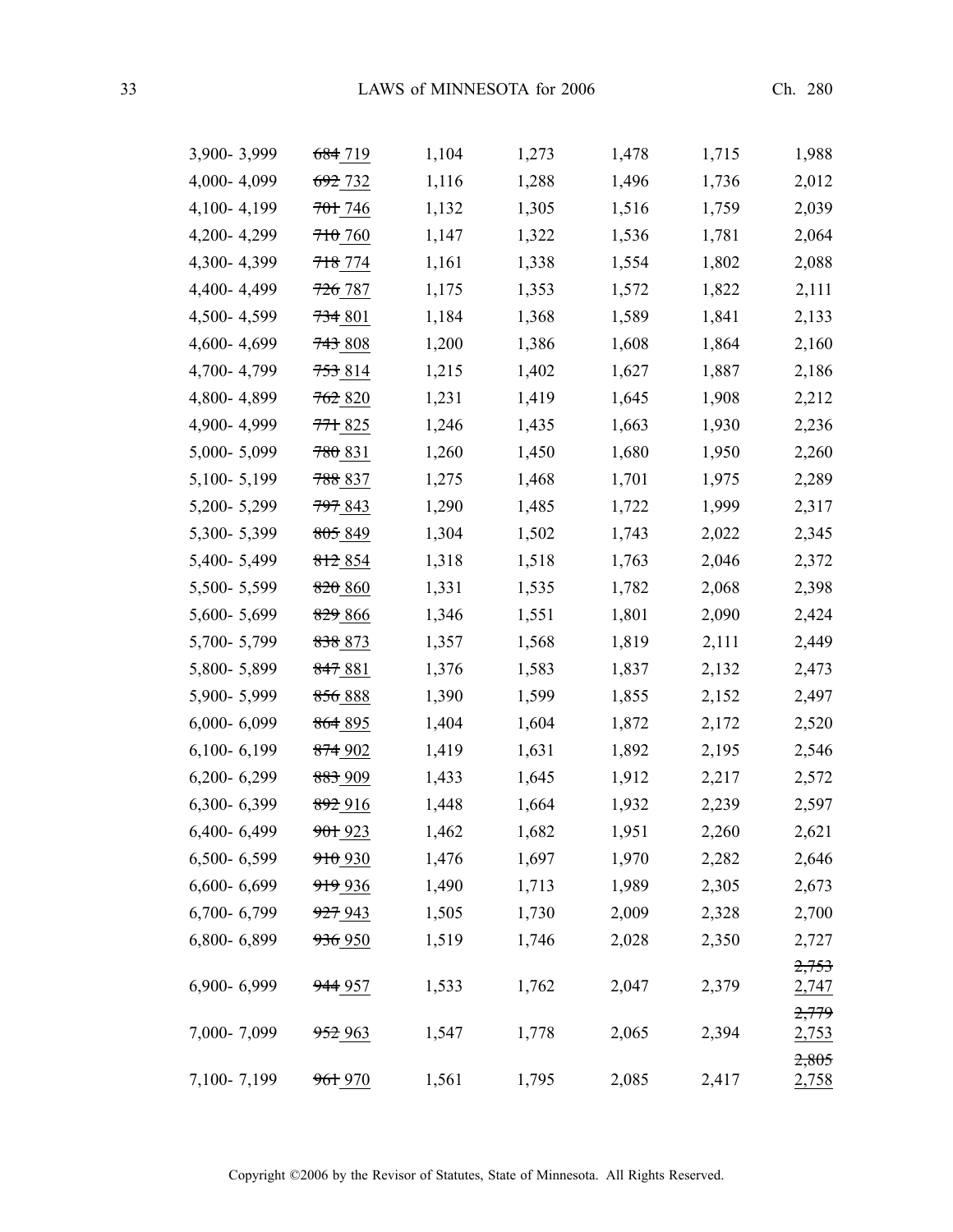|              |                    |       |       |       |       | 2,830          |
|--------------|--------------------|-------|-------|-------|-------|----------------|
| 7,200-7,299  | <del>971</del> 974 | 1,574 | 1,812 | 2,104 | 2,439 | 2,764          |
| 7,300-7,399  | 980                | 1,587 | 1,828 | 2,123 | 2,462 | 2,854<br>2,769 |
| 7,400-7,499  | 989                | 1,600 | 1,844 | 2,142 | 2,483 | 2,879<br>2,775 |
| 7,500-7,599  | 998                | 1,613 | 1,860 | 2,160 | 2,505 | 2,903<br>2,781 |
| 7,600-7,699  | 1,006              | 1,628 | 1,877 | 2,180 | 2,528 | 2,929<br>2,803 |
| 7,700-7,799  | 1,015              | 1,643 | 1,894 | 2,199 | 2,550 | 2,955<br>2,833 |
| 7,800-7,899  | 1,023              | 1,658 | 1,911 | 2,218 | 2,572 | 2,981<br>2,864 |
| 7,900-7,999  | 1,032              | 1,673 | 1,928 | 2,237 | 2,594 | 3,007          |
|              |                    |       |       |       |       | 2,894<br>3,032 |
| 8,000-8,099  | 1,040              | 1,688 | 1,944 | 2,256 | 2,616 | 2,925<br>3,057 |
| 8,100-8,199  | 1,048              | 1,703 | 1,960 | 2,274 | 2,637 | 2,955          |
| 8,200-8,299  | 1,056              | 1,717 | 1,976 | 2,293 | 2,658 | 3,082<br>2,985 |
| 8,300 -8,399 | 1,064              | 1,731 | 1,992 | 2,311 | 2,679 | 3,106<br>3,016 |
| 8,400-8,499  | 1,072              | 1,746 | 2,008 | 2,328 | 2,700 | 3,130<br>3,046 |
| 8,500-8,599  | 1,080              | 1,760 | 2,023 | 2,346 | 2,720 | 3,154<br>3,077 |
| 8,600-8,699  | 1,092              | 1,780 | 2,047 | 2,374 | 2,752 | 3,191<br>3,107 |
| 8,700-8,799  | 1,105              | 1,801 | 2,071 | 2,401 | 2,784 | 3,228<br>3,138 |
| 8,800-8,899  | 1,118              | 1,822 | 2,094 | 2,429 | 2,816 | 3,265<br>3,168 |
| 8,900-8,999  | 1,130              | 1,842 | 2,118 | 2,456 | 2,848 | 3,302<br>3,199 |
| 9,000-9,099  | 1,143              | 1,863 | 2,142 | 2,484 | 2,880 | 3,339<br>3,223 |
|              |                    |       |       |       |       | 3,376          |
| 9,100-9,199  | 1,156              | 1,884 | 2,166 | 2,512 | 2,912 | 3,243          |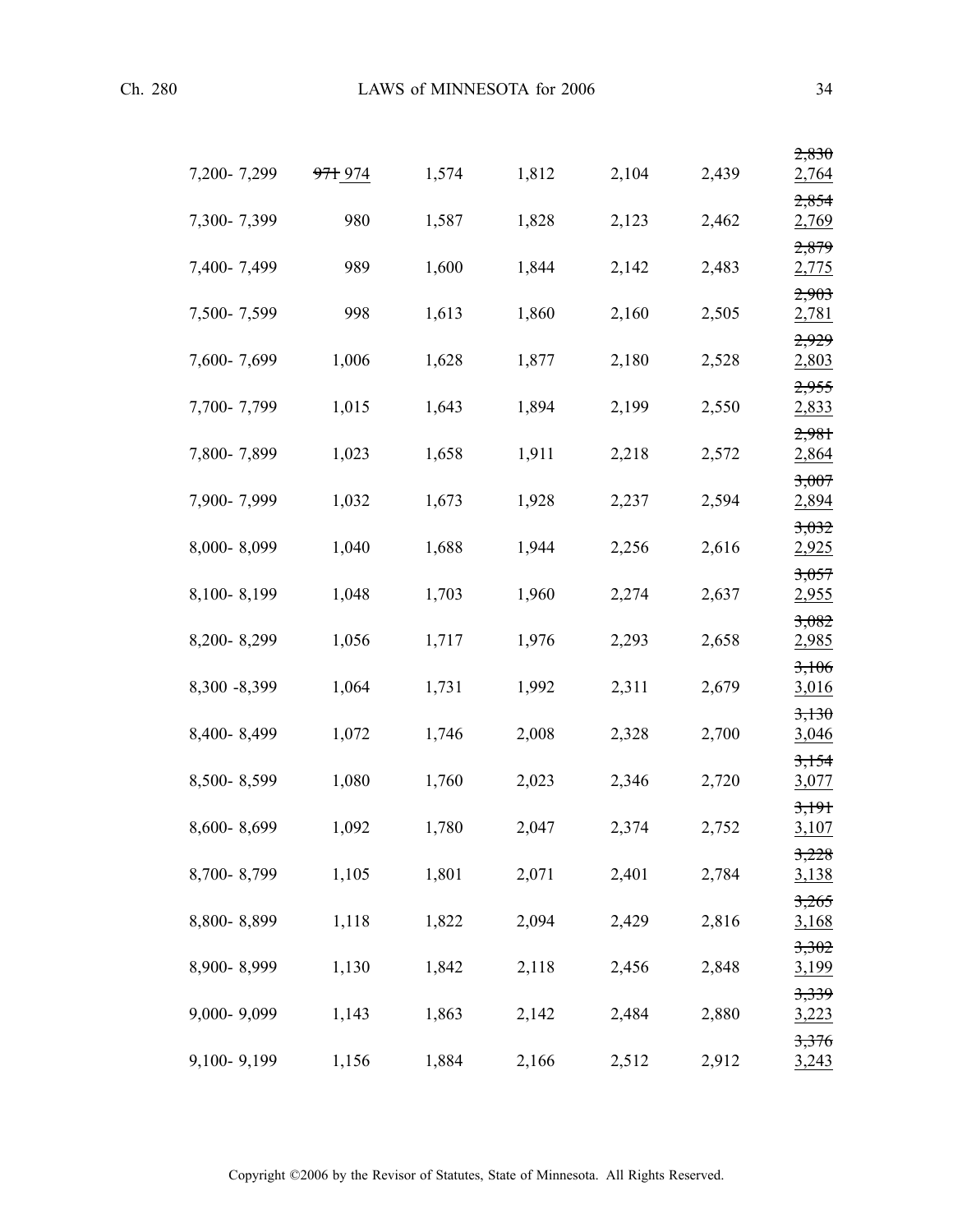| 9,200-9,299   | 1,168 | 1,904          | 2,190 | 2,539          | 2,944          | 3,413<br>3,263        |
|---------------|-------|----------------|-------|----------------|----------------|-----------------------|
| 9,300-9,399   | 1,181 | 1,925          | 2,213 | 2,567          | 2,976          | 3,450<br>3,284        |
| 9,400-9,499   | 1,194 | 1,946          | 2,237 | 2,594          | 3,008          | 3,487<br>3,304        |
| 9,500-9,599   | 1,207 | 1,967          | 2,261 | 2,622          | 3,040<br>3,031 | 3,525<br>3,324        |
| 9,600-9,699   | 1,219 | 1,987          | 2,285 | 2,650          | 3,072<br>3,050 | 3,562<br>3,345        |
| 9,700-9,799   | 1,232 | 2,008          | 2,309 | 2,677          | 3,104<br>3,069 | 3,599<br>3,365        |
| 9,800-9,899   |       |                | 2,332 | 2,705          | 3,136          | 3,636                 |
|               | 1,245 | 2,029          |       |                | 3,087<br>3,168 | 3,385<br>3,673        |
| 9,900-9,999   | 1,257 | 2,049          | 2,356 | 2,732          | 3,106<br>3,200 | 3,406<br>3,710        |
| 10,000-10,099 | 1,270 | 2,070          | 2,380 | 2,760          | 3,125<br>3,232 | 3,426<br>3,747        |
| 10,100-10,199 | 1,283 | 2,091          | 2,404 | 2,788          | 3,144<br>3,264 | 3,446<br>3,784        |
| 10,200-10,299 | 1,295 | 2,111          | 2,428 | 2,815          | 3,162<br>3,296 | 3,467<br>3,821        |
| 10,300-10,399 | 1,308 | 2,132          | 2,451 | 2,843          | 3,181<br>3,328 | 3,487<br>3,858        |
| 10,400-10,499 | 1,321 | 2,153          | 2,475 | 2,870          | 3,200          | 3,507                 |
| 10,500-10,599 | 1,334 | 2,174          | 2,499 | 2,898          | 3,360<br>3,218 | 3,896<br>3,528        |
| 10,600-10,699 | 1,346 | 2,194          | 2,523 | 2,926<br>2,921 | 3,392<br>3,237 | 3,933<br>3,548        |
| 10,700-10,799 | 1,359 | 2,215          | 2,547 | 2,953<br>2,938 | 3,424<br>3,256 | 3,970<br><u>3,568</u> |
| 10,800-10,899 | 1,372 | 2,236          | 2,570 | 2,981<br>2,955 | 3,456<br>3,274 | 4,007<br>3,589        |
| 10,900-10,999 | 1,384 | 2,256          | 2,594 | 3,008<br>2,972 | 3,488<br>3,293 | 4,044<br>3,609        |
| 11,000-11,099 | 1,397 | 2,277          | 2,618 | 3,036<br>2,989 | 3,520<br>3,312 | 4,081<br>3,629        |
| 11,100-11,199 | 1,410 | 2,298<br>2,294 | 2,642 | 3,064<br>3,006 | 3,552<br>3,331 | 4,118<br>3,649        |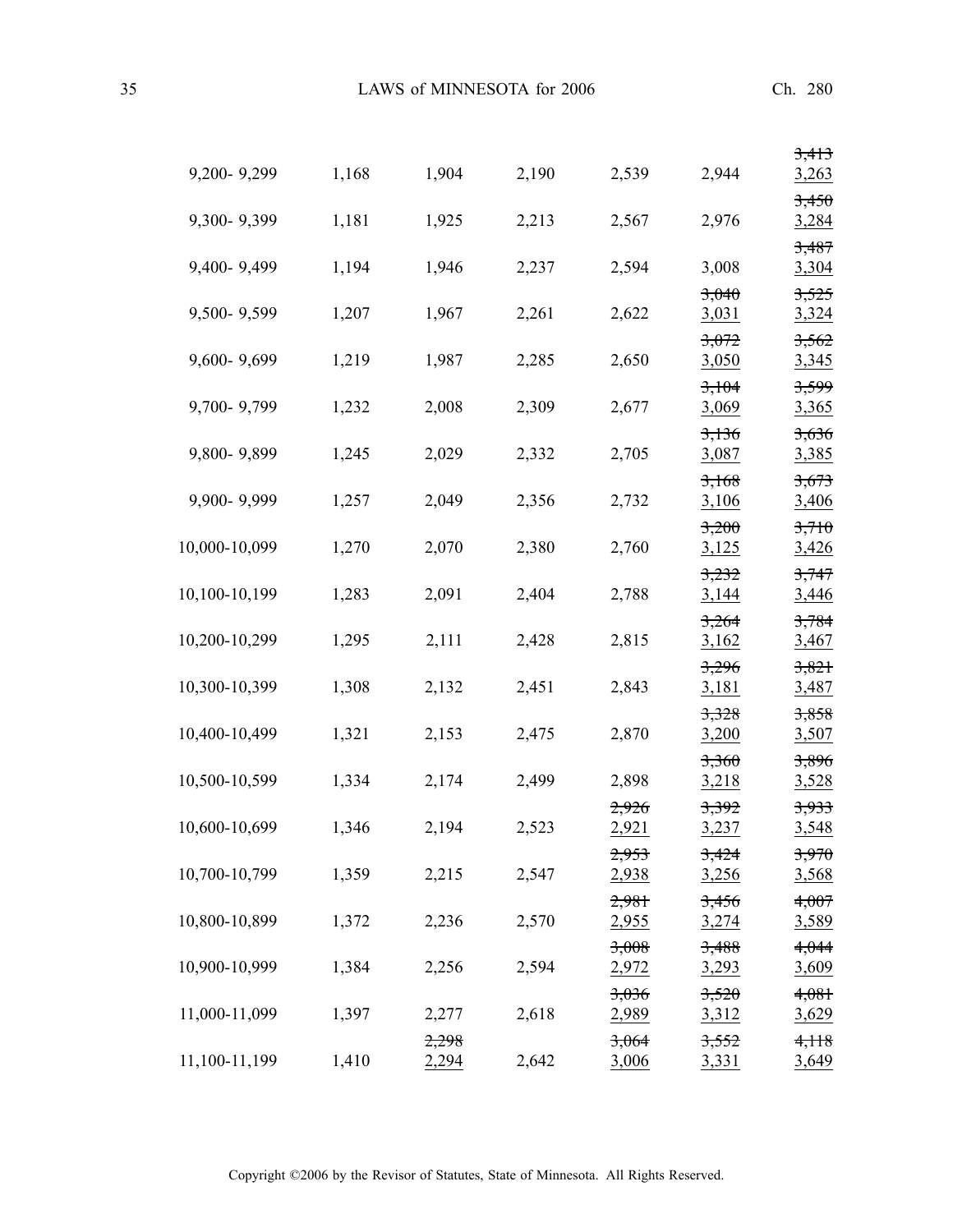| 11,200-11,299 | 1,422 | <del>2,318</del><br>2,306 | 2,666          | <del>3,091</del><br>3,023 | <del>3,584</del><br>3,349 | <del>4,155</del><br>3,667 |
|---------------|-------|---------------------------|----------------|---------------------------|---------------------------|---------------------------|
| 11,300-11,399 | 1,435 | 2,339<br>2,319            | 2,689          | 3,119<br>3,040            | 3,616<br>3,366            | 4,192<br>3,686            |
| 11,400-11,499 | 1,448 | 2,360<br>2,331            | 2,713          | 3,146<br>3,055            | 3,648<br>3,383            | 4,229<br>3,705            |
| 11,500-11,599 | 1,461 | 2,381<br>2,344            | 2,737<br>2,735 | 3,174<br>3,071            | 3,680<br>3,400            | 4,267<br>3,723            |
| 11,600-11,699 | 1,473 | 2,401<br>2,356            | 2,761<br>2,748 | 3,202<br>3,087            | 3,712<br>3,417            | 4,304<br>3,742            |
| 11,700-11,799 | 1,486 | 2,422<br>2,367            | 2,785<br>2,762 | 3,229<br>3,102            | 3,744<br>3,435            | 4,341<br>3,761            |
| 11,800-11,899 | 1,499 | 2,443<br>2,378            | 2,808<br>2,775 | 3,257<br>3,116            | 3,776<br>3,452            | 4,378<br>3,780            |
| 11,900-11,999 | 1,511 | 2,463<br>2,389            | 2,832<br>2,788 | 3,284<br>3,131            | 3,808<br>3,469            | 4,415<br>3,798            |
| 12,000-12,099 | 1,524 | 2,484<br>2,401            | 2,856<br>2,801 | 3,312<br>3,146            | 3,840<br>3,485            | 4,452<br>3,817            |
| 12,100-12,199 | 1,537 | 2,505<br>2,412            | 2,880<br>2,814 | 3,340<br>3,160            | 3,872<br>3,501            | 4,489<br>3,836            |
| 12,200-12,299 | 1,549 | 2,525<br>2,423            | 2,904<br>2,828 | 3,367<br>3,175            | 3,904<br>3,517            | 4,526<br>3,854            |
| 12,300-12,399 | 1,562 | 2,546<br>2,434            | 2,927<br>2,841 | 3,395<br>3,190            | 3,936<br>3,534            | 4,563<br>3,871            |
| 12,400-12,499 | 1,575 | 2,567<br>2,445            | 2,951<br>2,854 | 3,422<br>3,205            | 3,968<br>3,550            | 4,600<br>3,889            |
| 12,500-12,599 | 1,588 | 2,588<br>2,456            | 2,975<br>2,867 | 3,450<br>3,219            | 4,000<br>3,566            | 4,638<br>3,907            |
| 12,600-12,699 | 1,600 | 2,608<br>2,467            | 2,999<br>2,880 | 3,478<br>3,234            | 4,032<br>3,582            | 4,675<br>3,924            |
| 12,700-12,799 | 1,613 | 2,629<br>2,478            | 3,023<br>2,894 | 3,505<br>3,249            | 4,064<br>3,598            | 4,712<br>3,942            |
| 12,800-12,899 | 1,626 | 2,650<br>2,489            | 3,046<br>2,907 | 3,533<br>3,264            | 4,096<br><u>3,615</u>     | 4,749<br><u>3,960</u>     |
| 12,900-12,999 | 1,638 | 2,670<br>2,500            | 3,070<br>2,920 | 3,560<br>3,278            | 4,128<br>3,631            | 4,786<br><u>3,977</u>     |
| 13,000-13,099 | 1,651 | 2,691<br>2,512            | 3,094<br>2,933 | 3,588<br><u>3,293</u>     | 4,160<br>3,647            | 4,823<br><u>3,995</u>     |
| 13,100-13,199 | 1,664 | 2,712<br>2,523            | 3,118<br>2,946 | 3,616<br>3,308            | 4,192<br>3,663            | 4,860<br>4,012            |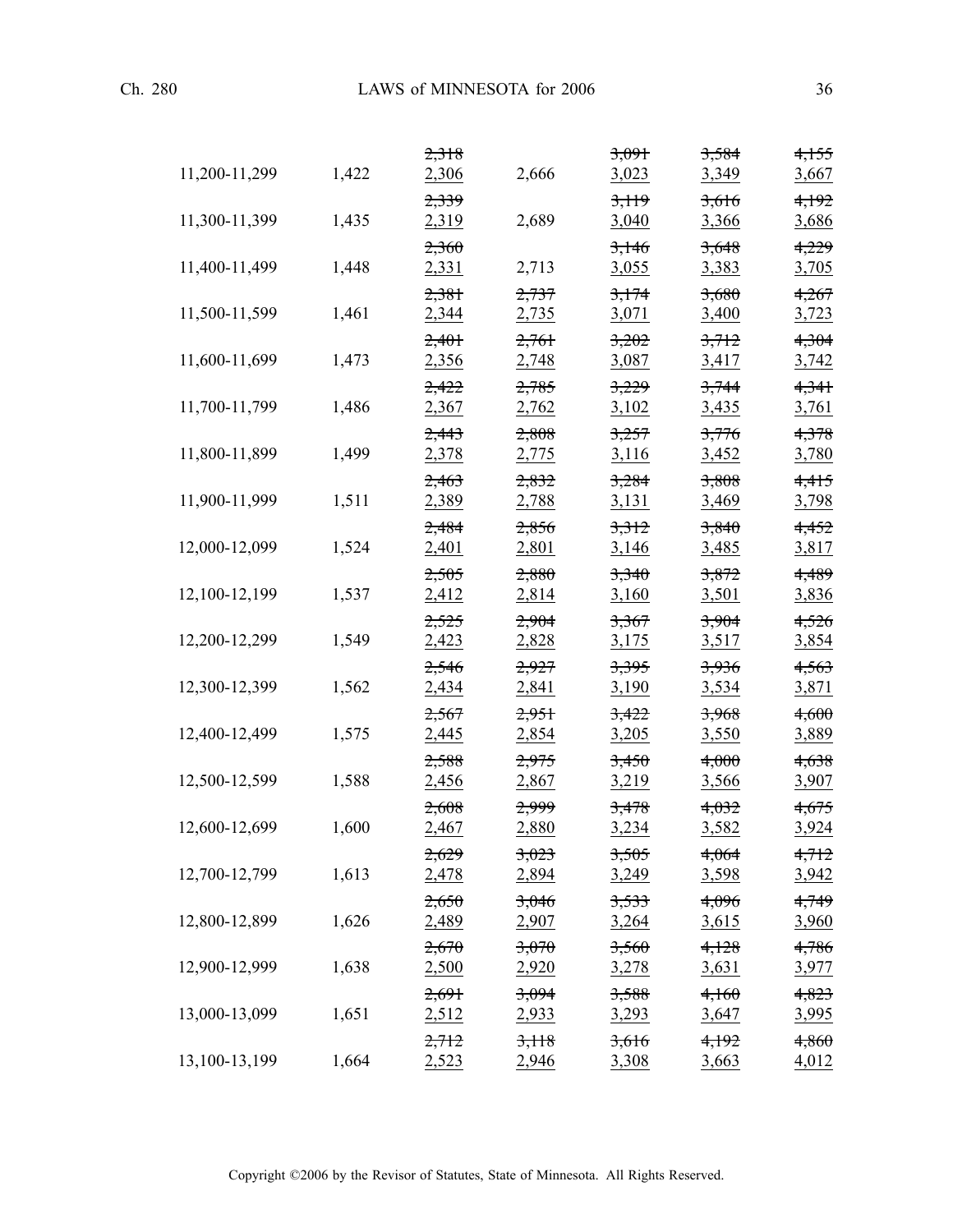37 LAWS of MINNESOTA for 2006 Ch. 280

| 13,200-13,299                                       | 1,676          | 2,732<br>2,534 | 3,142<br>2,960   | 3,643<br>3,322 | 4,224<br>3,679 | 4,897<br>4,030 |
|-----------------------------------------------------|----------------|----------------|------------------|----------------|----------------|----------------|
|                                                     |                | 2,753          | 3,165            | 3,671          | 4,256          | 4,934          |
| 13,300-13,399                                       | 1,689          | 2,545          | 2,973            | 3,337          | 3,696          | 4,048          |
|                                                     |                | 2,774          | 3,189            | 3,698          | 4,288          | 4,971          |
| 13,400-13,499                                       | 1,702          | 2,556          | 2,986            | 3,352          | 3,712          | 4,065          |
| 13,500-13,599                                       | 1,715          | 2,795<br>2,567 | 3,213<br>2,999   | 3,726<br>3,367 | 4,320<br>3,728 | 5,009<br>4,083 |
|                                                     |                | 2,815          | 3,237            | 3,754          | 4,352          | 5,046          |
| 13,600-13,699                                       | 1,727          | 2,578          | 3,012            | 3,381          | 3,744          | 4,100          |
|                                                     |                | 2,836          | 3,261            | 3,781          | 4,384          | 5,083          |
| 13,700-13,799                                       | 1,740          | 2,589          | 3,026            | 3,396          | 3,760          | 4,118          |
| 13,800-13,899                                       | 1,753          | 2,857<br>2,600 | 3,284<br>3,039   | 3,809<br>3,411 | 4,416<br>3,777 | 5,120<br>4,136 |
|                                                     |                | 2,877          | 3,308            | 3,836          | 4,448          | 5,157          |
| 13,900-13,999                                       | 1,765          | 2,611          | 3,052            | 3,425          | 3,793          | 4,153          |
|                                                     |                | 2,898          | 3,332            | 3,864          | 4,480          | 5,194          |
| 14,000-14,099                                       | 1,778          | 2,623          | 3,065            | 3,440          | 3,809          | 4,171          |
|                                                     |                | 2,919          | 3,356            | 3,892          | 4,512          | 5,231          |
| 14,100-14,199                                       | 1,791          | 2,634          | 3,078            | 3,455          | 3,825          | 4,189          |
| 14,200-14,299                                       | 1,803          | 2,939<br>2,645 | 3,380<br>3,092   | 3,919<br>3,470 | 4,544<br>3,841 | 5,268<br>4,206 |
|                                                     |                | 2,960          | 3,403            | 3,947          | 4,576          | 5,305          |
| 14,300-14,399                                       | 1,816          | 2,656          | 3,105            | 3,484          | 3,858          | 4,224          |
|                                                     |                | 2,981          | 3,427            | 3,974          | 4,608          | 5,342          |
| 14,400-14,499                                       | 1,829          | 2,667          | 3,118            | 3,499          | 3,874          | 4,239          |
|                                                     |                | 3,002          | 3,451            | 4,002          | 4,640          | 5,380          |
| 14,500-14,599                                       | 1,842          | 2,678          | 3,131            | 3,514          | 3,889          | 4,253          |
| 14,600-14,699                                       | 1,854          | 3,022<br>2,689 | 3,475<br>3,144   | 4,030<br>3,529 | 4,672<br>3,902 | 5,417<br>4,268 |
|                                                     | 1,867          | 3,043          | <del>3,499</del> | 4,057          | 4,704          | 5,454          |
| 14,700-14,799                                       | 1,864          | 2,700          | 3,158            | 3,541          | 3,916          | 4,282          |
|                                                     | 1,880          | 3,064          | 3,522            | 4,085          | 4,736          | 5,491          |
| 14,800-14,899                                       | 1,872          | <u>2,711</u>   | 3,170            | 3,553          | 3,929          | 4,297          |
|                                                     | 1,892          | 3,084          | 3,546            | 4,112          | 4,768          | 5,528          |
| 14,900-14,999                                       | 1,879          | 2,722          | 3,181            | 3,565          | 3,942          | 4,311          |
| $15,000$ , or the amount<br>in effect under subd. 4 | 1,905<br>1,883 | 3,105<br>2,727 | 3,570<br>3,186   | 4,140<br>3,571 | 4,800<br>3,949 | 5,565<br>4,319 |

Sec. 43. Laws 2005, chapter 164, section 31, is amended to read:

Sec. 31. **REPEALER.**